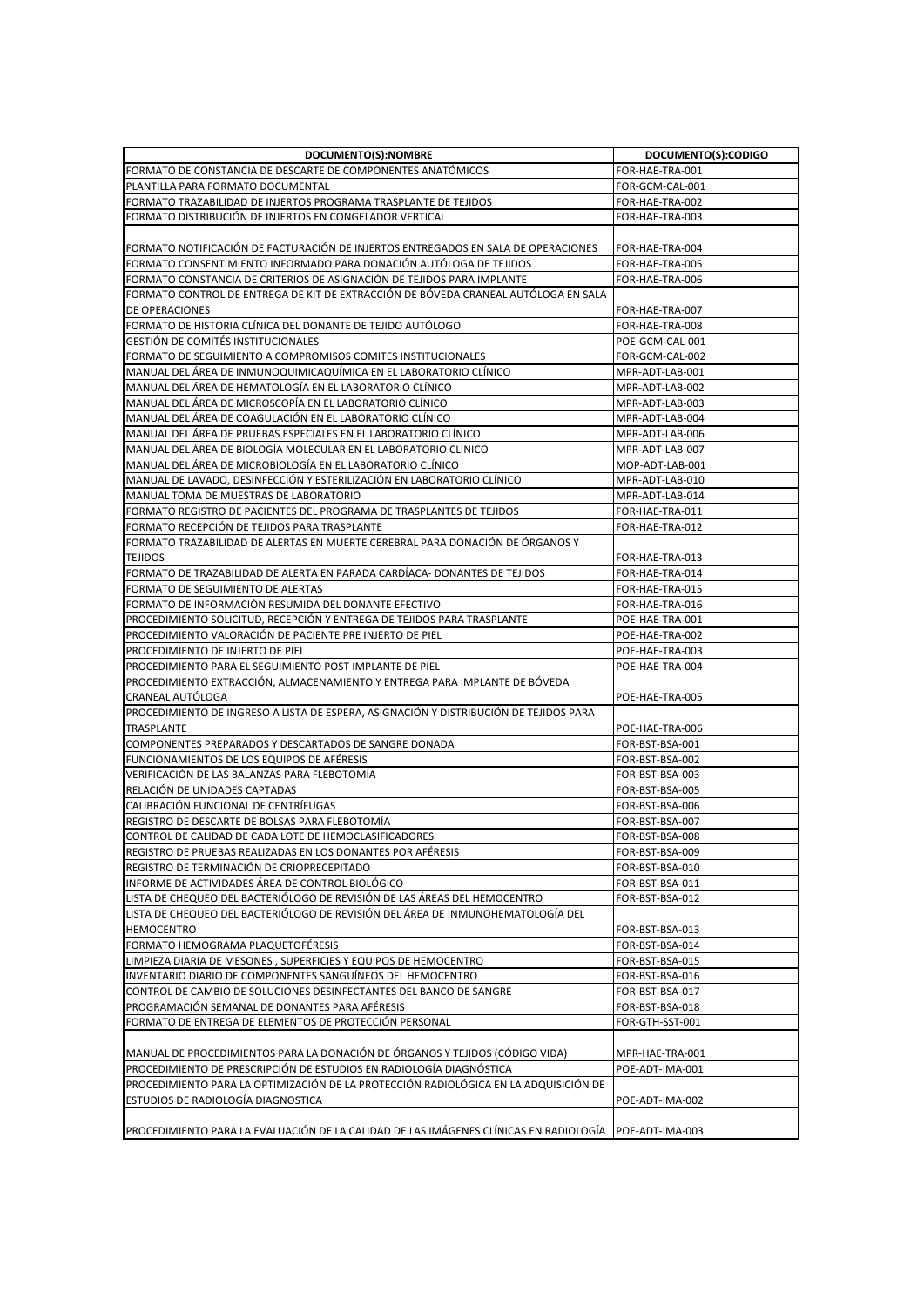| DOCUMENTO(S):NOMBRE                                                                                   | DOCUMENTO(S):CODIGO |
|-------------------------------------------------------------------------------------------------------|---------------------|
| MANUAL DE PROTECCIÓN RADIOLÓGICA EN RADIODIAGNOSTICO                                                  | MOP-ADT-IMA-001     |
| PROCEDIMIENTO DE USO Y MANEJO SEGURO DE EQUIPOS DE RAYOS X PORTÁTILES EN ÁREAS NO                     |                     |
| <b>PROTEGIDAS</b>                                                                                     | POE-ADT-IMA-005     |
|                                                                                                       |                     |
| MANUAL OPERATIVO PARA LA GESTIÓN EN SEGURIDAD Y SALUD EN EL TRABAJO DEL CONTRATISTA                   | MOP-GTH-SST-001     |
| SOLICITUD DE INSUMOS AREA DE DONANTES COD:5626                                                        | FOR-BST-BSA-025     |
| FORMATO PARA EL REGISTRO DE LLAMADAS A PERSONAL MEDICO Y PACIENTES CON RESULTADOS                     |                     |
| <b>CRÍTICOS</b>                                                                                       | FOR-ADT-PAT-001     |
| FORMATO PARA EL REGISTRO DE LÁMINAS CON CALIDAD INSUFICIENTE                                          | FOR-ADT-PAT-002     |
| FORMATO PARA REGISTRO DE VERIFICACIÓN Y RECEPCIÓN DE ESPECÍMENES EN EL LABORATORIO DE                 |                     |
| PATOLOGÍA                                                                                             | FOR-ADT-PAT-003     |
| MANEJO DEFECTOS DEL TABIQUE INTERVENTRICULAR                                                          | GPC-ADT-HEM-004     |
| MANUAL PARA LA PREPARACIÓN DE REACTIVOS, MEDIOS Y COLORACIONES UTILIZADOS EN EL                       |                     |
| LABORATORIO CLÍNICO                                                                                   | MOP-ADT-LAB-002     |
| POLÍTICA DE GESTIÓN DOCUMENTAL                                                                        | POL-HUV-HUV-001     |
| PROCEDIMIENTO PARA LA CUSTODIA DE LAS PERTENENCIAS DE LOS USUARIOS                                    | POE-HUV-HUV-001     |
| UNIDADES DESCRUZADAS                                                                                  | FOR-BST-STR-001     |
| FORMATO DE OPORTUNIDAD DE PAQUETES DE EMERGENCIA                                                      | FOR-BST-STR-002     |
| REGISTRO DE CONTROL DE CALIDAD REACTIVOS DE USO DIARIO ANTISUERO                                      | FOR-BST-STR-003     |
| REGISTRO DE DESINFECCIÓN POR DERRAMAMIENTO                                                            | FOR-BST-STR-005     |
| CRONOGRAMA PARA LIMPIEZA Y DESINFECCIÓN DE EQUIPOS SERVICIO TRANSFUNSIONAL                            | FOR-BST-STR-006     |
| CONTROL DE TEMPERATURA DE ÁREAS, EQUIPOS Y CUARTOS FRÍOS                                              | FOR-BST-STR-008     |
| CHEQUEO DE ALARMAS DEL SERVICIOS TRANSFUNSIONAL                                                       | FOR-BST-STR-009     |
| INVENTARIO DIARIO DE HEMOCOMPONENTES                                                                  | FOR-BST-STR-10      |
| LIMPIEZA Y RECOLECCIÓN DE DESECHOS DEL BANCO DE SANGRE                                                | FOR-BST-STR-011     |
| INFORMES DE REVISIONES DEL BANCO DE SANGRE                                                            | FOR-BST-STR-012     |
|                                                                                                       |                     |
| LISTA DE CHEQUEO DE AUXILIARES EN EL PUESTO DE RECEPCIÓN DEL SERVICIO TRANSFUNSIONAL                  | FOR-BST-STR-013     |
| LIMPIEZA DIARIA DE MESONES, SUPERFICIES Y EQUIPOS DEL SERVICIO TRANSFUNSIONAL Y                       |                     |
| <b>DONANTES</b>                                                                                       | FOR-BST-STR-015     |
| FORMATO CONSIDERACIÓN DE HEMOCOMPONENTES Y MUESTRAS                                                   | FOR-BST-STR-018     |
| REGISTRO DE PRESTAMOS Y/O DEUDAS CON OTRAS INSTITUCIONES                                              | FOR-BST-STR-019     |
| REGISTRO DE SOLICITUDES Y LLAMADAS : AREA DE DESPACHOS                                                | FOR-BST-STR-020     |
| SOLICITUD DE PRÉSTAMO, CAMBIO O DEVOLUCIÓN DE COMPONENTES SANGUINEOS                                  | FOR-BST-STR-021     |
| ACTUALIZACIÓN DE DATOS DEL PERSONAL DEL BANCO DE SANGRE                                               | FOR-BST-STR-023     |
| REGISTRO DE FUNCIONAMIENTO DEL DESCONGELADOR DE PLASMAS                                               | FOR-BST-STR-024     |
| LISTA DE CHEQUEO PARA EL BACTERIÓLOGO DEL PUESTO DE REVISIÓN DEL ÁREA DE SERVICIO                     |                     |
| TRANSFUNSIONAL                                                                                        | FOR-BST-STR-025     |
| REMISIÓN DE DOCUMENTACIÓN UNIDADES Y MUESTRAS                                                         | FOR-BST-STR-026     |
| ACTA DE INDUCCIÓN                                                                                     | FOR-BST-STR-028     |
| SOLICITUD DE PRÉSTAMO, CAMBIO O DEVOLUCIÓN DE INSUMOS O REACTIVOS                                     | FOR-BST-STR-029     |
| REGISTRO DE FUNCIONAMIENTO DE CENTRIFUGAS                                                             | FOR-BST-STR-032     |
| REGISTRO DE FUNCIONAMIENTO DE EQUIPOS DIAMED                                                          | FOR-BST-STR-034     |
|                                                                                                       |                     |
| LISTA DE CHEQUEO DE BACTERIÓLOGOS DEL PUESTO DE URGENCIAS DEL SERVICIO TRANSFUNSIONAL FOR-BST-STR-036 |                     |
| LISTA DE CHEQUEO DEL BACTERIÓLOGO DE PUESTO DE MUESTRAS DEL SERVICIO DE                               |                     |
| TRANSFUNSIONAL                                                                                        | FOR-BST-STR-037     |
| SOLICITUD DE INSUMOS - AREA DE DESPACHOS COD: 5627                                                    | FOR-BST-STR-038     |
| SOLICITUD DE INSUMOS AL SUBALMACEN                                                                    | FOR-BST-STR-039     |
| EVALUACIÓN DE BACTERIÓLOGOS                                                                           | FOR-BST-STR-040     |
| SOLICITUD DE INSUMOS - OFICINA ADMINISTRATIVA                                                         | FOR-BST-STR-041     |
| SOLICITUD DE INSUMOS - ÁREA DE INMUHEMATOLOGÍA DEL SERVICIO TRANSFUSIONAL                             | FOR-BST-STR-042     |
| REGISTRO DE CAMBIOS EN EL SISTEMA DE INFORMACIÓN HEXABANK EN EL SERVICIO                              |                     |
| TRANSFUSIONAL                                                                                         | FOR-BST-STR-044     |
| VERIFICACIÓN DE FRACCIONES OBTENIDAS                                                                  | FOR-BST-STR-048     |
| CONTROL DE HEMOCOMPONENTES IRRADIADOS                                                                 | FOR-BST-STR-050     |
| PROCEDIMIENTO CONTROL DE AVERIAS EN EL SERVICIO FARMACEUTICO                                          | POE-SFA-FAR-004     |
| GUÍA DE MANEJO DE HIPOGLICEMIA NEONATAL                                                               | GPC-HAE-PED-001     |
| GUÍA DE MANEJO CLÍNICO DE LA HIPERBILIRRUBINA NEONATAL                                                | GPC-HAE-PED-002     |
| GUÍA DE ATENCIÓN TRANSPORTE NEONATAL                                                                  | GPC-HAE-PED-003     |
| GUÍA MANEJO DE SEPSIS NEONATAL                                                                        | GPC-HAE-PED-004     |
| GUÍA DE MANEJO DE MENINGÍTIS EN EL RECIÉN NACIDO                                                      | GPC-HAE-PED-005     |
| GUÍA MANEJO DE CONVULSIONES EN EL RECIÉN NACIDO                                                       | GPC-HAE-PED-006     |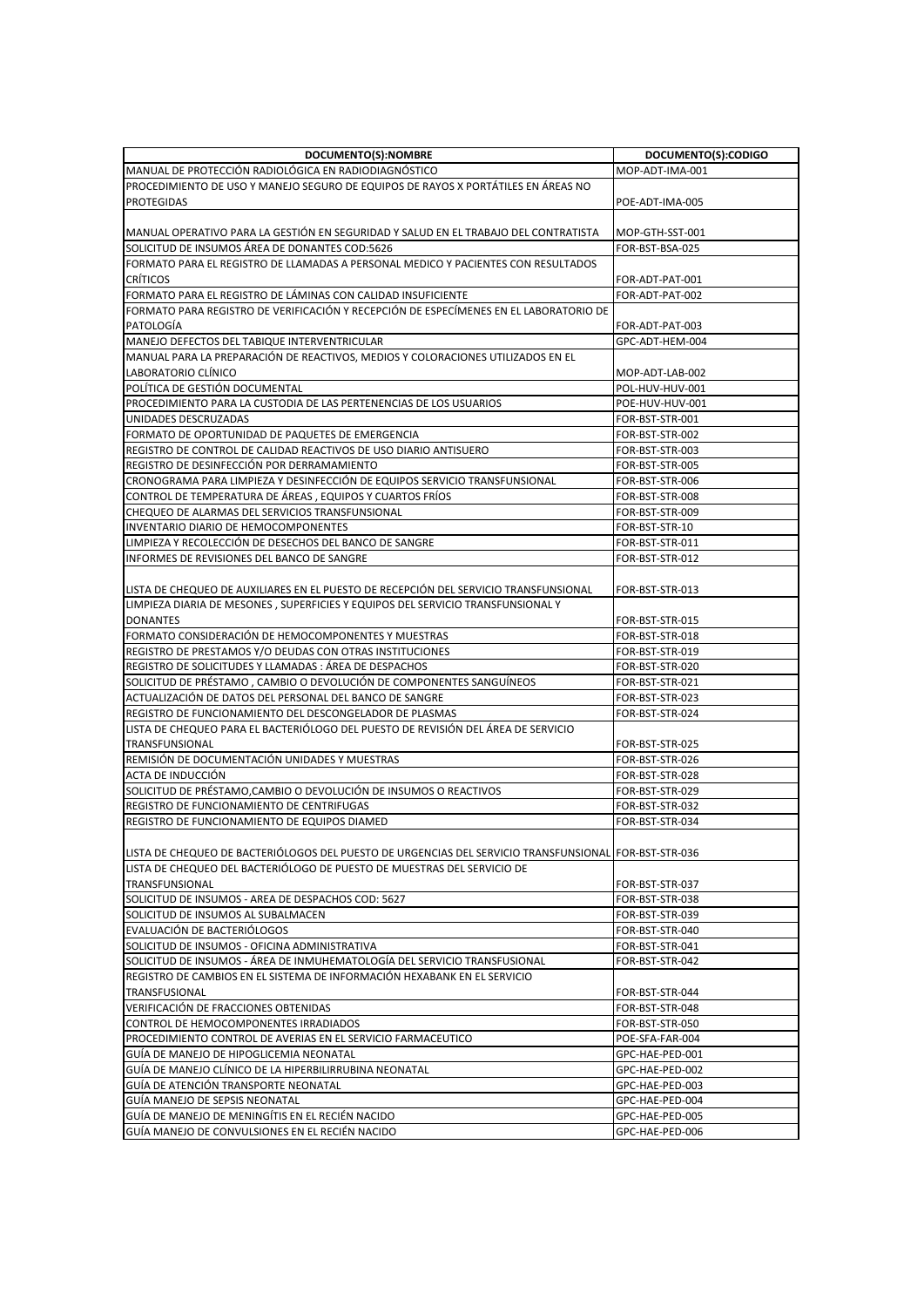| DOCUMENTO(S):NOMBRE                                                                                                          | DOCUMENTO(S):CODIGO |
|------------------------------------------------------------------------------------------------------------------------------|---------------------|
| GUIA DE MANEJO POLICITEMIA NEONATAL                                                                                          | GPC-HAE-PED-007     |
| GUÍA DE MANEJO DE LA ENTEROCOLITIS NECROSANTE                                                                                | GPC-HAE-PED-008     |
|                                                                                                                              |                     |
| MANUAL DE PROCEDIMIENTOS PARA LA ATENCIÓN INTEGRAL A VICTIMAS DE VIOLENCIA SEXUAL                                            | MPR-HUV-HUV-001     |
| LISTA DE CHEQUEO EQUIPO TRAZADOR - ASPIRADOR DE SECRECIONES                                                                  | FOR-GLO-MAN-001     |
| LISTA DE CHEQUEO EQUIPO TRAZADOR - AUTOCLAVE                                                                                 | FOR-GLO-MAN-002     |
| LISTA DE CHEQUEO EQUIPO TRAZADOR - BOMBA DE INFUSION                                                                         | FOR-GLO-MAN-003     |
| LISTA DE CHEQUEO EQUIPO TRAZADOR - COLPOSCOPIO                                                                               | FOR-GLO-MAN-004     |
| LISTA DE CHEQUEO EQUIPO TRAZADOR - CUNA DE CALOR RADIANTE                                                                    | FOR-GLO-MAN-005     |
| FORMATO DE CONTROL DE INSUMOS Y MEDICAMENTOS KIT DE EMERGENCIA OBSTETRICA                                                    | FOR-HAE-GOB-001     |
| LISTA DE CHEQUEO EQUIPO TRAZADOR - DESFIBRILADOR                                                                             | FOR-GLO-MAN-006     |
|                                                                                                                              |                     |
| LISTA DE CHEQUEO EQUIPO TRAZADOR - ELECTROCARDIOGRAFO<br>LISTA DE CHEQUEO EQUIPO TRAZADOR - ELECTROCAUTERIO - ELECTROBISTURI | FOR-GLO-MAN-007     |
|                                                                                                                              | FOR-GLO-MAN-008     |
| LISTA DE CHEQUEO EQUIPO TRAZADOR - ELECTROESTIMULADORES                                                                      | FOR-GLO-MAN-009     |
| LISTA DE CHEQUEO EQUIPO TRAZADOR - INCUBADORA NEONATAL                                                                       | FOR-GLO-MAN-010     |
| LISTA DE CHEQUEO EQUIPO TRAZADOR - MAQUINA DE ANESTESIA                                                                      | FOR-GLO-MAN-011     |
| LISTA DE CHEQUEO EQUIPO TRAZADOR - MONITOR DE SIGNOS VITALES                                                                 | FOR-GLO-MAN-012     |
| LISTA DE CHEQUEO EQUIPO TRAZADOR - VENTILADOR MECANICO                                                                       | FOR-GLO-MAN-013     |
| FORMATO DE LISTA DE VERIFICACIÓN DE REQUISITOS PARA SOLICITAR CITA EN RADIOTERAPIA                                           | FOR-ACE-RAD-001     |
|                                                                                                                              |                     |
| FORMATO DE CONSENTIMIENTO INFORMADO PARA TRATAMIENTO DE RADIOTERAPIA ADULTOS                                                 | FOR-ACE-RAD-002     |
| FORMATO CONSENTIMIENTO INFORMADO PARA TRATAMIENTO DE RADIOTERAPIA MENORES DE                                                 |                     |
| <b>EDAD Y DISCAPACITADOS</b>                                                                                                 | FOR-ACE-RAD-003     |
| FORMATO DE CUADRO DE TRATAMIENTO DIARIO GENERAL                                                                              | FOR-ACE-RAD-004     |
| FORMATO DE CUADRO DE TRATAMIENTO DIARIO PARA SENO                                                                            | FOR-ACE-RAD-005     |
| FORMATO DE CUADRO DE TRATAMIENTO DIARIO PARA PRÓSTATA                                                                        | FOR-ACE-RAD-006     |
| MANUAL DE PROCEDIMIENTOS DE RADIOTERAPIA                                                                                     | MPR-ACE-RAD-001     |
| GUÍA DE MANEJO DE BROTES DE INFECCIÓN                                                                                        | GPC-HAE-PED-009     |
|                                                                                                                              |                     |
| PROCEDIMIENTO PARA EL CONTROL DE CALIDAD DE TRATAMIENTOS DE FLUENCIA MODULADA                                                | POE-ACE-RAD-001     |
| PROCEDIMIENTO PARA EL CONTROL DE CALIDAD DE LINAC                                                                            | POE-ACE-RAD-002     |
| PROCEDIMIENTO DE IRRADIACIÓN DE COMPONENTES SANGUINEOS                                                                       | POE-ACE-RAD-003     |
| PROCEDIMIENTO PARA LA EVALUACIÓN DE ADHERENCIA A GUÍAS DE MANEJO CLÍNICO                                                     | POE-HUV-HUV-006     |
| MANUAL DE PROCEDIMIENTOS DE GESTIÓN DE ATENCIÓN AL USUARIO                                                                   | MPR-GAU-CAU-001     |
| GUIA DE MANEJO DE HIPERGLICEMIA NEONATAL                                                                                     | GPC-HAE-PED-010     |
| <b>GUIA DE LIQUIDOS Y ELECTROLITOS</b>                                                                                       | GPC-HAE-PED-011     |
| GUIA DE PRACTICA CLINICA NUTRICIÓN Y ALIMENTACIÓN DE RECIÉN NACIDO PREMATURO                                                 | GPC-ADT-NUT-004     |
| ENTRENAMIENTO EN EL USO SEGURO DE LA TECNOLOGÍA BIOMEDICA                                                                    | POE-GLO-MAN-001     |
| PROCEDIMIENTO PARA LA CURACIÓN DE HERIDA                                                                                     | POE-DIR-EPH-001     |
| MANUAL DE SIGLAS, ABREVIATURAS, ACRÓNIMOS Y SÍMBOLOS HUV                                                                     | MOP-HUV-HUV-001     |
| GUÍA DE PRÁCTICA CLÍNICO DE TRABAJO DE PARTO Y PARTO "UN ABORDAJE CLÍNICO CON ENFOQUE                                        |                     |
|                                                                                                                              |                     |
| DE RIESGO"                                                                                                                   | GPC-HAE-GOB-001     |
| CUIDADO DE ENFERMERÍA DURANTE EL CONTROL DEL TRABAJO DE PARTO                                                                | POE-HAE-GOB-001     |
| FORMATO DE EVALUACIÓN EN TERAPIA OCUPACIONAL                                                                                 | FOR-MFR-TEO-001     |
| FORMATO DE EVALUACIÓN DE LAS ÁREAS OCUPACIONALES                                                                             | FOR-MFR-TEO-002     |
| FORMATO DE INVENTARIO DE INTERESES DE OCUPACIONES DE OCIO                                                                    | FOR-MFR-TEO-003     |
| FORMATO DE HABILIDADES FUNCIONALES Y AMBIENTALES DEL PUESTO DE TRABAJO                                                       | FOR-MFR-TEO-004     |
| FORMATO DE EVALUACIÓN PURDUE PEGBOARD SCORE SHEET FOR MODEL #32020                                                           | FOR-MFR-TEO-005     |
| FORMATO DE EVALUACIÓN LOEWENSTENIN OCCUPATIONAL THERAPY COGNITIVE ASSESSMENT                                                 |                     |
| <b>SPANISH TRANSLATION</b>                                                                                                   | FOR-MFR-TEO-006     |
| FORMATO DE EVALUACIÓN DE LAS ACTIVIDADES DE LA VIDA DIARIA LONDON CHEST                                                      | FOR-MFR-TEO-007     |
| FORMATO EPRICRISIS MULTICITA TERAPIA OCUPACIONAL                                                                             | FOR-MFR-TEO-008     |
| INSTRUCTIVO PARA EL DILIGENCIAMIENTO DEL FORMATO DE EVALUACIÓN EN TERAPIA                                                    |                     |
| <b>OCUPACIONAL</b>                                                                                                           | INS-MFR-TEO-001     |
| INSTRUCTIVO DE EVALUACIÓN EN TERAPIA OCUPACIONAL                                                                             | INS-MFR-TEO-002     |
| FORMATO DE PETICIONES, QUEJAS, RECLAMOS, SUGERENCIAS O FELICITACIONES                                                        | FOR-GAU-CAU-001     |
| ENCUESTA DE SATISFACCIÓN AL USUARIO                                                                                          | FOR-GAU-CAU-002     |
| FORMATO DE ACTA DE APERTURA DE BUZONES                                                                                       | FOR-GAU-CAU-003     |
| FORMATO BUZÓN DE SUGERENCIAS                                                                                                 | FOR-GAU-CAU-004     |
| FORMATO DE CERTIFICACIÓN PACIENTE HOSPITALIZADO                                                                              | FOR-GAU-CAU-005     |
| FORMATO DE SOLICITUD PARA LA REPETICIÓN DE EXAMEN                                                                            | FOR-ADT-IMA-001     |
| FORMATO LISTA DE CHEQUEO PARA PROCEDIMIENTOS DE BIOPSIA DE PROSTATA                                                          | FOR-ADT-IMA-002     |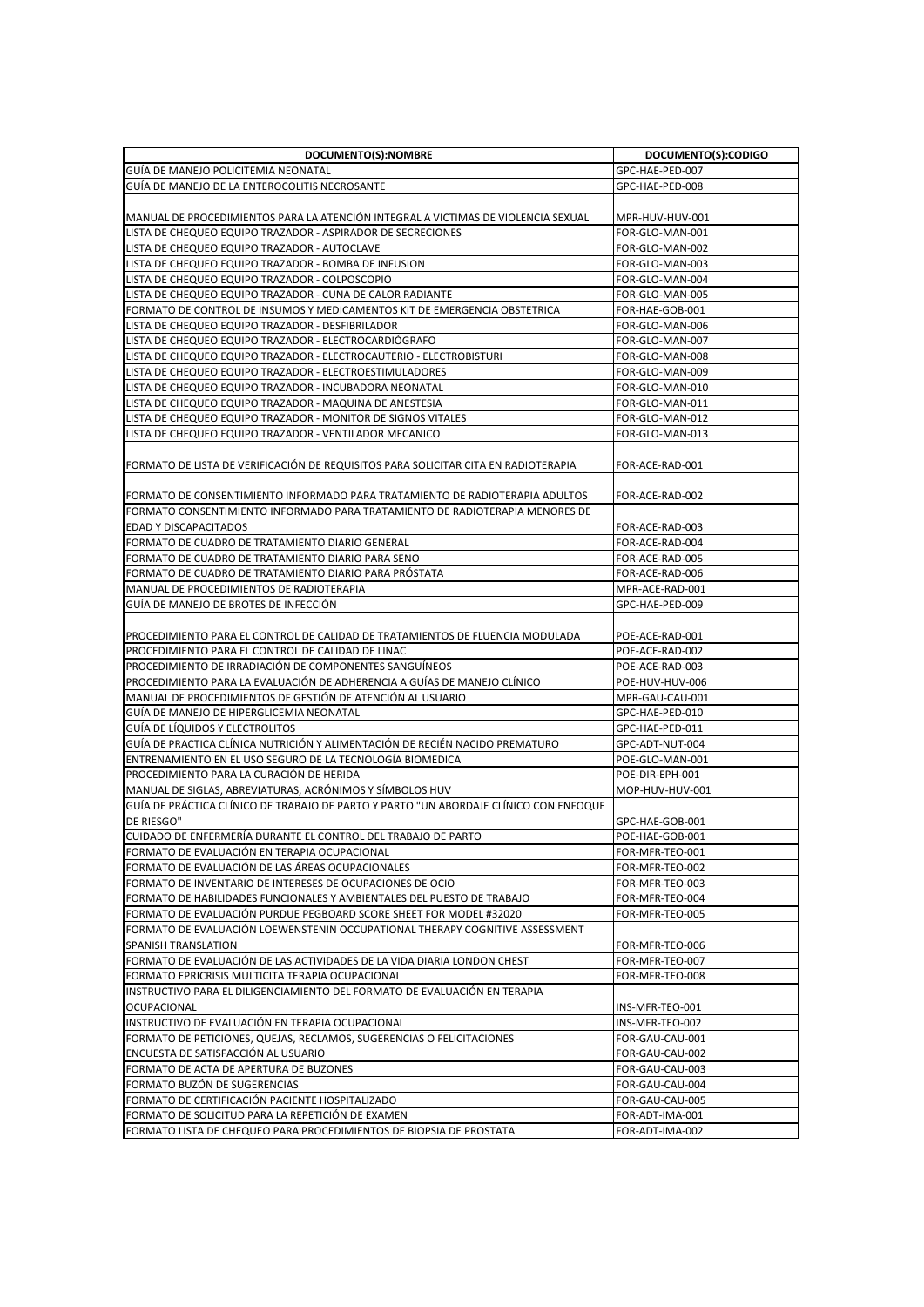| FORMATO LISTA DE CHEQUEO PARA LA SEGURIDAD DEL PACIENTE EN PROCEDIMIENTOS CON<br><b>ANESTESIOLOGO</b><br>FOR-ADT-IMA-003<br>FORMATO DE REPORTE DE SOLICITUD-DAÑOS O NOVEDADES DEL SERVICIO<br>FOR-ADT-IMA-004<br>FORMATO DE ENTREGA DE TURNO PARA RAYOS X<br>FOR-ADT-IMA-005<br>FORMATO DE CONSENTIMIENTO INFORMADO PARA EMBARAZADAS<br>FOR-ADT-IMA-006<br>FORMATO GESTION DEL RIESGO CLINICO<br>FOR-ADT-IMA-007<br>FORMATO CUESTIONARIO DE MANEJO DE PACIENTES CON TBC<br>FOR-ADT-IMA-008<br>PROGRAMA DE GESTIÓN DOCUMENTAL<br>POE-GDI-GDO-001<br>FORMATO DE ACTIVOS DE INFORMACIÓN<br>FOR-GDI-GDO-001<br>MANUAL DE HISTORIA CLINICA DIGITAL<br>MOP-GDI-AHC-001<br>FORMATO DE SOLICITUD DE COMUNICACIONES INSTITUCIONALES<br>FOR-DIR-COM-001<br>FORMATO DE ENTREGA DE TURNO AUXILIAR DE ENFERMERÍA<br>FOR-ADT-IMA-009<br><b>FORMATO DE ENTREGA DE RESULTADOS</b><br>FOR-ADT-IMA-010<br>FORMATO LISTA DE CHEQUEO PARA TRASLADO DE PACIENTES A IMAGENES DIAGNOSTICAS<br>FOR-ADT-IMA-012<br>FORMATO LISTA DE CHEQUEO PARA LA SEGURIDAD DEL PACIENTE EN PROCEDIMIENTOS<br><b>INTERVENCIONIS</b><br>FOR-ADT-IMA-013<br>FORMATO DE CONSENTIMIENTO INFORMADO DE USO DE MEDIO DE CONTRASTE<br>FOR-ADT-IMA-014<br>FORMATO DE EVALUACIÓN DE ALTERACIÓN DEL LENGUAJE Y DEL HABLA POR SECUELAS DE LESIÓN<br>NEUROLÓGICA<br>FOR-MFR-FON-001<br>FORMATO DE EVALUACIÓN DE DISFAGIA<br>FOR-MFR-FON-002<br>FORMATO DE EVALUACIÓN DE LA VOZ<br>FOR-MFR-FON-003<br>FORMATO DE EVALUACIÓN MIOFUNCIONAL<br>FOR-MFR-FON-004<br>FORMATO DE EPICRISIS MULTICITA FONOAUDIOLOGIA-DEGLUCIÓN<br>FOR-MFR-FON-005<br>FORMATO DE EPICRISIS MULTICITA FONOAUDIOLOGÍA-VOZ<br>FOR-MFR-FON-006<br>FORMATO DE EPICRISIS MULTICITA FONOAUDIOLOGÍA-LENGUAJE Y HABLA ADULTO<br>FOR-MFR-FON-007<br>FORMATO DE EPICRISIS MULTICITA FONOAUDIOLOGÍA-LENGUAJE Y HABLA PEDIÁTRICO<br>FOR-MFR-FON-008<br>INSTRUCTIVO DE EVALUACIÓN EN FONOAUDIOLOGÍA<br>INS-MFR-FON-001<br>PLAN HOSPITALARIO DE EMERGENCIAS<br>MOP-GTH-BRI-001<br>PLAN DE CONTINGENCIA COMUNICACIONES EN EMERGENCIAS<br>MOP-GTH-BRI-002<br>PLAN DE PREVENCIÓN DE INCENDIOS<br>MOP-GTH-BRI-003<br>PROCEDIMIENTO: EMBOLECTOMIA ARTERIAL<br>POE-ADT-UCI-001<br> PROCEDIMIENTO PARA EL MANTENIMIENTO DEL POTENCIAL DONANTE DE ÓRGANOS Y TEJIDOS<br>POE-HUV-HUV-007<br><b>FORMATO TARJETA TRIAGE</b><br>FOR-AUE-URG-001<br>PLAN DE CONTINGENCIA SISTEMAS DE INFORMACIÓN MISIONAL<br>MOP-GDI-SIS-001<br>PLAN INSTITUCIONAL DE ARCHIVOS PINAR<br>MOP-GDI-GDO-001<br>MANUAL OPERATIVO DE LA UNIDAD DE SALUD MENTAL<br>MOP-HAE-USM-001<br><b>GESTION DE DEMANDA INSATISFECHA</b><br>INS-HUV-HUV-002<br>MANUAL DE PROCEDIMIENTOS GESTIÓN DE MEDICAMENTOS Y DISPOSITIVOS MÉDICOS<br>MPR-SFA-FAR-001<br>ANGIOGRAFIA CEREBRAL DE 4 Y 6 VASOS<br>POE-ADT-HEM-014<br>ANGIOPLASTIA CON COLOCACION DE SENT EN CAROTIDA Y VERTEBRAL<br>POE-ADT-HEM-015<br>FORMULACIÓN DEL PLAN INSTITUCIONAL DE CAPACITACIÓN<br>POE-GTH-PIC-001<br>FORMATO HOJA DE VIDA DEL BRIGADISTA<br>FOR-GTH-BRI-001<br>FORMATO PLAN DE CONTINGENCIAS HOSPITALARIAS<br>FOR-GTH-BRI-002<br>LISTA DE CHEQUEO PARA RECEPCIÓN DE EQUIPOS BIOMÉDICOS<br>FOR-GLO-MAN-014<br>POLITICA DEL PLAN INSTITUCIONAL DE CAPACITACIÓN<br>POL-HUV-HUV-005<br>POLÍTICA INSTITUCIÓN AMIGA DE LA MUJER Y DE LA INFANCIA CON ENFOQUE INTEGRAL-IAMI I<br>POL-HUV-HUV-006<br>ATENCIÓN INTEGRAL EN SALUD A LAS MUJERES VICTIMAS DE VIOLENCIA SEXUAL EN EL MARCO DEL<br><b>CONFLICTO ARMADO - FENIX</b><br>PRG-HAE-GOB-001<br>PROCEDIMIENTO OPERACIONAL ESTÁNDAR PARA EL LAVADO ABDOMINAL<br>POE-ATI-UTI-001<br>PROCEDIMIENTO OPERACIONAL ESTÁNDAR PARA TORACENTESIS<br>POE-ATI-UTI-002<br>GUIA DE MANEJO DE LA NEUMONIA INTRAHOSPITALARIA EN EL PACIENTE ADULTO<br>GPC-ATI-UTI-001<br>POLÍTICA DE COMUNICACIÓN ORGANIZACIONAL<br>POL-HUV-HUV-004<br>GUIA DE PRACTICA CLINICA DE TROMBOEMBOLISMO PULMONAR<br>GPC-ATI-UTI-002<br>FORMATO DE CHEQUEO PARA TRANSFUSIÓN DE HEMODERIVADOS Y APLICACIÓN DE<br>MEDICAMENTOS EN LA SALA DE INFUSIÓN DE ENFERMEDADES HUÉRFANAS<br>FOR-ACE-EHM-001<br>MANUAL OPERATIVO REGLAMENTO INTERNO DE LA BRIGADA DE EMERGENCIAS<br>MOP-GTH-BRI-004<br>POLÍTICA DE SEGURIDAD VIAL<br>POL-HUV-HUV-007<br>PROGRAMA DE PAUSAS ACTIVAS<br>PRG-GTH-SST-001<br>MANUAL DE GESTION DE INDICADORES<br>MOP-GCM-CAL-001 | DOCUMENTO(S):NOMBRE | DOCUMENTO(S):CODIGO |
|---------------------------------------------------------------------------------------------------------------------------------------------------------------------------------------------------------------------------------------------------------------------------------------------------------------------------------------------------------------------------------------------------------------------------------------------------------------------------------------------------------------------------------------------------------------------------------------------------------------------------------------------------------------------------------------------------------------------------------------------------------------------------------------------------------------------------------------------------------------------------------------------------------------------------------------------------------------------------------------------------------------------------------------------------------------------------------------------------------------------------------------------------------------------------------------------------------------------------------------------------------------------------------------------------------------------------------------------------------------------------------------------------------------------------------------------------------------------------------------------------------------------------------------------------------------------------------------------------------------------------------------------------------------------------------------------------------------------------------------------------------------------------------------------------------------------------------------------------------------------------------------------------------------------------------------------------------------------------------------------------------------------------------------------------------------------------------------------------------------------------------------------------------------------------------------------------------------------------------------------------------------------------------------------------------------------------------------------------------------------------------------------------------------------------------------------------------------------------------------------------------------------------------------------------------------------------------------------------------------------------------------------------------------------------------------------------------------------------------------------------------------------------------------------------------------------------------------------------------------------------------------------------------------------------------------------------------------------------------------------------------------------------------------------------------------------------------------------------------------------------------------------------------------------------------------------------------------------------------------------------------------------------------------------------------------------------------------------------------------------------------------------------------------------------------------------------------------------------------------------------------------------------------------------------------------------------------------------------------------------------------------------------------------------------------------------------------------------------------------------------------------------------------------------------------------------------------------------------------------------------------------------------------------------------------------------------------------------------------------------------------------------------------------------------------------------------------------------------------------------------------------------------------------------------------------------------------------------------------------------------------------------------------------|---------------------|---------------------|
|                                                                                                                                                                                                                                                                                                                                                                                                                                                                                                                                                                                                                                                                                                                                                                                                                                                                                                                                                                                                                                                                                                                                                                                                                                                                                                                                                                                                                                                                                                                                                                                                                                                                                                                                                                                                                                                                                                                                                                                                                                                                                                                                                                                                                                                                                                                                                                                                                                                                                                                                                                                                                                                                                                                                                                                                                                                                                                                                                                                                                                                                                                                                                                                                                                                                                                                                                                                                                                                                                                                                                                                                                                                                                                                                                                                                                                                                                                                                                                                                                                                                                                                                                                                                                                                                                       |                     |                     |
|                                                                                                                                                                                                                                                                                                                                                                                                                                                                                                                                                                                                                                                                                                                                                                                                                                                                                                                                                                                                                                                                                                                                                                                                                                                                                                                                                                                                                                                                                                                                                                                                                                                                                                                                                                                                                                                                                                                                                                                                                                                                                                                                                                                                                                                                                                                                                                                                                                                                                                                                                                                                                                                                                                                                                                                                                                                                                                                                                                                                                                                                                                                                                                                                                                                                                                                                                                                                                                                                                                                                                                                                                                                                                                                                                                                                                                                                                                                                                                                                                                                                                                                                                                                                                                                                                       |                     |                     |
|                                                                                                                                                                                                                                                                                                                                                                                                                                                                                                                                                                                                                                                                                                                                                                                                                                                                                                                                                                                                                                                                                                                                                                                                                                                                                                                                                                                                                                                                                                                                                                                                                                                                                                                                                                                                                                                                                                                                                                                                                                                                                                                                                                                                                                                                                                                                                                                                                                                                                                                                                                                                                                                                                                                                                                                                                                                                                                                                                                                                                                                                                                                                                                                                                                                                                                                                                                                                                                                                                                                                                                                                                                                                                                                                                                                                                                                                                                                                                                                                                                                                                                                                                                                                                                                                                       |                     |                     |
|                                                                                                                                                                                                                                                                                                                                                                                                                                                                                                                                                                                                                                                                                                                                                                                                                                                                                                                                                                                                                                                                                                                                                                                                                                                                                                                                                                                                                                                                                                                                                                                                                                                                                                                                                                                                                                                                                                                                                                                                                                                                                                                                                                                                                                                                                                                                                                                                                                                                                                                                                                                                                                                                                                                                                                                                                                                                                                                                                                                                                                                                                                                                                                                                                                                                                                                                                                                                                                                                                                                                                                                                                                                                                                                                                                                                                                                                                                                                                                                                                                                                                                                                                                                                                                                                                       |                     |                     |
|                                                                                                                                                                                                                                                                                                                                                                                                                                                                                                                                                                                                                                                                                                                                                                                                                                                                                                                                                                                                                                                                                                                                                                                                                                                                                                                                                                                                                                                                                                                                                                                                                                                                                                                                                                                                                                                                                                                                                                                                                                                                                                                                                                                                                                                                                                                                                                                                                                                                                                                                                                                                                                                                                                                                                                                                                                                                                                                                                                                                                                                                                                                                                                                                                                                                                                                                                                                                                                                                                                                                                                                                                                                                                                                                                                                                                                                                                                                                                                                                                                                                                                                                                                                                                                                                                       |                     |                     |
|                                                                                                                                                                                                                                                                                                                                                                                                                                                                                                                                                                                                                                                                                                                                                                                                                                                                                                                                                                                                                                                                                                                                                                                                                                                                                                                                                                                                                                                                                                                                                                                                                                                                                                                                                                                                                                                                                                                                                                                                                                                                                                                                                                                                                                                                                                                                                                                                                                                                                                                                                                                                                                                                                                                                                                                                                                                                                                                                                                                                                                                                                                                                                                                                                                                                                                                                                                                                                                                                                                                                                                                                                                                                                                                                                                                                                                                                                                                                                                                                                                                                                                                                                                                                                                                                                       |                     |                     |
|                                                                                                                                                                                                                                                                                                                                                                                                                                                                                                                                                                                                                                                                                                                                                                                                                                                                                                                                                                                                                                                                                                                                                                                                                                                                                                                                                                                                                                                                                                                                                                                                                                                                                                                                                                                                                                                                                                                                                                                                                                                                                                                                                                                                                                                                                                                                                                                                                                                                                                                                                                                                                                                                                                                                                                                                                                                                                                                                                                                                                                                                                                                                                                                                                                                                                                                                                                                                                                                                                                                                                                                                                                                                                                                                                                                                                                                                                                                                                                                                                                                                                                                                                                                                                                                                                       |                     |                     |
|                                                                                                                                                                                                                                                                                                                                                                                                                                                                                                                                                                                                                                                                                                                                                                                                                                                                                                                                                                                                                                                                                                                                                                                                                                                                                                                                                                                                                                                                                                                                                                                                                                                                                                                                                                                                                                                                                                                                                                                                                                                                                                                                                                                                                                                                                                                                                                                                                                                                                                                                                                                                                                                                                                                                                                                                                                                                                                                                                                                                                                                                                                                                                                                                                                                                                                                                                                                                                                                                                                                                                                                                                                                                                                                                                                                                                                                                                                                                                                                                                                                                                                                                                                                                                                                                                       |                     |                     |
|                                                                                                                                                                                                                                                                                                                                                                                                                                                                                                                                                                                                                                                                                                                                                                                                                                                                                                                                                                                                                                                                                                                                                                                                                                                                                                                                                                                                                                                                                                                                                                                                                                                                                                                                                                                                                                                                                                                                                                                                                                                                                                                                                                                                                                                                                                                                                                                                                                                                                                                                                                                                                                                                                                                                                                                                                                                                                                                                                                                                                                                                                                                                                                                                                                                                                                                                                                                                                                                                                                                                                                                                                                                                                                                                                                                                                                                                                                                                                                                                                                                                                                                                                                                                                                                                                       |                     |                     |
|                                                                                                                                                                                                                                                                                                                                                                                                                                                                                                                                                                                                                                                                                                                                                                                                                                                                                                                                                                                                                                                                                                                                                                                                                                                                                                                                                                                                                                                                                                                                                                                                                                                                                                                                                                                                                                                                                                                                                                                                                                                                                                                                                                                                                                                                                                                                                                                                                                                                                                                                                                                                                                                                                                                                                                                                                                                                                                                                                                                                                                                                                                                                                                                                                                                                                                                                                                                                                                                                                                                                                                                                                                                                                                                                                                                                                                                                                                                                                                                                                                                                                                                                                                                                                                                                                       |                     |                     |
|                                                                                                                                                                                                                                                                                                                                                                                                                                                                                                                                                                                                                                                                                                                                                                                                                                                                                                                                                                                                                                                                                                                                                                                                                                                                                                                                                                                                                                                                                                                                                                                                                                                                                                                                                                                                                                                                                                                                                                                                                                                                                                                                                                                                                                                                                                                                                                                                                                                                                                                                                                                                                                                                                                                                                                                                                                                                                                                                                                                                                                                                                                                                                                                                                                                                                                                                                                                                                                                                                                                                                                                                                                                                                                                                                                                                                                                                                                                                                                                                                                                                                                                                                                                                                                                                                       |                     |                     |
|                                                                                                                                                                                                                                                                                                                                                                                                                                                                                                                                                                                                                                                                                                                                                                                                                                                                                                                                                                                                                                                                                                                                                                                                                                                                                                                                                                                                                                                                                                                                                                                                                                                                                                                                                                                                                                                                                                                                                                                                                                                                                                                                                                                                                                                                                                                                                                                                                                                                                                                                                                                                                                                                                                                                                                                                                                                                                                                                                                                                                                                                                                                                                                                                                                                                                                                                                                                                                                                                                                                                                                                                                                                                                                                                                                                                                                                                                                                                                                                                                                                                                                                                                                                                                                                                                       |                     |                     |
|                                                                                                                                                                                                                                                                                                                                                                                                                                                                                                                                                                                                                                                                                                                                                                                                                                                                                                                                                                                                                                                                                                                                                                                                                                                                                                                                                                                                                                                                                                                                                                                                                                                                                                                                                                                                                                                                                                                                                                                                                                                                                                                                                                                                                                                                                                                                                                                                                                                                                                                                                                                                                                                                                                                                                                                                                                                                                                                                                                                                                                                                                                                                                                                                                                                                                                                                                                                                                                                                                                                                                                                                                                                                                                                                                                                                                                                                                                                                                                                                                                                                                                                                                                                                                                                                                       |                     |                     |
|                                                                                                                                                                                                                                                                                                                                                                                                                                                                                                                                                                                                                                                                                                                                                                                                                                                                                                                                                                                                                                                                                                                                                                                                                                                                                                                                                                                                                                                                                                                                                                                                                                                                                                                                                                                                                                                                                                                                                                                                                                                                                                                                                                                                                                                                                                                                                                                                                                                                                                                                                                                                                                                                                                                                                                                                                                                                                                                                                                                                                                                                                                                                                                                                                                                                                                                                                                                                                                                                                                                                                                                                                                                                                                                                                                                                                                                                                                                                                                                                                                                                                                                                                                                                                                                                                       |                     |                     |
|                                                                                                                                                                                                                                                                                                                                                                                                                                                                                                                                                                                                                                                                                                                                                                                                                                                                                                                                                                                                                                                                                                                                                                                                                                                                                                                                                                                                                                                                                                                                                                                                                                                                                                                                                                                                                                                                                                                                                                                                                                                                                                                                                                                                                                                                                                                                                                                                                                                                                                                                                                                                                                                                                                                                                                                                                                                                                                                                                                                                                                                                                                                                                                                                                                                                                                                                                                                                                                                                                                                                                                                                                                                                                                                                                                                                                                                                                                                                                                                                                                                                                                                                                                                                                                                                                       |                     |                     |
|                                                                                                                                                                                                                                                                                                                                                                                                                                                                                                                                                                                                                                                                                                                                                                                                                                                                                                                                                                                                                                                                                                                                                                                                                                                                                                                                                                                                                                                                                                                                                                                                                                                                                                                                                                                                                                                                                                                                                                                                                                                                                                                                                                                                                                                                                                                                                                                                                                                                                                                                                                                                                                                                                                                                                                                                                                                                                                                                                                                                                                                                                                                                                                                                                                                                                                                                                                                                                                                                                                                                                                                                                                                                                                                                                                                                                                                                                                                                                                                                                                                                                                                                                                                                                                                                                       |                     |                     |
|                                                                                                                                                                                                                                                                                                                                                                                                                                                                                                                                                                                                                                                                                                                                                                                                                                                                                                                                                                                                                                                                                                                                                                                                                                                                                                                                                                                                                                                                                                                                                                                                                                                                                                                                                                                                                                                                                                                                                                                                                                                                                                                                                                                                                                                                                                                                                                                                                                                                                                                                                                                                                                                                                                                                                                                                                                                                                                                                                                                                                                                                                                                                                                                                                                                                                                                                                                                                                                                                                                                                                                                                                                                                                                                                                                                                                                                                                                                                                                                                                                                                                                                                                                                                                                                                                       |                     |                     |
|                                                                                                                                                                                                                                                                                                                                                                                                                                                                                                                                                                                                                                                                                                                                                                                                                                                                                                                                                                                                                                                                                                                                                                                                                                                                                                                                                                                                                                                                                                                                                                                                                                                                                                                                                                                                                                                                                                                                                                                                                                                                                                                                                                                                                                                                                                                                                                                                                                                                                                                                                                                                                                                                                                                                                                                                                                                                                                                                                                                                                                                                                                                                                                                                                                                                                                                                                                                                                                                                                                                                                                                                                                                                                                                                                                                                                                                                                                                                                                                                                                                                                                                                                                                                                                                                                       |                     |                     |
|                                                                                                                                                                                                                                                                                                                                                                                                                                                                                                                                                                                                                                                                                                                                                                                                                                                                                                                                                                                                                                                                                                                                                                                                                                                                                                                                                                                                                                                                                                                                                                                                                                                                                                                                                                                                                                                                                                                                                                                                                                                                                                                                                                                                                                                                                                                                                                                                                                                                                                                                                                                                                                                                                                                                                                                                                                                                                                                                                                                                                                                                                                                                                                                                                                                                                                                                                                                                                                                                                                                                                                                                                                                                                                                                                                                                                                                                                                                                                                                                                                                                                                                                                                                                                                                                                       |                     |                     |
|                                                                                                                                                                                                                                                                                                                                                                                                                                                                                                                                                                                                                                                                                                                                                                                                                                                                                                                                                                                                                                                                                                                                                                                                                                                                                                                                                                                                                                                                                                                                                                                                                                                                                                                                                                                                                                                                                                                                                                                                                                                                                                                                                                                                                                                                                                                                                                                                                                                                                                                                                                                                                                                                                                                                                                                                                                                                                                                                                                                                                                                                                                                                                                                                                                                                                                                                                                                                                                                                                                                                                                                                                                                                                                                                                                                                                                                                                                                                                                                                                                                                                                                                                                                                                                                                                       |                     |                     |
|                                                                                                                                                                                                                                                                                                                                                                                                                                                                                                                                                                                                                                                                                                                                                                                                                                                                                                                                                                                                                                                                                                                                                                                                                                                                                                                                                                                                                                                                                                                                                                                                                                                                                                                                                                                                                                                                                                                                                                                                                                                                                                                                                                                                                                                                                                                                                                                                                                                                                                                                                                                                                                                                                                                                                                                                                                                                                                                                                                                                                                                                                                                                                                                                                                                                                                                                                                                                                                                                                                                                                                                                                                                                                                                                                                                                                                                                                                                                                                                                                                                                                                                                                                                                                                                                                       |                     |                     |
|                                                                                                                                                                                                                                                                                                                                                                                                                                                                                                                                                                                                                                                                                                                                                                                                                                                                                                                                                                                                                                                                                                                                                                                                                                                                                                                                                                                                                                                                                                                                                                                                                                                                                                                                                                                                                                                                                                                                                                                                                                                                                                                                                                                                                                                                                                                                                                                                                                                                                                                                                                                                                                                                                                                                                                                                                                                                                                                                                                                                                                                                                                                                                                                                                                                                                                                                                                                                                                                                                                                                                                                                                                                                                                                                                                                                                                                                                                                                                                                                                                                                                                                                                                                                                                                                                       |                     |                     |
|                                                                                                                                                                                                                                                                                                                                                                                                                                                                                                                                                                                                                                                                                                                                                                                                                                                                                                                                                                                                                                                                                                                                                                                                                                                                                                                                                                                                                                                                                                                                                                                                                                                                                                                                                                                                                                                                                                                                                                                                                                                                                                                                                                                                                                                                                                                                                                                                                                                                                                                                                                                                                                                                                                                                                                                                                                                                                                                                                                                                                                                                                                                                                                                                                                                                                                                                                                                                                                                                                                                                                                                                                                                                                                                                                                                                                                                                                                                                                                                                                                                                                                                                                                                                                                                                                       |                     |                     |
|                                                                                                                                                                                                                                                                                                                                                                                                                                                                                                                                                                                                                                                                                                                                                                                                                                                                                                                                                                                                                                                                                                                                                                                                                                                                                                                                                                                                                                                                                                                                                                                                                                                                                                                                                                                                                                                                                                                                                                                                                                                                                                                                                                                                                                                                                                                                                                                                                                                                                                                                                                                                                                                                                                                                                                                                                                                                                                                                                                                                                                                                                                                                                                                                                                                                                                                                                                                                                                                                                                                                                                                                                                                                                                                                                                                                                                                                                                                                                                                                                                                                                                                                                                                                                                                                                       |                     |                     |
|                                                                                                                                                                                                                                                                                                                                                                                                                                                                                                                                                                                                                                                                                                                                                                                                                                                                                                                                                                                                                                                                                                                                                                                                                                                                                                                                                                                                                                                                                                                                                                                                                                                                                                                                                                                                                                                                                                                                                                                                                                                                                                                                                                                                                                                                                                                                                                                                                                                                                                                                                                                                                                                                                                                                                                                                                                                                                                                                                                                                                                                                                                                                                                                                                                                                                                                                                                                                                                                                                                                                                                                                                                                                                                                                                                                                                                                                                                                                                                                                                                                                                                                                                                                                                                                                                       |                     |                     |
|                                                                                                                                                                                                                                                                                                                                                                                                                                                                                                                                                                                                                                                                                                                                                                                                                                                                                                                                                                                                                                                                                                                                                                                                                                                                                                                                                                                                                                                                                                                                                                                                                                                                                                                                                                                                                                                                                                                                                                                                                                                                                                                                                                                                                                                                                                                                                                                                                                                                                                                                                                                                                                                                                                                                                                                                                                                                                                                                                                                                                                                                                                                                                                                                                                                                                                                                                                                                                                                                                                                                                                                                                                                                                                                                                                                                                                                                                                                                                                                                                                                                                                                                                                                                                                                                                       |                     |                     |
|                                                                                                                                                                                                                                                                                                                                                                                                                                                                                                                                                                                                                                                                                                                                                                                                                                                                                                                                                                                                                                                                                                                                                                                                                                                                                                                                                                                                                                                                                                                                                                                                                                                                                                                                                                                                                                                                                                                                                                                                                                                                                                                                                                                                                                                                                                                                                                                                                                                                                                                                                                                                                                                                                                                                                                                                                                                                                                                                                                                                                                                                                                                                                                                                                                                                                                                                                                                                                                                                                                                                                                                                                                                                                                                                                                                                                                                                                                                                                                                                                                                                                                                                                                                                                                                                                       |                     |                     |
|                                                                                                                                                                                                                                                                                                                                                                                                                                                                                                                                                                                                                                                                                                                                                                                                                                                                                                                                                                                                                                                                                                                                                                                                                                                                                                                                                                                                                                                                                                                                                                                                                                                                                                                                                                                                                                                                                                                                                                                                                                                                                                                                                                                                                                                                                                                                                                                                                                                                                                                                                                                                                                                                                                                                                                                                                                                                                                                                                                                                                                                                                                                                                                                                                                                                                                                                                                                                                                                                                                                                                                                                                                                                                                                                                                                                                                                                                                                                                                                                                                                                                                                                                                                                                                                                                       |                     |                     |
|                                                                                                                                                                                                                                                                                                                                                                                                                                                                                                                                                                                                                                                                                                                                                                                                                                                                                                                                                                                                                                                                                                                                                                                                                                                                                                                                                                                                                                                                                                                                                                                                                                                                                                                                                                                                                                                                                                                                                                                                                                                                                                                                                                                                                                                                                                                                                                                                                                                                                                                                                                                                                                                                                                                                                                                                                                                                                                                                                                                                                                                                                                                                                                                                                                                                                                                                                                                                                                                                                                                                                                                                                                                                                                                                                                                                                                                                                                                                                                                                                                                                                                                                                                                                                                                                                       |                     |                     |
|                                                                                                                                                                                                                                                                                                                                                                                                                                                                                                                                                                                                                                                                                                                                                                                                                                                                                                                                                                                                                                                                                                                                                                                                                                                                                                                                                                                                                                                                                                                                                                                                                                                                                                                                                                                                                                                                                                                                                                                                                                                                                                                                                                                                                                                                                                                                                                                                                                                                                                                                                                                                                                                                                                                                                                                                                                                                                                                                                                                                                                                                                                                                                                                                                                                                                                                                                                                                                                                                                                                                                                                                                                                                                                                                                                                                                                                                                                                                                                                                                                                                                                                                                                                                                                                                                       |                     |                     |
|                                                                                                                                                                                                                                                                                                                                                                                                                                                                                                                                                                                                                                                                                                                                                                                                                                                                                                                                                                                                                                                                                                                                                                                                                                                                                                                                                                                                                                                                                                                                                                                                                                                                                                                                                                                                                                                                                                                                                                                                                                                                                                                                                                                                                                                                                                                                                                                                                                                                                                                                                                                                                                                                                                                                                                                                                                                                                                                                                                                                                                                                                                                                                                                                                                                                                                                                                                                                                                                                                                                                                                                                                                                                                                                                                                                                                                                                                                                                                                                                                                                                                                                                                                                                                                                                                       |                     |                     |
|                                                                                                                                                                                                                                                                                                                                                                                                                                                                                                                                                                                                                                                                                                                                                                                                                                                                                                                                                                                                                                                                                                                                                                                                                                                                                                                                                                                                                                                                                                                                                                                                                                                                                                                                                                                                                                                                                                                                                                                                                                                                                                                                                                                                                                                                                                                                                                                                                                                                                                                                                                                                                                                                                                                                                                                                                                                                                                                                                                                                                                                                                                                                                                                                                                                                                                                                                                                                                                                                                                                                                                                                                                                                                                                                                                                                                                                                                                                                                                                                                                                                                                                                                                                                                                                                                       |                     |                     |
|                                                                                                                                                                                                                                                                                                                                                                                                                                                                                                                                                                                                                                                                                                                                                                                                                                                                                                                                                                                                                                                                                                                                                                                                                                                                                                                                                                                                                                                                                                                                                                                                                                                                                                                                                                                                                                                                                                                                                                                                                                                                                                                                                                                                                                                                                                                                                                                                                                                                                                                                                                                                                                                                                                                                                                                                                                                                                                                                                                                                                                                                                                                                                                                                                                                                                                                                                                                                                                                                                                                                                                                                                                                                                                                                                                                                                                                                                                                                                                                                                                                                                                                                                                                                                                                                                       |                     |                     |
|                                                                                                                                                                                                                                                                                                                                                                                                                                                                                                                                                                                                                                                                                                                                                                                                                                                                                                                                                                                                                                                                                                                                                                                                                                                                                                                                                                                                                                                                                                                                                                                                                                                                                                                                                                                                                                                                                                                                                                                                                                                                                                                                                                                                                                                                                                                                                                                                                                                                                                                                                                                                                                                                                                                                                                                                                                                                                                                                                                                                                                                                                                                                                                                                                                                                                                                                                                                                                                                                                                                                                                                                                                                                                                                                                                                                                                                                                                                                                                                                                                                                                                                                                                                                                                                                                       |                     |                     |
|                                                                                                                                                                                                                                                                                                                                                                                                                                                                                                                                                                                                                                                                                                                                                                                                                                                                                                                                                                                                                                                                                                                                                                                                                                                                                                                                                                                                                                                                                                                                                                                                                                                                                                                                                                                                                                                                                                                                                                                                                                                                                                                                                                                                                                                                                                                                                                                                                                                                                                                                                                                                                                                                                                                                                                                                                                                                                                                                                                                                                                                                                                                                                                                                                                                                                                                                                                                                                                                                                                                                                                                                                                                                                                                                                                                                                                                                                                                                                                                                                                                                                                                                                                                                                                                                                       |                     |                     |
|                                                                                                                                                                                                                                                                                                                                                                                                                                                                                                                                                                                                                                                                                                                                                                                                                                                                                                                                                                                                                                                                                                                                                                                                                                                                                                                                                                                                                                                                                                                                                                                                                                                                                                                                                                                                                                                                                                                                                                                                                                                                                                                                                                                                                                                                                                                                                                                                                                                                                                                                                                                                                                                                                                                                                                                                                                                                                                                                                                                                                                                                                                                                                                                                                                                                                                                                                                                                                                                                                                                                                                                                                                                                                                                                                                                                                                                                                                                                                                                                                                                                                                                                                                                                                                                                                       |                     |                     |
|                                                                                                                                                                                                                                                                                                                                                                                                                                                                                                                                                                                                                                                                                                                                                                                                                                                                                                                                                                                                                                                                                                                                                                                                                                                                                                                                                                                                                                                                                                                                                                                                                                                                                                                                                                                                                                                                                                                                                                                                                                                                                                                                                                                                                                                                                                                                                                                                                                                                                                                                                                                                                                                                                                                                                                                                                                                                                                                                                                                                                                                                                                                                                                                                                                                                                                                                                                                                                                                                                                                                                                                                                                                                                                                                                                                                                                                                                                                                                                                                                                                                                                                                                                                                                                                                                       |                     |                     |
|                                                                                                                                                                                                                                                                                                                                                                                                                                                                                                                                                                                                                                                                                                                                                                                                                                                                                                                                                                                                                                                                                                                                                                                                                                                                                                                                                                                                                                                                                                                                                                                                                                                                                                                                                                                                                                                                                                                                                                                                                                                                                                                                                                                                                                                                                                                                                                                                                                                                                                                                                                                                                                                                                                                                                                                                                                                                                                                                                                                                                                                                                                                                                                                                                                                                                                                                                                                                                                                                                                                                                                                                                                                                                                                                                                                                                                                                                                                                                                                                                                                                                                                                                                                                                                                                                       |                     |                     |
|                                                                                                                                                                                                                                                                                                                                                                                                                                                                                                                                                                                                                                                                                                                                                                                                                                                                                                                                                                                                                                                                                                                                                                                                                                                                                                                                                                                                                                                                                                                                                                                                                                                                                                                                                                                                                                                                                                                                                                                                                                                                                                                                                                                                                                                                                                                                                                                                                                                                                                                                                                                                                                                                                                                                                                                                                                                                                                                                                                                                                                                                                                                                                                                                                                                                                                                                                                                                                                                                                                                                                                                                                                                                                                                                                                                                                                                                                                                                                                                                                                                                                                                                                                                                                                                                                       |                     |                     |
|                                                                                                                                                                                                                                                                                                                                                                                                                                                                                                                                                                                                                                                                                                                                                                                                                                                                                                                                                                                                                                                                                                                                                                                                                                                                                                                                                                                                                                                                                                                                                                                                                                                                                                                                                                                                                                                                                                                                                                                                                                                                                                                                                                                                                                                                                                                                                                                                                                                                                                                                                                                                                                                                                                                                                                                                                                                                                                                                                                                                                                                                                                                                                                                                                                                                                                                                                                                                                                                                                                                                                                                                                                                                                                                                                                                                                                                                                                                                                                                                                                                                                                                                                                                                                                                                                       |                     |                     |
|                                                                                                                                                                                                                                                                                                                                                                                                                                                                                                                                                                                                                                                                                                                                                                                                                                                                                                                                                                                                                                                                                                                                                                                                                                                                                                                                                                                                                                                                                                                                                                                                                                                                                                                                                                                                                                                                                                                                                                                                                                                                                                                                                                                                                                                                                                                                                                                                                                                                                                                                                                                                                                                                                                                                                                                                                                                                                                                                                                                                                                                                                                                                                                                                                                                                                                                                                                                                                                                                                                                                                                                                                                                                                                                                                                                                                                                                                                                                                                                                                                                                                                                                                                                                                                                                                       |                     |                     |
|                                                                                                                                                                                                                                                                                                                                                                                                                                                                                                                                                                                                                                                                                                                                                                                                                                                                                                                                                                                                                                                                                                                                                                                                                                                                                                                                                                                                                                                                                                                                                                                                                                                                                                                                                                                                                                                                                                                                                                                                                                                                                                                                                                                                                                                                                                                                                                                                                                                                                                                                                                                                                                                                                                                                                                                                                                                                                                                                                                                                                                                                                                                                                                                                                                                                                                                                                                                                                                                                                                                                                                                                                                                                                                                                                                                                                                                                                                                                                                                                                                                                                                                                                                                                                                                                                       |                     |                     |
|                                                                                                                                                                                                                                                                                                                                                                                                                                                                                                                                                                                                                                                                                                                                                                                                                                                                                                                                                                                                                                                                                                                                                                                                                                                                                                                                                                                                                                                                                                                                                                                                                                                                                                                                                                                                                                                                                                                                                                                                                                                                                                                                                                                                                                                                                                                                                                                                                                                                                                                                                                                                                                                                                                                                                                                                                                                                                                                                                                                                                                                                                                                                                                                                                                                                                                                                                                                                                                                                                                                                                                                                                                                                                                                                                                                                                                                                                                                                                                                                                                                                                                                                                                                                                                                                                       |                     |                     |
|                                                                                                                                                                                                                                                                                                                                                                                                                                                                                                                                                                                                                                                                                                                                                                                                                                                                                                                                                                                                                                                                                                                                                                                                                                                                                                                                                                                                                                                                                                                                                                                                                                                                                                                                                                                                                                                                                                                                                                                                                                                                                                                                                                                                                                                                                                                                                                                                                                                                                                                                                                                                                                                                                                                                                                                                                                                                                                                                                                                                                                                                                                                                                                                                                                                                                                                                                                                                                                                                                                                                                                                                                                                                                                                                                                                                                                                                                                                                                                                                                                                                                                                                                                                                                                                                                       |                     |                     |
|                                                                                                                                                                                                                                                                                                                                                                                                                                                                                                                                                                                                                                                                                                                                                                                                                                                                                                                                                                                                                                                                                                                                                                                                                                                                                                                                                                                                                                                                                                                                                                                                                                                                                                                                                                                                                                                                                                                                                                                                                                                                                                                                                                                                                                                                                                                                                                                                                                                                                                                                                                                                                                                                                                                                                                                                                                                                                                                                                                                                                                                                                                                                                                                                                                                                                                                                                                                                                                                                                                                                                                                                                                                                                                                                                                                                                                                                                                                                                                                                                                                                                                                                                                                                                                                                                       |                     |                     |
|                                                                                                                                                                                                                                                                                                                                                                                                                                                                                                                                                                                                                                                                                                                                                                                                                                                                                                                                                                                                                                                                                                                                                                                                                                                                                                                                                                                                                                                                                                                                                                                                                                                                                                                                                                                                                                                                                                                                                                                                                                                                                                                                                                                                                                                                                                                                                                                                                                                                                                                                                                                                                                                                                                                                                                                                                                                                                                                                                                                                                                                                                                                                                                                                                                                                                                                                                                                                                                                                                                                                                                                                                                                                                                                                                                                                                                                                                                                                                                                                                                                                                                                                                                                                                                                                                       |                     |                     |
|                                                                                                                                                                                                                                                                                                                                                                                                                                                                                                                                                                                                                                                                                                                                                                                                                                                                                                                                                                                                                                                                                                                                                                                                                                                                                                                                                                                                                                                                                                                                                                                                                                                                                                                                                                                                                                                                                                                                                                                                                                                                                                                                                                                                                                                                                                                                                                                                                                                                                                                                                                                                                                                                                                                                                                                                                                                                                                                                                                                                                                                                                                                                                                                                                                                                                                                                                                                                                                                                                                                                                                                                                                                                                                                                                                                                                                                                                                                                                                                                                                                                                                                                                                                                                                                                                       |                     |                     |
|                                                                                                                                                                                                                                                                                                                                                                                                                                                                                                                                                                                                                                                                                                                                                                                                                                                                                                                                                                                                                                                                                                                                                                                                                                                                                                                                                                                                                                                                                                                                                                                                                                                                                                                                                                                                                                                                                                                                                                                                                                                                                                                                                                                                                                                                                                                                                                                                                                                                                                                                                                                                                                                                                                                                                                                                                                                                                                                                                                                                                                                                                                                                                                                                                                                                                                                                                                                                                                                                                                                                                                                                                                                                                                                                                                                                                                                                                                                                                                                                                                                                                                                                                                                                                                                                                       |                     |                     |
|                                                                                                                                                                                                                                                                                                                                                                                                                                                                                                                                                                                                                                                                                                                                                                                                                                                                                                                                                                                                                                                                                                                                                                                                                                                                                                                                                                                                                                                                                                                                                                                                                                                                                                                                                                                                                                                                                                                                                                                                                                                                                                                                                                                                                                                                                                                                                                                                                                                                                                                                                                                                                                                                                                                                                                                                                                                                                                                                                                                                                                                                                                                                                                                                                                                                                                                                                                                                                                                                                                                                                                                                                                                                                                                                                                                                                                                                                                                                                                                                                                                                                                                                                                                                                                                                                       |                     |                     |
|                                                                                                                                                                                                                                                                                                                                                                                                                                                                                                                                                                                                                                                                                                                                                                                                                                                                                                                                                                                                                                                                                                                                                                                                                                                                                                                                                                                                                                                                                                                                                                                                                                                                                                                                                                                                                                                                                                                                                                                                                                                                                                                                                                                                                                                                                                                                                                                                                                                                                                                                                                                                                                                                                                                                                                                                                                                                                                                                                                                                                                                                                                                                                                                                                                                                                                                                                                                                                                                                                                                                                                                                                                                                                                                                                                                                                                                                                                                                                                                                                                                                                                                                                                                                                                                                                       |                     |                     |
|                                                                                                                                                                                                                                                                                                                                                                                                                                                                                                                                                                                                                                                                                                                                                                                                                                                                                                                                                                                                                                                                                                                                                                                                                                                                                                                                                                                                                                                                                                                                                                                                                                                                                                                                                                                                                                                                                                                                                                                                                                                                                                                                                                                                                                                                                                                                                                                                                                                                                                                                                                                                                                                                                                                                                                                                                                                                                                                                                                                                                                                                                                                                                                                                                                                                                                                                                                                                                                                                                                                                                                                                                                                                                                                                                                                                                                                                                                                                                                                                                                                                                                                                                                                                                                                                                       |                     |                     |
|                                                                                                                                                                                                                                                                                                                                                                                                                                                                                                                                                                                                                                                                                                                                                                                                                                                                                                                                                                                                                                                                                                                                                                                                                                                                                                                                                                                                                                                                                                                                                                                                                                                                                                                                                                                                                                                                                                                                                                                                                                                                                                                                                                                                                                                                                                                                                                                                                                                                                                                                                                                                                                                                                                                                                                                                                                                                                                                                                                                                                                                                                                                                                                                                                                                                                                                                                                                                                                                                                                                                                                                                                                                                                                                                                                                                                                                                                                                                                                                                                                                                                                                                                                                                                                                                                       |                     |                     |
|                                                                                                                                                                                                                                                                                                                                                                                                                                                                                                                                                                                                                                                                                                                                                                                                                                                                                                                                                                                                                                                                                                                                                                                                                                                                                                                                                                                                                                                                                                                                                                                                                                                                                                                                                                                                                                                                                                                                                                                                                                                                                                                                                                                                                                                                                                                                                                                                                                                                                                                                                                                                                                                                                                                                                                                                                                                                                                                                                                                                                                                                                                                                                                                                                                                                                                                                                                                                                                                                                                                                                                                                                                                                                                                                                                                                                                                                                                                                                                                                                                                                                                                                                                                                                                                                                       |                     |                     |
|                                                                                                                                                                                                                                                                                                                                                                                                                                                                                                                                                                                                                                                                                                                                                                                                                                                                                                                                                                                                                                                                                                                                                                                                                                                                                                                                                                                                                                                                                                                                                                                                                                                                                                                                                                                                                                                                                                                                                                                                                                                                                                                                                                                                                                                                                                                                                                                                                                                                                                                                                                                                                                                                                                                                                                                                                                                                                                                                                                                                                                                                                                                                                                                                                                                                                                                                                                                                                                                                                                                                                                                                                                                                                                                                                                                                                                                                                                                                                                                                                                                                                                                                                                                                                                                                                       |                     |                     |
|                                                                                                                                                                                                                                                                                                                                                                                                                                                                                                                                                                                                                                                                                                                                                                                                                                                                                                                                                                                                                                                                                                                                                                                                                                                                                                                                                                                                                                                                                                                                                                                                                                                                                                                                                                                                                                                                                                                                                                                                                                                                                                                                                                                                                                                                                                                                                                                                                                                                                                                                                                                                                                                                                                                                                                                                                                                                                                                                                                                                                                                                                                                                                                                                                                                                                                                                                                                                                                                                                                                                                                                                                                                                                                                                                                                                                                                                                                                                                                                                                                                                                                                                                                                                                                                                                       |                     |                     |
|                                                                                                                                                                                                                                                                                                                                                                                                                                                                                                                                                                                                                                                                                                                                                                                                                                                                                                                                                                                                                                                                                                                                                                                                                                                                                                                                                                                                                                                                                                                                                                                                                                                                                                                                                                                                                                                                                                                                                                                                                                                                                                                                                                                                                                                                                                                                                                                                                                                                                                                                                                                                                                                                                                                                                                                                                                                                                                                                                                                                                                                                                                                                                                                                                                                                                                                                                                                                                                                                                                                                                                                                                                                                                                                                                                                                                                                                                                                                                                                                                                                                                                                                                                                                                                                                                       |                     |                     |
|                                                                                                                                                                                                                                                                                                                                                                                                                                                                                                                                                                                                                                                                                                                                                                                                                                                                                                                                                                                                                                                                                                                                                                                                                                                                                                                                                                                                                                                                                                                                                                                                                                                                                                                                                                                                                                                                                                                                                                                                                                                                                                                                                                                                                                                                                                                                                                                                                                                                                                                                                                                                                                                                                                                                                                                                                                                                                                                                                                                                                                                                                                                                                                                                                                                                                                                                                                                                                                                                                                                                                                                                                                                                                                                                                                                                                                                                                                                                                                                                                                                                                                                                                                                                                                                                                       |                     |                     |
|                                                                                                                                                                                                                                                                                                                                                                                                                                                                                                                                                                                                                                                                                                                                                                                                                                                                                                                                                                                                                                                                                                                                                                                                                                                                                                                                                                                                                                                                                                                                                                                                                                                                                                                                                                                                                                                                                                                                                                                                                                                                                                                                                                                                                                                                                                                                                                                                                                                                                                                                                                                                                                                                                                                                                                                                                                                                                                                                                                                                                                                                                                                                                                                                                                                                                                                                                                                                                                                                                                                                                                                                                                                                                                                                                                                                                                                                                                                                                                                                                                                                                                                                                                                                                                                                                       |                     |                     |
|                                                                                                                                                                                                                                                                                                                                                                                                                                                                                                                                                                                                                                                                                                                                                                                                                                                                                                                                                                                                                                                                                                                                                                                                                                                                                                                                                                                                                                                                                                                                                                                                                                                                                                                                                                                                                                                                                                                                                                                                                                                                                                                                                                                                                                                                                                                                                                                                                                                                                                                                                                                                                                                                                                                                                                                                                                                                                                                                                                                                                                                                                                                                                                                                                                                                                                                                                                                                                                                                                                                                                                                                                                                                                                                                                                                                                                                                                                                                                                                                                                                                                                                                                                                                                                                                                       |                     |                     |
|                                                                                                                                                                                                                                                                                                                                                                                                                                                                                                                                                                                                                                                                                                                                                                                                                                                                                                                                                                                                                                                                                                                                                                                                                                                                                                                                                                                                                                                                                                                                                                                                                                                                                                                                                                                                                                                                                                                                                                                                                                                                                                                                                                                                                                                                                                                                                                                                                                                                                                                                                                                                                                                                                                                                                                                                                                                                                                                                                                                                                                                                                                                                                                                                                                                                                                                                                                                                                                                                                                                                                                                                                                                                                                                                                                                                                                                                                                                                                                                                                                                                                                                                                                                                                                                                                       |                     |                     |
|                                                                                                                                                                                                                                                                                                                                                                                                                                                                                                                                                                                                                                                                                                                                                                                                                                                                                                                                                                                                                                                                                                                                                                                                                                                                                                                                                                                                                                                                                                                                                                                                                                                                                                                                                                                                                                                                                                                                                                                                                                                                                                                                                                                                                                                                                                                                                                                                                                                                                                                                                                                                                                                                                                                                                                                                                                                                                                                                                                                                                                                                                                                                                                                                                                                                                                                                                                                                                                                                                                                                                                                                                                                                                                                                                                                                                                                                                                                                                                                                                                                                                                                                                                                                                                                                                       |                     |                     |
|                                                                                                                                                                                                                                                                                                                                                                                                                                                                                                                                                                                                                                                                                                                                                                                                                                                                                                                                                                                                                                                                                                                                                                                                                                                                                                                                                                                                                                                                                                                                                                                                                                                                                                                                                                                                                                                                                                                                                                                                                                                                                                                                                                                                                                                                                                                                                                                                                                                                                                                                                                                                                                                                                                                                                                                                                                                                                                                                                                                                                                                                                                                                                                                                                                                                                                                                                                                                                                                                                                                                                                                                                                                                                                                                                                                                                                                                                                                                                                                                                                                                                                                                                                                                                                                                                       |                     |                     |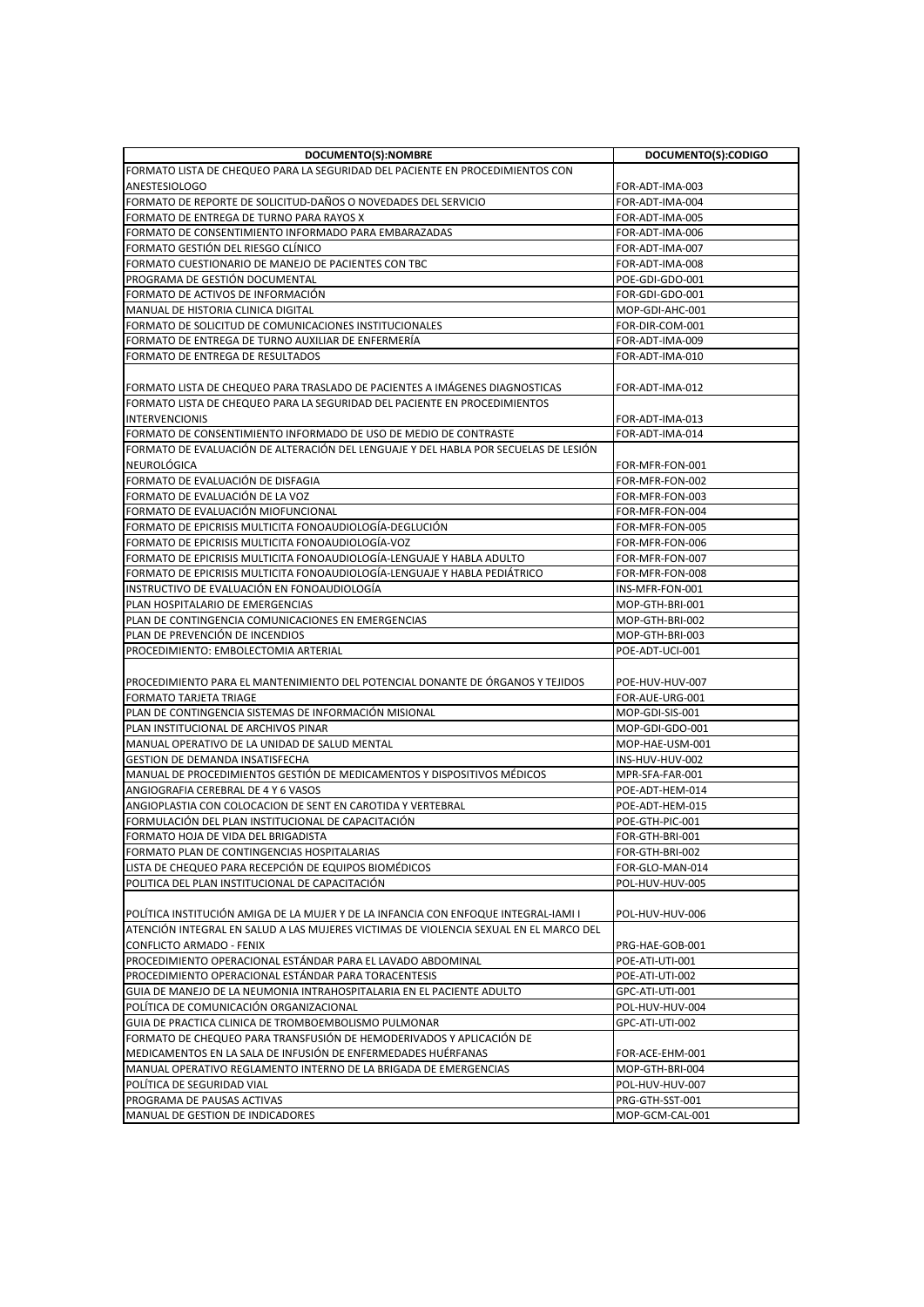| DOCUMENTO(S):NOMBRE                                                                                                               | DOCUMENTO(S):CODIGO |
|-----------------------------------------------------------------------------------------------------------------------------------|---------------------|
| POLÍTICA DE PARTICIPACIÓN CIUDADANA EN LA GESTIÓN PÚBLICA DEL HOSPITAL UNIVERSITARIO DEL                                          |                     |
| VALLE "Evaristo García"<br>POL-HUV-HUV-008                                                                                        |                     |
| PLAN ESTRATÉGICO DE COMUNICACION<br>MOP-HUV-HUV-002                                                                               |                     |
| ADMINISTRACIÓN OXIDO NITRICO TERAPIA RESPIRATORIA<br>FOR-MFR-TER-001                                                              |                     |
| EVOLUCIÓN Y ENTREGA DE TURNO TERAPIA RESPIRATORIA EN RECIÉN NACIDOS<br>FOR-MFR-TER-002                                            |                     |
| CONTADOR DE DOSIS DE INHALOTERAPIA<br>FOR-MFR-TER-003                                                                             |                     |
| EPICRISIS MULTICITA REHABILITACIÓN CARDÍACA<br>FOR-MFR-RCP-001                                                                    |                     |
| PRUEBA DE CAMINATA DE 6 MINUTOS<br>FOR-MFR-RCP-002                                                                                |                     |
| EPICRISIS MULTICITA PROGRAMA DE REHABILITACIÓN PULMONAR<br>FOR-MFR-RCP-003                                                        |                     |
| CUESTIONARIO CALIDAD DE VIDA SGRQ<br>FOR-MFR-RCP-004                                                                              |                     |
| EPICRISIS MULTICITA FISIOTERAPIA<br>FOR-MFR-FIT-001                                                                               |                     |
| EVALUACIÓN FISIOTERAPEUTICA-CONSULTA EXTERNA<br>FOR-MFR-FIT-002                                                                   |                     |
| EVALUACIÓN FISIOTERAPEUTICA DEL USUARIO CON TRAUMA RAQUIMEDULAR<br>FOR-MFR-FIT-003                                                |                     |
| EVALUACIÓN FISIOTERAPÉUTICA DEL USUARIO CON ENFERMEDAD CEREBROVASCULAR O TRAUMA                                                   |                     |
| CRANEOENCEFALICO<br>FOR-MFR-FIT-004                                                                                               |                     |
| ENTREGA DE TURNO DE REHABILITACIÓN: URGENCIAS, UCIN, HOSPITALIZACIÓN<br>FOR-MFR-FIT-005                                           |                     |
| EVALUACIÓN FISIOTERAPEUTICA DEL PACIENTE AMPUTADO<br>FOR-MFR-FIT-006                                                              |                     |
| <b>ENTREGA DE TURNO DE REHABILITACIÓN - UNIDAD DE CUIDADO INTENSIVO</b><br>FOR-MFR-FIT-007                                        |                     |
| EVALUACIÓN FISIOTERAPÉUTICA DE LA ARTICULACIÓN TEMPORO-MANDIBULAR<br>FOR-MFR-FIT-009                                              |                     |
| VIGILANCIA DE INDICADORES DE NUTRICIÓN INTRAHOSPITALARIA DE NEONATOS<br>GPC-HAE-PED-012                                           |                     |
| REFERENCIA Y CONTRAREFERENCIA HOSPITAL UNIVERSITARIO DEL VALLE<br>POE-AUE-CRC-001                                                 |                     |
| GUIA DE HEMORRAGIA INTRACRANEANA<br>GPC-HAE-PED-013                                                                               |                     |
| GUÍA DE NUTRICIÓN PARENTERAL DEL PACIENTE PEDIÁTRICO Y NEONATAL<br>GPC-HAE-PED-015                                                |                     |
| <b>INSPECCIÓN DE EXTINTORES</b><br>FOR-GTH-BRI-003                                                                                |                     |
| GUÍA DE REMISIÓN DE PACIENTES A LOS PROGRAMAS DE PROTECCIÓN ESPECIFICA Y DETECCIÓN                                                |                     |
| <b>TEMPRANA</b><br>GPC-HAE-PED-016                                                                                                |                     |
| DIAGNOSTICO Y CERTIFICACIÓN DE LA MUERTE ENCEFÁLICA<br>POE-HUV-HUV-008                                                            |                     |
| INSPECCIÓN DE GABINETES CONTRA INCENDIO<br>FOR-GTH-BRI-004                                                                        |                     |
|                                                                                                                                   |                     |
| LISTA DE CHEQUEO PARA EVALUAR LOS COMPONENTES DEL PLAN HOSPITALARIO DE EMERGENCIAS<br>FOR-GTH-BRI-005                             |                     |
| INDICACIONES PARA LA REALIZACIÓN DE PROCEDIMIENTOS EN UROLOGIA<br>MOP-ACE-URO-001                                                 |                     |
| INDICACIONES PARA LA REALIZACIÓN DE PROCEDIMIENTOS EN CIRUGÍA PLÁSTICA<br>MOP-ACE-PLA-001                                         |                     |
| INDICACIONES PARA LA REALIZACIÓN DE PROCEDIMIENTOS EN OTORRINOLARINGOLOGÍA<br>MOP-ACE-OTR-001                                     |                     |
| MATRIZ DE COMUNICACIONES<br>FOR-GDI-SIS-001                                                                                       |                     |
| INDICACIONES PARA LA REALIZACIÓN DE PROCEDIMIENTOS EN OFTALMOLOGÍA<br>MOP-ACE-OFT-001                                             |                     |
| INDICACIONES PARA LA REALIZACIÓN DE PROCEDIMIENTOS EN ODONTOLOGÍA<br>MOP-ACE-ODO-001                                              |                     |
| MANUAL DE PROCEDIMIENTO DE TRIAGE DEL HOSPITAL UNIVERSITARIO DEL VALLE<br>MPR-HUV-HUV-006                                         |                     |
| PLAN DE CONTINGENCIA PARA EJECUCIÓN DE OBRA<br>FOR-HUV-HUV-002                                                                    |                     |
| CONTROL EDUCACIÓN CONTINUADA USUARIO INTERNO Y EXTERNO<br>FOR-GTH-PIC-001                                                         |                     |
| FORMATO PARA EL REGISTRO DE CONTROL DE CALIDAD DE LA COLORACIÓN DE HEMATOXILINA Y                                                 |                     |
| EOSINA EN EL LABORATORIO DE PATOLOGÍA<br>FOR-ADT-PAT-004                                                                          |                     |
| FORMATO PARA EL REGISTRO DE CONTROL DE CALIDAD DE LA COLORACIÓN DE PAPANICOLAU EN EL                                              |                     |
| LABORATORIO DE PATOLOGÍA<br>FOR-ADT-PAT-005                                                                                       |                     |
| FORMATO PARA EL REGISTRO DE VERIFICACIÓN DE CALIDAD DE LAS LAMINAS DE HEMATOXILINA Y                                              |                     |
| EOSINA EN EL LABORATORIO DE PATOLOGÍA<br>FOR-ADT-PAT-006<br>FORMATO PARA EL REGISTRO DE VERIFICACIÓN DE CALIDAD DE LAS LAMINAS DE |                     |
| INMONUHISTOQUIMICA EN EL LABORATORIO DE PATOLOGÍA                                                                                 |                     |
| FOR-ADT-PAT-007<br>FORMATO PARA EL REGISTRO DE CONTROL DE CALIDAD DEL PROCESAMIENTO MACROSCÓPICO EN                               |                     |
|                                                                                                                                   |                     |
| EL LABORATORIO DE PATOLOGÍA<br>FOR-ADT-PAT-008                                                                                    |                     |
| FORMATO PARA LA SOLICITUD DE MARCADORES DE INMUNOHISTOQUIMICA EN EL LABORATORIO DE<br>PATOLOGÍA<br>FOR-ADT-PAT-009                |                     |
| FORMATO PARA LA SOLICITUD DE COLORACIONES HISTOQUÍMICAS ESPECIALES EN EL LABORATORIO                                              |                     |
| DE PATOLOGÍA<br>FOR-ADT-PAT-010                                                                                                   |                     |
| FORMATO PARA EL INVENTARIO MENSUAL DE INSUMOS Y REACTIVOS EN EL LABORATORIO DE                                                    |                     |
| PATOLOGÍA<br>FOR-ADT-PAT-011                                                                                                      |                     |
| FORMATO PARA EL ARCHIVO DE LAMINAS Y BLOQUES EN EL LABORATORIO DE PATOLOGIA<br>FOR-ADT-PAT-012                                    |                     |
| FORMATO PARA LA VALIDACIÓN DE ANTICUERPOS PARA LAS COLORACIONES DE                                                                |                     |
| INMUNOHISTOQUIMICA EN EL LABORATORIO DE PATOLOGÍA<br>FOR-ADT-PAT-013                                                              |                     |
| ENTREGA DE RESULTADOS DE APOYO DIAGNÓSTICO Y TERAPÉUTICO<br>FOR-HUV-HUV-007                                                       |                     |
| FORMATO DE CONTROL DE INGESTA<br>FOR-ADT-NUT-001                                                                                  |                     |
|                                                                                                                                   |                     |
| INDICACIONES PARA LA REALIZACIÓN DE PROCEDIMIENTOS EN MEDICINA INTERNA<br>MOP-ACE-MIN-001                                         |                     |
| INDICACIONES PARA LA REALIZACIÓN DE PROCEDIMIENTOS EN ORTOPEDIA<br>MOP-ACE-ORT-001                                                |                     |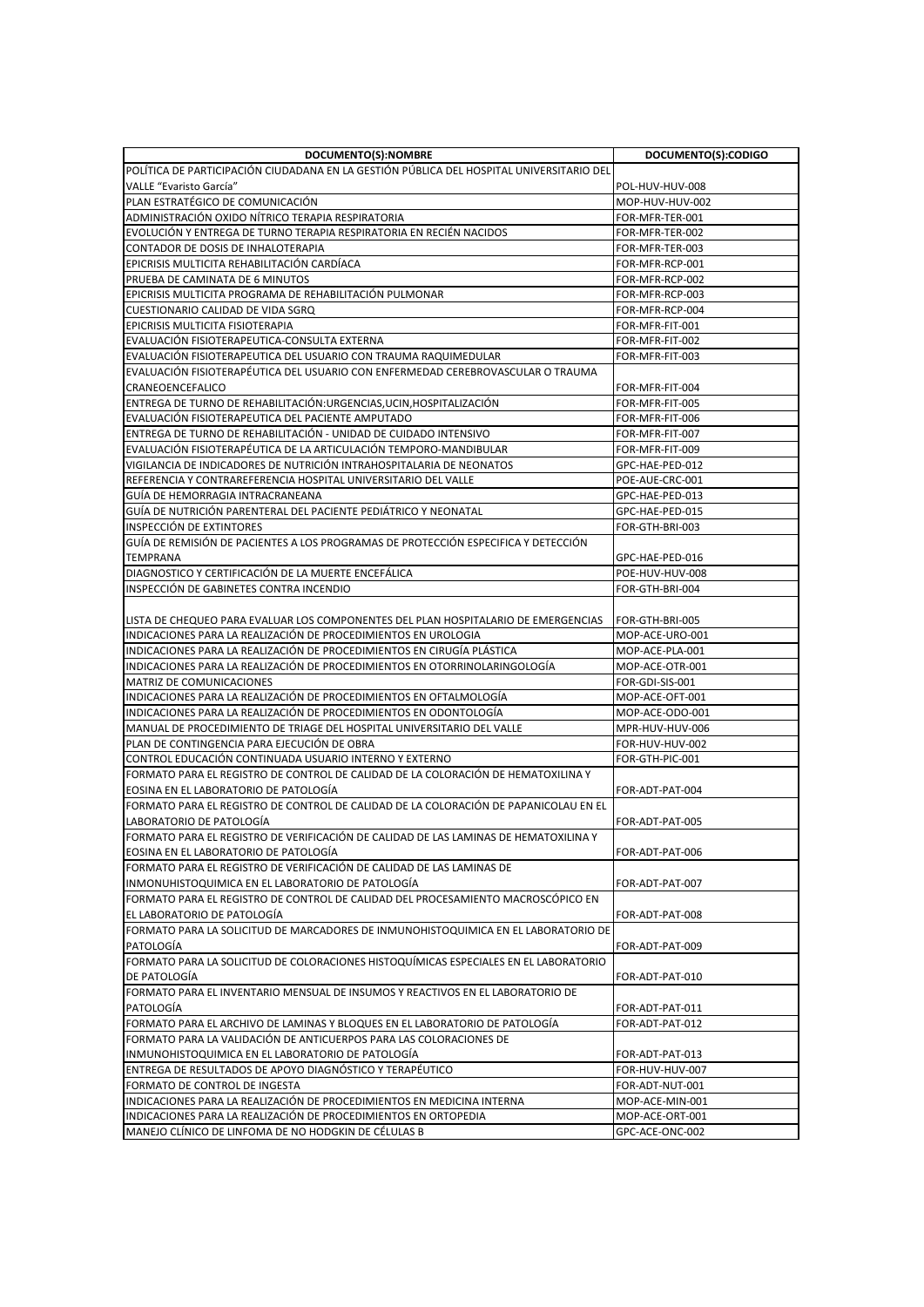| DOCUMENTO(S):NOMBRE                                                                                                                      | DOCUMENTO(S):CODIGO                |
|------------------------------------------------------------------------------------------------------------------------------------------|------------------------------------|
| MANEJO CLÍNICO DE LINFOMA HODGKIN                                                                                                        | GPC-ACE-ONC-003                    |
| MANEJO CLÍNICO DE LEUCEMIA PROMIELOCÍTICA AGUDA                                                                                          | GPC-ACE-ONC-004                    |
| MANEJO CLINICO DE LEUCEMIA MIELOIDE AGUDA                                                                                                | GPC-ACE-ONC-005                    |
| MANEJO CLÍNICO DE MIELOMA MÚLTIPLE                                                                                                       | GPC-ACE-ONC-006                    |
| MANEJO CLÍNICO DE LEUCEMIA LINFOBLÁSTICA AGUDA                                                                                           | GPC-ACE-ONC-007                    |
| MANEJO DEL PACIENTE DE HEMATO ONCOLOGIA                                                                                                  | POE-ACE-ONC-001                    |
| MANEJO DE LAS NAUSEAS Y VOMITO INDUCIDO POR QUIMIOTERAPIA Y RADIOTERAPIA                                                                 | POE-ACE-ONC-002                    |
| PREVENCIÓN Y MANEJO DE NEUTROPENIA FEBRIL                                                                                                | POE-ACE-ONC-003                    |
| <b>CURACIÓN DE CATÉTER CENTRAL</b>                                                                                                       | POE-DIR-EPH-002                    |
| GUÍA PARA EL DIAGNOSTICO DE PREVENCIÓN Y MANEJO NUTRICIONAL DE LA OBESIDAD EN EL                                                         |                                    |
| <b>PACIENTE ADULTO</b>                                                                                                                   | GPC-ADT-NUT-005                    |
| GUIA DE MANEJO NUTRICIONAL DE LA DISLIPIDEMIA EN EL PACIENTE ADULTO                                                                      | GPC-ADT-NUT-006                    |
| GUIA MANEJO NUTRICIONAL PACIENTE ADULTO CON DIABETES MELLITUS TIPO 2                                                                     | GPC-ADT-NUT-007                    |
| IPOLÍTICA DE FORTALECIMIENTO ORGANIZACIONAL Y SIMPLIFICACIÓN DE PROCESOS                                                                 | POL-HUV-HUV-010                    |
| PARADA DE EQUIPO BIOMÉDICO                                                                                                               | FOR-GLO-MAN-016                    |
| ENCUESTA DE PERCEPCIÓN DE EQUIPOS BIOMEDICOS                                                                                             | FOR-GLO-MAN-015                    |
| GUÍA DE PRACTICA CLÍNICA DE HEMOFILIA                                                                                                    | GPC-ACE-EHM-001                    |
| GUÍA DE PRÁCTICA CLÍNICA DE DREPANOCITOSIS                                                                                               | GPC-ACE-EHM-002                    |
| GUIA DE PRACTICA CLINICA DE PORFIRIA                                                                                                     | GPC-ACE-EHM-003                    |
| lformato de registro de temperatura de congelador trasplante de tejidos                                                                  | FOR-HAE-TRA-018                    |
|                                                                                                                                          |                                    |
| FORMATO DE REGISTRO DE TEMPERATURA DE ULTRA CONGELADOR TRASPLANTES DE TEJIDOS                                                            | FOR-HAE-TRA-019                    |
| FORMATO REGISTRO DE TEMPERATURA DE REFRIGERADOR TRASPLANTES DE TEJIDOS                                                                   | FOR-HAE-TRA-020                    |
| SEGUIMIENTO POST IMPLANTE DE TEJIDO OSTEOTENDINOSO                                                                                       | POE-HAE-TRA-007                    |
| VALORACION PREIMPLANTE DE TEJIDO OSTEOTENDINOSO                                                                                          | POE-HAE-TRA-008                    |
| IMPLANTE DE TEJIDO OSTEOTENDINOSO                                                                                                        | POE-HAE-TRA-009                    |
| REGISTRO DE ADHERENCIA A GUÍAS Y PROCEDIMIENTOS                                                                                          | FOR-HUV-HUV-003                    |
| FORMATO DE CARACTERIZACIÓN DE PROCESO                                                                                                    | FOR-GCM-CAL-004                    |
| POLÍTICA DE CALIDAD                                                                                                                      | POL-HUV-HUV-011                    |
| MATRIZ DE GESTIÓN DE CONTRATISTAS                                                                                                        | FOR-GTH-SST-002                    |
| VERIFICACIÓN DE CONDICIONES DE SEGURIDAD EN OBRA                                                                                         | FOR-GTH-SST-003                    |
| <b>MATRIZ SEGUIMIENTO A INSPECCIONES</b>                                                                                                 | FOR-GTH-SST-004                    |
| MATRIZ LEGAL EN SEGURIDAD Y SALUD EN EL TRABAJO                                                                                          | FOR-GTH-SST-005                    |
| MATRIZ DE HALLAZGOS Y SEGUIMIENTO A PLANES DE MEJORAMIENTO                                                                               | FOR-GCM-CAL-005                    |
| FORMATO AUTORIZACIÓN DE PRESUPUESTO                                                                                                      | FOR-GCC-PTO-001                    |
| PROCEDIMIENTO PARA LA EVALUACIÓN DEL DONANTE VIVO PARA TRASPLANTE RENAL<br>FORMATO LISTA DE CHEQUEO PROTOCOLO DE EVALUACIÓN DONANTE VIVO | POE-HAE-TRA-011<br>FOR-HAE-TRA-021 |
| FORMATO LISTA DE CHEQUEO PROTOCOLO DE EVALUACIÓN PRETRASPLANTE RENAL                                                                     | FOR-HAE-TRA-022                    |
| FORMATO DE TAMIZAJE DE DONANTE VIVO                                                                                                      | FOR-HAE-TRA-024                    |
| FORMATO ASISTENCIA INFORMACIÓN Y/O EDUCACIÓN AL USUARIO Y LA FAMILIA UNIDAD DE                                                           |                                    |
| TRASPLANTE                                                                                                                               | FOR-HAE-TRA-026                    |
| FORMATO LISTA DE CHEQUEO PREPARACIÓN PREOPERATORIA CIRUGÍA DE TRASPLANTES DONANTE                                                        |                                    |
| <b>CADAVÉRICO</b>                                                                                                                        | FOR-HAE-TRA-027                    |
| FORMATO LISTA DE CHEQUEO PREPARACIÓN PREOPERATORIA CIRUGÍA DE TRASPLANTE DONANTE                                                         |                                    |
| VIVO                                                                                                                                     | FOR-HAE-TRA-028                    |
| POLÍTICA PRESUPUESTAL                                                                                                                    | POL-HUV-HUV-013                    |
| MANUAL PARA EL MANEJO INTEGRAL DE LOS RESIDUOS EN EL LABORATORIO                                                                         | MOP-ADT-LAB-003                    |
| FORMATO DE REGISTRO DIARIO DE REVISIÓN ALERTA SANITARIA INVIMA                                                                           | FOR-ADT-LAB-001                    |
| GUÍA DE ATENCIÓN NUTRICIONAL DEL PACIENTE PEDIÁTRICO CON DIABETES MELLITUS                                                               | GUA-ADT-NUT-001                    |
|                                                                                                                                          |                                    |
| GUÍA DE ATENCIÓN NUTRICIONAL PARA EL INICIO DE LA ALIMENTACIÓN COMPLEMENTARIA                                                            | GUA-ADT-NUT-002                    |
| GUÍA DE ATENCIÓN NUTRICIONAL DEL PACIENTE ADULTO CON VIH                                                                                 | GUA-ADT-NUT-003                    |
| GUÍA DE ATENCIÓN NUTRICIONAL DEL PACIENTE ADULTO ONCOLOGICO                                                                              | GUA-ADT-NUT-006                    |
| PROCEDIMIENTO PARA INFORMACIÓN A SUMINISTRAR POR EL EQUIPO INTERDISCIPLINARIO EN EL                                                      |                                    |
| <b>HUV</b>                                                                                                                               | POE-HAE-GOB-002                    |
|                                                                                                                                          |                                    |
| GUÍA DE ATENCIÓN NUTRICIONAL DE LA INSUFICIENCIA RENAL EN EL PACIENTE PEDIÁTRICO                                                         | GUA-ADT-NUT-007                    |
| GUÍA DE ATENCIÓN NUTRICIONAL EN EL PACIENTE PEDIÁTRICO ONCOLOGICO                                                                        | GUA-ADT-NUT-008                    |
|                                                                                                                                          |                                    |
| PROCEDIMIENTO PARA REALIZAR BIOPSIA DE RIÑÓN NATIVO O TRASPLANTADO EN ADULTOS                                                            | POE-HAE-TRA-012                    |
| FORMATO DE EPICRISIS MULTI CITA DE MEDICINA FÍSICA Y REHABILITACIÓN                                                                      | FOR-MFR-MFR-001                    |
| FORMATO DE CONSOLIDADO MENSUAL DE ACTIVIDADES REALIZADAS                                                                                 | FOR-MFR-MFR-003                    |
| FORMATO DE MEDIDA DE INDEPENDENCIA FUNCIONAL FIM                                                                                         | FOR-MFR-MFR-004                    |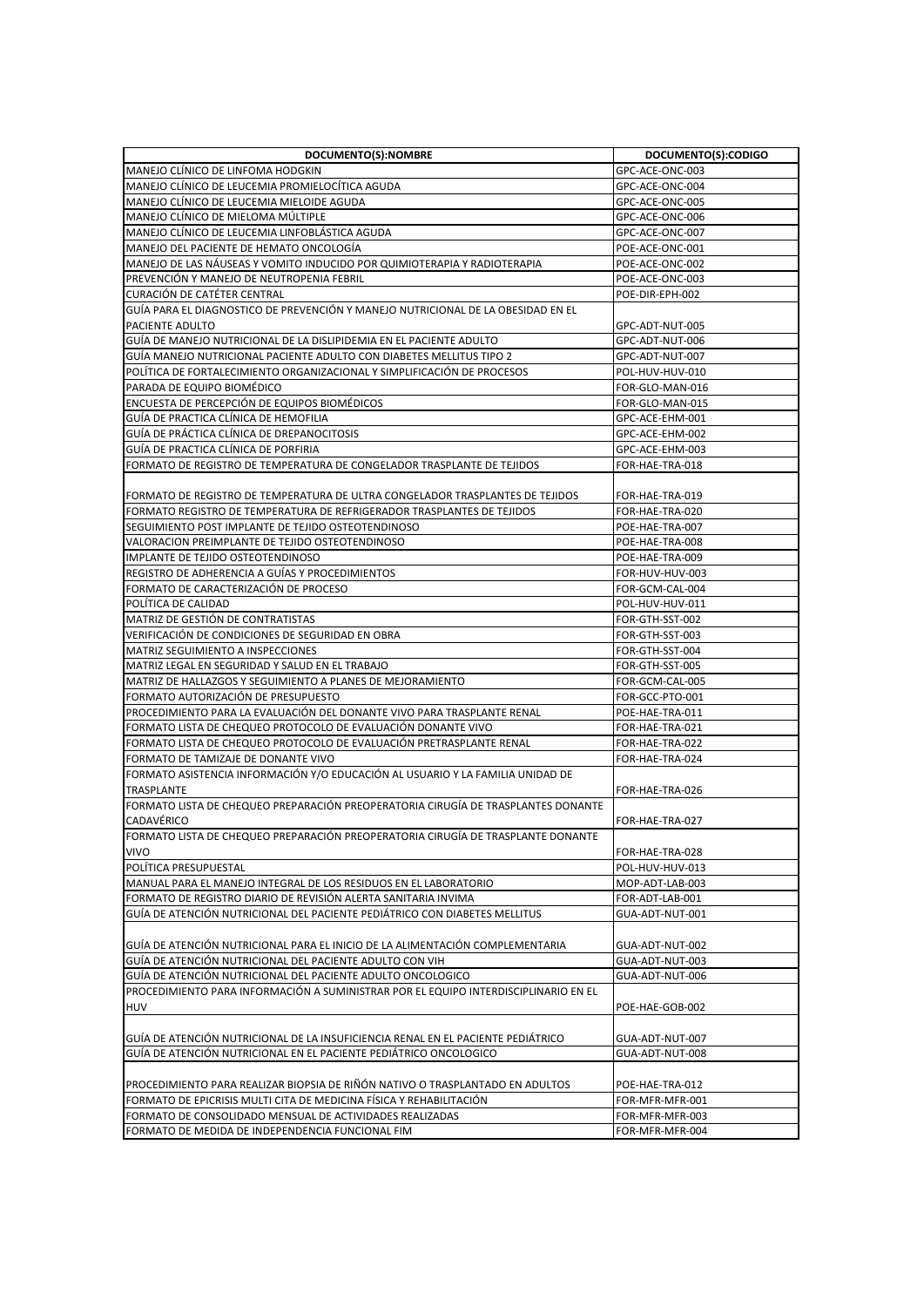| DOCUMENTO(S):NOMBRE                                                                | DOCUMENTO(S):CODIGO |
|------------------------------------------------------------------------------------|---------------------|
| FORMATO DE EVALUACIÓN DE LAS ACTIVIDADES DE LA VIDA DIARIA ÍNDICE DE BARTHEL       | FOR-MFR-MFR-005     |
| PROCEDIMIENTO DE RONDA DE SEGURIDAD                                                | POE-MFR-MFR-001     |
| EPICRISIS MULTICITA TERAPIA OCUPACIONAL DE REHABILITACIÓN VISUAL                   | FOR-MFR-REV-006     |
| CARGUE DE DISPOSITIVOS ORTÉSICOS EN SALAS DE HOSPITALIZACIÓN                       | FOR-MFR-TEO-009     |
|                                                                                    |                     |
| FORMATO DE EVALUACIÓN FISIOTERAPÉUTICA PARA LA REHABILITACIÓN DE PISO PELVICO      | FOR-MFR-FIT-010     |
| FORMATO DE EPICRISIS MULTICITA DE PISO PELVICO                                     | FOR-MFR-FIT-011     |
| INSTRUCTIVO DE EVALUACIÓN EN FISIOTERAPIA                                          | INS-MFR-FIT-001     |
| FORMATO DE COMPROMISO DEL USUARIO Y LA FAMILIA DEL PROGRAMA DE REHABILITACIÓN      |                     |
| <b>VISUAL</b>                                                                      | FOR-MFR-REV-001     |
|                                                                                    |                     |
| FORMATO DE CONSENTIMIENTO INFORMADO DEL PROGRAMA DE REHABILITACIÓN VISUAL          | FOR-MFR-REV-002     |
| FORMATO DE EVALUACIÓN INTEGRAL DEL PROGRAMA DE REHABILITACIÓN VISUAL               | FOR-MFR-REV-003     |
| FORMATO DE PLAN DE TRABAJO DEL PROGRAMA DE REHABILITACIÓN VISUAL                   | FOR-MFR-REV-004     |
|                                                                                    |                     |
| FORMATO DE SEGUIMIENTO AL PLAN DE TRABAJO DEL PROGRAMA DE REHABILITACIÓN VISUAL    | FOR-MFR-REV-005     |
| HOJA DE RUTA CONTRATACIÓN DIRECTA                                                  | FOR-DIR-JUR-001     |
| FORMATO VACACIONES RECREATIVAS                                                     | FOR-GTH-BSO-002     |
| FORMATO INSCRIPCIÓN DÍA DE LA FAMILIA                                              | FOR-GTH-BSO-003     |
| HOJA DE RUTA CONVOCATORIA PÚBLICA                                                  | FOR-DIR-JUR-002     |
| GUIA DE PRACTICA CLÍNICA VIH                                                       | GPC-ACE-SAM-001     |
| POLÍTICA DE REUSO EN EL HOSPITAL UNIVERSITARIO DEL VALLE                           | POL-HUV-HUV-014     |
|                                                                                    |                     |
| MANUAL DE BUENAS PRACTICAS DE ESTERILIZACIÓN DEL HOSPITAL UNIVERSITARIO DEL VALLE  | MOP-AQR-CET-001     |
| GUÍA DE PRACTICA CLÍNICA PARA MANEJO DE DOLOR AGUDO POST-OPERATORIO                | GPC-AQR-SOP-002     |
| PROGRAMA SEGURIDAD DEL PACIENTE                                                    | PRG-HUV-HUV-007     |
| PROCEDIMIENTO DE BIENESTAR SOCIAL E INCENTIVOS                                     | POE-GTH-BSO-001     |
| <b>EGRESO HOSPITALARIO</b>                                                         | POE-HUV-HUV-009     |
| VERIFICACIÓN DEL CUMPLIMIENTO DE PARAMETRO A CONTROLAR EN EL POST-PARTO            | FOR-HAE-GOB-002     |
| ABORDAJE CLINICO DEL PACIENTE CON RUPTURA PREMATURA DE MEMBRANAS                   | GPC-HAE-GOB-002     |
| GUIA DE ANALGESIA OBSTETRICA                                                       | GPC-AQR-SOP-003     |
| PROCEDIMIENTO PARA EL ENVÍO Y RECEPCIÓN DE COMPONENTES ANATÓMICOS PARA TRASPLANTES |                     |
| A NIVEL NACIONAL                                                                   | POE-HAE-TRA-014     |
|                                                                                    |                     |
| FORMATO DE SOLICITUD DE EXÁMENES DE LABORATORIO PARA DONANTE DE ÓRGANOS Y TEJIDOS  | FOR-HAE-TRA-029     |
| MANUAL DE PROCEDIMIENTOS PARA EL COORDINADOR OPERATIVO DE DONACIÓN Y TRASPLANTE-   |                     |
| <b>COT</b>                                                                         | MPR-HAE-TRA-002     |
| LISTA DE CHEQUEO PARA EGRESO DE RECIÉN NACIDOS SALA DE PUERPERIO                   | FOR-HAE-GOB-003     |
| LISTA DE CHEQUEO PARA DAR DE ALTA A RNPT CON PESO                                  | FOR-HAE-PED-001     |
| PROCEDIMIENTO PARA SEGUIMIENTO POST TRASPLANTE DE TEJIDOS OCULARES                 | POE-HAE-TRA-016     |
| PROCEDIMIENTO PARA VALORACIÓN PRE TRASPLANTE DE TEJIDOS OCULARES                   | POE-HAE-TRA-015     |
| PROCEDIMIENTO PARA TRASPLANTE DE TEJIDOS OCULARES                                  | POE-HAE-TRA-017     |
| CONTROL DE MEDICAMENTOS-KIT DE VIOLENCIA SEXUAL                                    | FOR-HAE-GOB-004     |
| FORMATO LISTA DE CHEQUEO PARA REALIZAR TEST DE APNEA                               | FOR-HAE-TRA-030     |
| FORMATO SOLICITUD CAMBIOS EN LA AGENDA MEDICA                                      | FOR-ACE-SAM-001     |
| FORMATO DE PRE Y POST CONSULTA AMBULATORIA                                         | FOR-ACE-SAM-002     |
| FORMATO DE VERIFICACIÓN DIARIA DE FUNCIONES EN ÁREA DE LAVADO Y DESINFECCIÓN DE    |                     |
| MATERIALES DE REÚSO                                                                | FOR-ADT-LAB-002     |
| ESTADÍSTICA DE MATERIAL ESTERILIZADO DEL LABORATORIO CLÍNICO                       | FOR-ADT-LAB-003     |
| FORMATO DE COMPRESAS Y PAQUETE DE ROPA                                             | FOR-AQR-CET-001     |
| FORMATO DE NOVEDADES DE AUTOCLAVES                                                 | FOR-AQR-CET-002     |
| REGISTRO DE DISPOSITIVOS MÉDICO QUIRÚRGICOS DE CASA MEDICA                         | FOR-AQR-CET-003     |
| ENTREGA DE INSTRUMENTAL QUIRÚRGICO CIRUGÍA Y PERIFÉRICOS                           | FOR-AQR-CET-004     |
| RECIBO Y ENTREGA DE MATERIAL                                                       | FOR-AQR-CET-005     |
| ESTERILIZACIÓN AUTOCLAVES ALTA TEMPERATURA                                         | FOR-AQR-CET-006     |
| ESTERILIZACIÓN BAJA TEMPERATURA                                                    | FOR-AQR-CET-007     |
| RECEPCIÓN Y LAVADO DE INSTRUMENTAL                                                 | INS-AQR-CET-001     |
| PREPARACIÓN Y EMPAQUE DISPOSITIVOS MÉDICOS                                         | INS-AQR-CET-002     |
| ELABORACIÓN DE PAQUETES QUIRÚRGICOS                                                | INS-AQR-CET-003     |
| CHEQUEO Y SELECCIÓN DE COMPRESAS                                                   | INS-AQR-CET-004     |
| CORTE Y ELABORACIÓN DE MATERIAL MÉDICO QUIRÚRGICO                                  | INS-AQR-CET-005     |
| ESTERILIZACIÓN ALTA TEMPERATURA                                                    | INS-AQR-CET-006     |
| ESTERILIZACIÓN BAJA TEMPERATURA OXIDO DE ETILENO                                   | INS-AQR-CET-007     |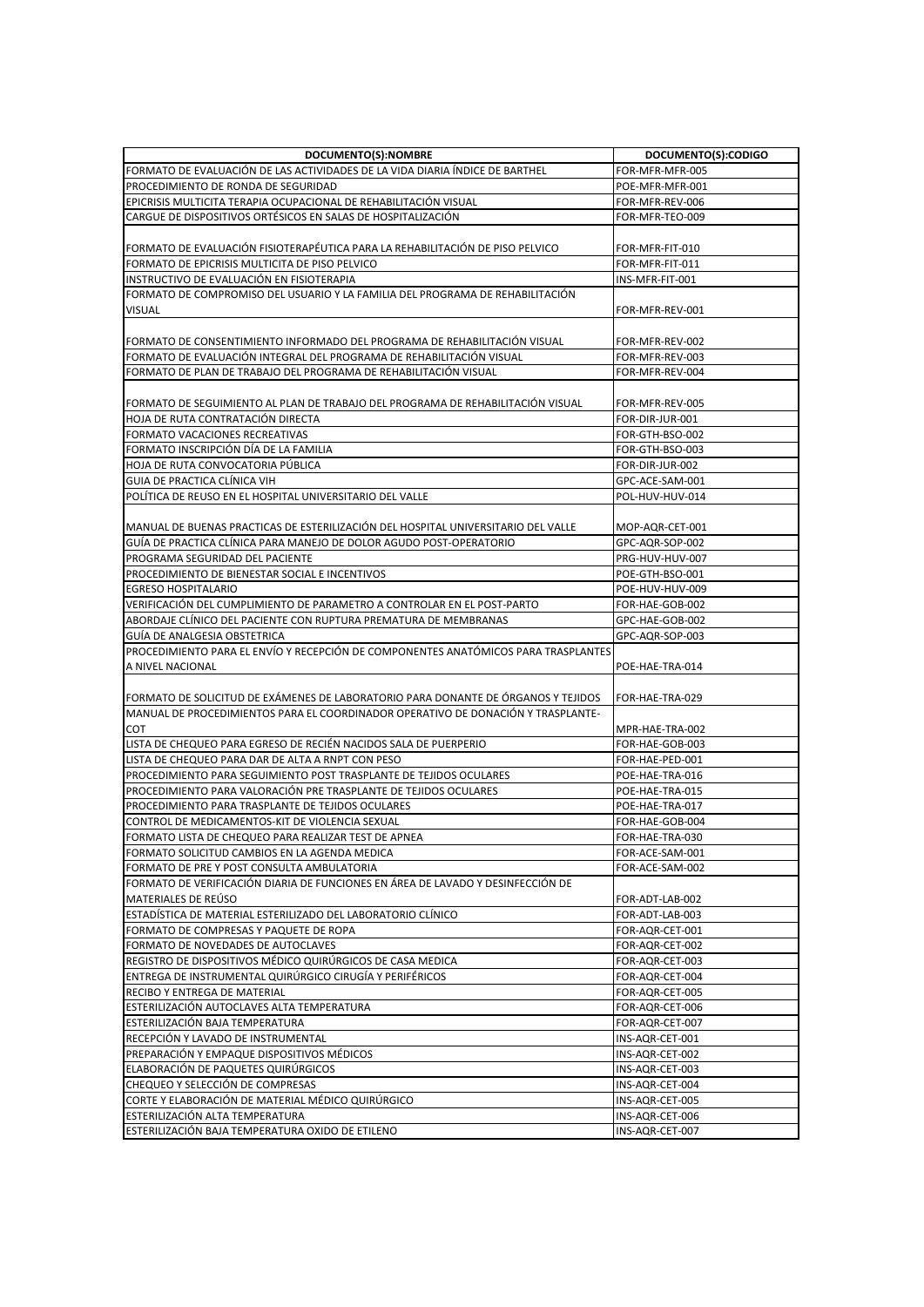| DOCUMENTO(S):NOMBRE                                                                  | DOCUMENTO(S):CODIGO |
|--------------------------------------------------------------------------------------|---------------------|
| ESTERILIZACIÓN DE PERÓXIDO DE HIDRÓGENO                                              | INS-AQR-CET-008     |
| TRANSPORTE DE MATERIAL ESTERIL                                                       | INS-AQR-CET-009     |
| ALMACENAJE DE CUARTO ESTÉRIL                                                         | INS-AQR-CET-010     |
| VALIDACIÓN CONTROL QUÍMICO                                                           | INS-AQR-CET-011     |
| VALIDACIÓN CON CONTROL BIOLÓGICO                                                     | INS-AQR-CET-012     |
| CONSIGNACIÓN DE MATERIAL DE OSTEOSINTESIS E INSTRUMENTAL                             | INS-AQR-CET-013     |
| MANEJO DE INSTRUMENTAL DE CASA MEDICA                                                | INS-AQR-CET-014     |
| INVENTARIO CENTRAL DE ESTERILIZACIÓN                                                 | INS-AQR-CET-015     |
| MANEJO DE INSTRUMENTAL DE LAPAROSCOPIA                                               | INS-AQR-CET-016     |
| MANEJO DE MATERIAL DE ENDOSCOPIA                                                     | INS-AQR-CET-017     |
| CAMBIO DE FECHA DISPOSITIVO MÉDICO                                                   | INS-AQR-CET-018     |
| AFILADO DE INSTRUMENTAL                                                              | INS-AQR-CET-019     |
| LUBRICACIÓN DE INSTRUMENTAL Y MOTORES                                                | INS-AQR-CET-020     |
| VALIDACIÓN DE EQUIPOS DE ESTERILIZACIÓN                                              | INS-AQR-CET-021     |
| PREPARACIÓN DE DETERGENTE ENZIMÁTICO                                                 | INS-AQR-CET-022     |
| DISPOSITIVOS DE PROCESAMIENTO DE ÚNICO USO                                           | INS-AQR-CET-023     |
| <b>TRANSPORTE MATERIAL SUCIO</b>                                                     | INS-AQR-CET-024     |
| INDICADOR BIOLÓGICO POSITIVO                                                         | INS-AQR-CET-025     |
| LIMPIEZA Y DESINFECCIÓN DISPOSITIVOS DE TERAPIA RESPIRATORIA                         | INS-AQR-CET-026     |
| PLAN DE CONTINGENCIA DE LA CENTRAL                                                   | INS-AQR-CET-027     |
| FORMATO DE CONTROL DE DISPOSITIVOS DE REUSO                                          | FOR-AQR-CET-008     |
| FORMATO PARA EL REGISTRO DE ESPECÍMENES A DESCARTAR EN EL LABORATORIO DE PATOLOGÍA Y |                     |
| CENTRO DE CONSULTA POST-MORTEM                                                       | FOR-ADT-PAT-015     |
| DISPOSICIÓN, ROTULACIÓN, FIJACIÓN Y TRANSPORTE DE ESPECÍMENES PARA ANÁLISIS EN EL    |                     |
| LABORATORIO DE PATOLOGÍA                                                             | INS-ADT-PAT-001     |
| RECEPCIÓN Y MATRICULA DE ESPECÍMENES EN EL LABORATORIO DE PATOLOGÍA                  | INS-ADT-PAT-002     |
| CAMBIO DE LINEAS ENDOVENOSAS (CENTRALES Y PERIFÉRICAS)                               | POE-DIR-ENF-001     |
|                                                                                      |                     |
| FORMATO DE CONTROL DE TEMPERATURA Y HUMEDAD AMBIENTAL LABORATORIO CLINICO            | FOR-ADT-LAB-005     |
| FORMATO DE CONTROL DE TEMPERATURA ULTRA CONGELADOR LABORATORIO DE PATOLOGÍA-         |                     |
| ÁREA DE HISTOLOGÍA                                                                   | FOR-ADT-LAB-007     |
| FORMATO DE CONTROL DE TEMPERATURA CRIOSTATO LABORATORIO DE PATOLOGÍA-ÁREA DE         |                     |
| <b>HISTOLOGÍA</b>                                                                    | FOR-ADT-LAB-008     |
| ENTREGA Y RECIBO DE TURNO DE ENFERMERÍA                                              | POE-DIR-ENF-002     |
| FORMATO DE CONTROL DE TEMPERATURAS DE CENTRAL DE INCLUSIÓN LABORATORIO DE            |                     |
| PATOLOGÍA-ÁREA DE HISTOLOGÍA                                                         | FOR-ADT-LAB-009     |
| FORMATO SEGUIMIENTO A PACIENTES EN LISTA DE ESPERA TRASPLANTE RENAL                  | FOR-HAE-TRA-031     |
| FORMATO TRAZABILIDAD DE PACIENTES PRETRASPLANTE RENAL                                | FOR-HAE-TRA-032     |
| FORMATO SEGUIMIENTO A PACIENTES EN PROTOCOLO PRETRASPLANTE RENAL                     | FOR-HAE-TRA-033     |
| FORMATO TRAZABILIDAD DE PACIENTES POSTRASPLANTE RENAL                                | FOR-HAE-TRA-034     |
| PROCEDIMIENTO DE SELECCIÓN DEL PERSONAL EN PROVISIONAL Y ENCARGO                     | POE-GTH-THU-001     |
| PROCEDIMIENTO DE TRAQUEOSTOMIA                                                       | POE-HUV-HUV-011     |
| FORMATO REGISTRO DE CONTROL DE LÍQUIDOS, PRESIÓN ARTERIAL Y TEMPERATURA POR EL       |                     |
| PACIENTE TRASPLANTADO                                                                | FOR-HAE-TRA-035     |
| FORMATO LISTA DE CHEQUEO PARA REALIZAR BIOPSIA DE RIÑÓN                              | FOR-HAE-TRA-036     |
| FORMATO KARDEX DE MEDICAMENTOS EGRESO PARA PACIENTES POSTRAPLANTE                    | FOR-HAE-TRA-037     |
| FORMATO REGISTRO DE GLUCOMETRIAS POR EL PACIENTE TRASPLANTADO                        | FOR-HAE-TRA-038     |
|                                                                                      |                     |
| PROCEDIMIENTO DIAGNOSTICO Y MANEJO DE COMPLICACIONES EN EL POSTRASPLANTE RENAL       | POE-HAE-TRA-018     |
| CUIDADO EN LA TOMA DE SIGNOS VITALES Y NEUROLÓGICOS AL PACIENTE                      | POE-DIR-ENF-004     |
| RÚBRICA DE CRITERIOS DE PRIORIZACIÓN DE EQUIPOS                                      | FOR-GLO-MAN-024     |
| SOLICITUD DE REFERENCIACIÓN A OTRAS INSTITUCIONES                                    | FOR-GCM-CAL-006     |
| RELACIÓN DOCENCIA SERVICIO                                                           | MPR-CAC-EDU-001     |
| <b>HIGIENE DE MANOS</b>                                                              | INS-DIR-EPH-002     |
| PUNCIÓN VENOSA (CANALIZACIÓN DE VENA)                                                | POE-DIR-EPH-004     |
| FORMATO DE HOJA DE GASTOS DE ESCANOGRAFIA                                            | FOR-ADT-IMA-015     |
| FORMATO DE HOJA DE GASTO DE PROCEDIMIENTOS INTERVENCIONISTAS                         | FOR-ADT-IMA-016     |
| FORMATO DE AUTORIZACIÓN PARA ENTREGA DE RESULTADOS POR EL PORTAL WEB                 | FOR-ADT-IMA-017     |
| FORMATO DE ENTREGA DE MUESTRAS A LABORATORIO                                         | FOR-ADT-IMA-018     |
| FORMATO DE ENTREGA DE LOS RESULTADOS PORTAL WEB                                      | FOR-ADT-IMA-019     |
| FORMATO DE NOTIFICACIÓN DE RESULTADO CRITICO                                         | FOR-ADT-IMA-020     |
| FORMATO DIAGRAMA DE FLUJO DE NOTIFICACIÓN OPORTUNA DE RESULTADOS CRITICOS EN         |                     |
| IMAGENOLOGIA                                                                         | FOR-ADT-IMA-021     |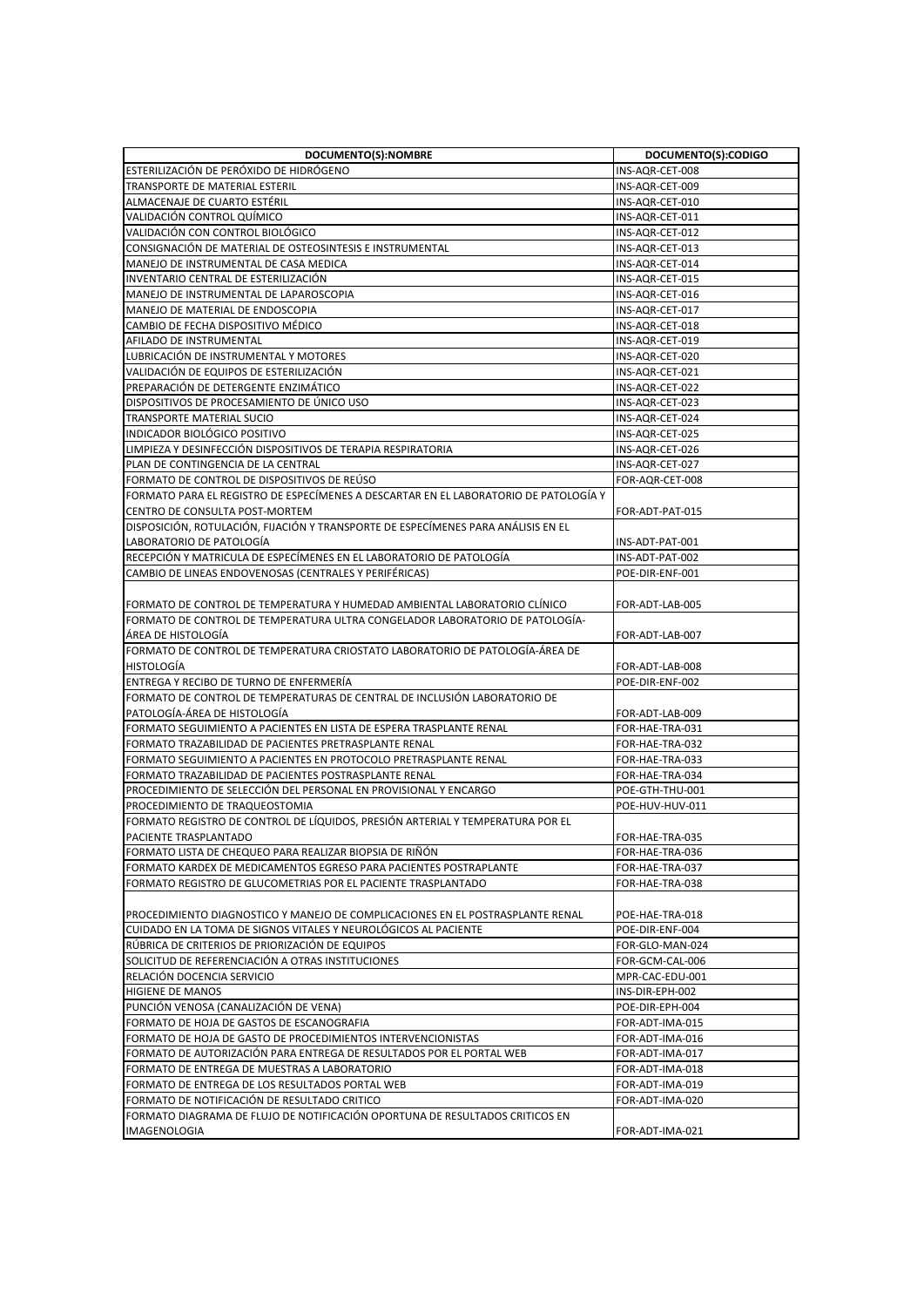| DOCUMENTO(S):NOMBRE                                                                              | DOCUMENTO(S):CODIGO                |
|--------------------------------------------------------------------------------------------------|------------------------------------|
|                                                                                                  |                                    |
| FORMATO DE DIAGRAMA DE FLUJO DE ATENCIÓN AL USUARIO DE IMÁGENES DIAGNOSTICAS                     | FOR-ADT-IMA-022                    |
| FORMATO DE REPORTES DE ESTUDIOS RECHAZADOS POR RADIOLOGOS                                        | FOR-ADT-IMA-023                    |
| PROCEDIMIENTO OPERACIONAL PARA LA NOTIFICACIÓN OPORTUNA DE RESULTADOS CRÍTICOS DE                |                                    |
| <b>IMAGENES DIAGNOSTICAS</b>                                                                     | POE-ADT-IMA-007<br>GPC-ACE-URO-001 |
| MANEJO DE HIPERPLASIA PROSTÁTICA BENIGNA EN UROLOGÍA<br>MANEJO DE CANCER DE PROSTATA EN UROLOGIA | GPC-ACE-URO-002                    |
| MANEJO DE CÁNCER VESICAL EN UROLOGÍA                                                             | GPC-ACE-URO-003                    |
| MANEJO PARA EL TRAUMA DE TEJIDOS BLANDOS                                                         | GPC-ACE-PLA-001                    |
| DIAGNOSTICO Y MANEJO DEL TRAUMA FACIAL                                                           | GPC-ACE-PLA-002                    |
| MANEJO MEDICO PARA OTITIS MEDIA AGUDA                                                            | GPC-ACE-OTR-001                    |
| <b>SINUSITIS CRONICA</b>                                                                         | GPC-ACE-OTR-002                    |
| RINITIS ALÉRGICA                                                                                 | GPC-ACE-OTR-003                    |
| <b>MANEJO DE LA PSORIASIS</b>                                                                    | GPC-ACE-DER-001                    |
| MANEJO DEL VITÍLIGO                                                                              | GPC-ACE-DER-002                    |
| <b>MANEJO DE LA ESCABIOSIS</b>                                                                   | GPC-ACE-DER-003                    |
| MANEJO DEL CARCINOMA BASO CELULAR                                                                | GPC-ACE-DER-004                    |
| MANEJO DE LAS ULCERAS EN MIEMBROS INFERIORES                                                     | GPC-ACE-DER-005                    |
| RADIOTERAPIA PARA CANCER DE ENDOMETRIO                                                           | GPC-ACE-RAD-001                    |
| RADIOTERAPIA PARA CÁNCER DE CUELLO UTERINO                                                       | GPC-ACE-RAD-002                    |
| RUTA DE ATENCIÓN INTEGRAL EN SALUD A LAS MUJERES VICTIMAS DE VIOLENCIA SEXUAL EN EL              |                                    |
| MARCO DEL CONFLICTO ARMADO - FENIX                                                               | POE-HAE-GOB-003                    |
| RADIOTERAPIA PARA CÁNCER DE LINFOMAS NO HODGKIN                                                  | GPC-ACE-RAD-003                    |
| RADIOTERAPIA PARA ATENCIÓN EN MELANOMA MALIGNO                                                   | GPC-ACE-RAD-004                    |
| RADIOTERAPIA PARA CANCER DE PIEL                                                                 | GPC-ACE-RAD-005                    |
| RADIOTERAPIA PARA URGENCIAS ONCOLÓGICAS<br>RADIOTERAPIA PARA CANCER DE VEJIGA                    | GPC-ACE-RAD-006<br>GPC-ACE-RAD-007 |
| RADIOTERAPIA PARA CANCER DE PULMON                                                               | GPC-ACE-RAD-008                    |
| RADIOTERAPIA PARA CÁNCER GÁSTRICO                                                                | GPC-ACE-RAD-009                    |
| RADIOTERAPIA PARA CANCER TESTICULAR                                                              | GPC-ACE-RAD-010                    |
| RADIOTERAPIA PARA CANCER DE PROSTATA                                                             | GPC-ACE-RAD-011                    |
| RADIOTERAPIA PARA CÁNCER DE ESÓFAGO                                                              | GPC-ACE-RAD-012                    |
| RADIOTERAPIA PARA CANCER DE CABEZA Y CUELLO                                                      | GPC-ACE-RAD-013                    |
| RADIOTERAPIA PARA CANCER DE RECTO                                                                | GPC-ACE-RAD-014                    |
| RADIOTERAPIA PARA CÁNCER DE CANAL ANAL                                                           | GPC-ACE-RAD-015                    |
| RADIOTERAPIA PARA CANCER DE MAMA TEMPRANO Y AVANZADO                                             | GPC-ACE-RAD-016                    |
| FORMATO DE REQUISICIÓN DEL PERSONAL                                                              | FOR-GTH-THU-001                    |
| PERMISO DE TRABAJO EN ALTURAS                                                                    | FOR-GTH-SST-006                    |
| HOJA DE VIDA DE EQUIPOS DE TRABAJO EN ALTURAS                                                    | FOR-GTH-SST-007                    |
| LISTA DE CHEQUEO TRABAJO SEGURO EN ALTURAS                                                       | FOR-GTH-SST-008                    |
| SISTEMA PREVENCION Y PROTECCION CONTRA CAIDAS                                                    | MOP-GTH-SST-003                    |
| FORMATO PLANTILLA PRESENTACIÓN POWER POINT INSTITUCIONAL                                         | FOR-GCM-CAL-007                    |
| AUDITORIA INTERNA DE CALIDAD<br>HOJA DE VERIFICACIÓN DE AUDITORIA                                | POE-GCM-CAL-004                    |
|                                                                                                  | FOR-GCM-CAL-020                    |
| PROCEDIMIENTO PARA EL MANEJO DE LA DOSIMETRÍA PERSONAL Y REPORTES DE DOSIMETRÍA                  | POE-ADT-IMA-008                    |
| PROGRAMA DE AUDITORIA PARA EL MEJORAMIENTO DE LA CALIDAD DE LA ATENCIÓN EN SALUD -               |                                    |
| HUV                                                                                              | FOR-GCM-CAL-029                    |
| SOLICITUD DE REFERENCIACIÓN POR OTRAS INSTITUCIONES                                              | FOR-GCM-CAL-036                    |
| ENCUESTA DE SATISFACCIÓN DE LA REFERENCIACIÓN                                                    | FOR-GCM-CAL-037                    |
| PROGRAMA ORIENTACIÓN Y PREPARACIÓN PARA LA MATERNIDAD Y PATERNIDAD                               | PRG-HAE-GOB-002                    |
| IDENTIFICACIÓN DEL TRÁMITE, SERVICIO Y OPA                                                       | FOR-DIR-PLN-001                    |
| FORMATO DE INVENTARIO DIARIO CENTRAL DE ESTERILIZACIÓN                                           | FOR-AQR-CET-009                    |
| FORMATO DE DESPACHO DE MATERIAL ESTÉRIL                                                          | FOR-AQR-CET-010                    |
| FORMATO DE ACTIVIDADES REALIZADAS EN CENTRAL DE ESTERILIZACIÓN                                   | FOR-AQR-CET-011                    |
| LISTA DE CHEQUEO DE PROGRAMACIÓN DE CIRUGÍA                                                      | FOR-AQR-SOP-001                    |
| FORMATO DE LLAMADO A PACIENTE                                                                    | FOR-ADT-LAB-010                    |
| PROCEDIMIENTO OPERATIVO PARA LA ADQUISICIÓN DE IMÁGENES EN RADIOGRAFÍA                           |                                    |
| CONVENCIONAL PORTÁTIL O FIJA                                                                     | POE-ADT-IMA-010                    |
| GUIA DE MANEJO EN FISIOTERAPIA PARA ALTERACIONES EN EL DESARROLLO PSICOMOTOR                     | GUA-MFR-FIT-001                    |
| GUÍA DE MANEJO EN FISIOTERAPIA PARA FRACTURAS DE MIEMBRO SUPERIOR                                | GUA-MFR-FIT-002                    |
| GUÍA DE MANEJO EN FISIOTERAPIA PARA FRACTURAS DE MIEMBRO INFERIOR                                | GUA-MFR-FIT-003                    |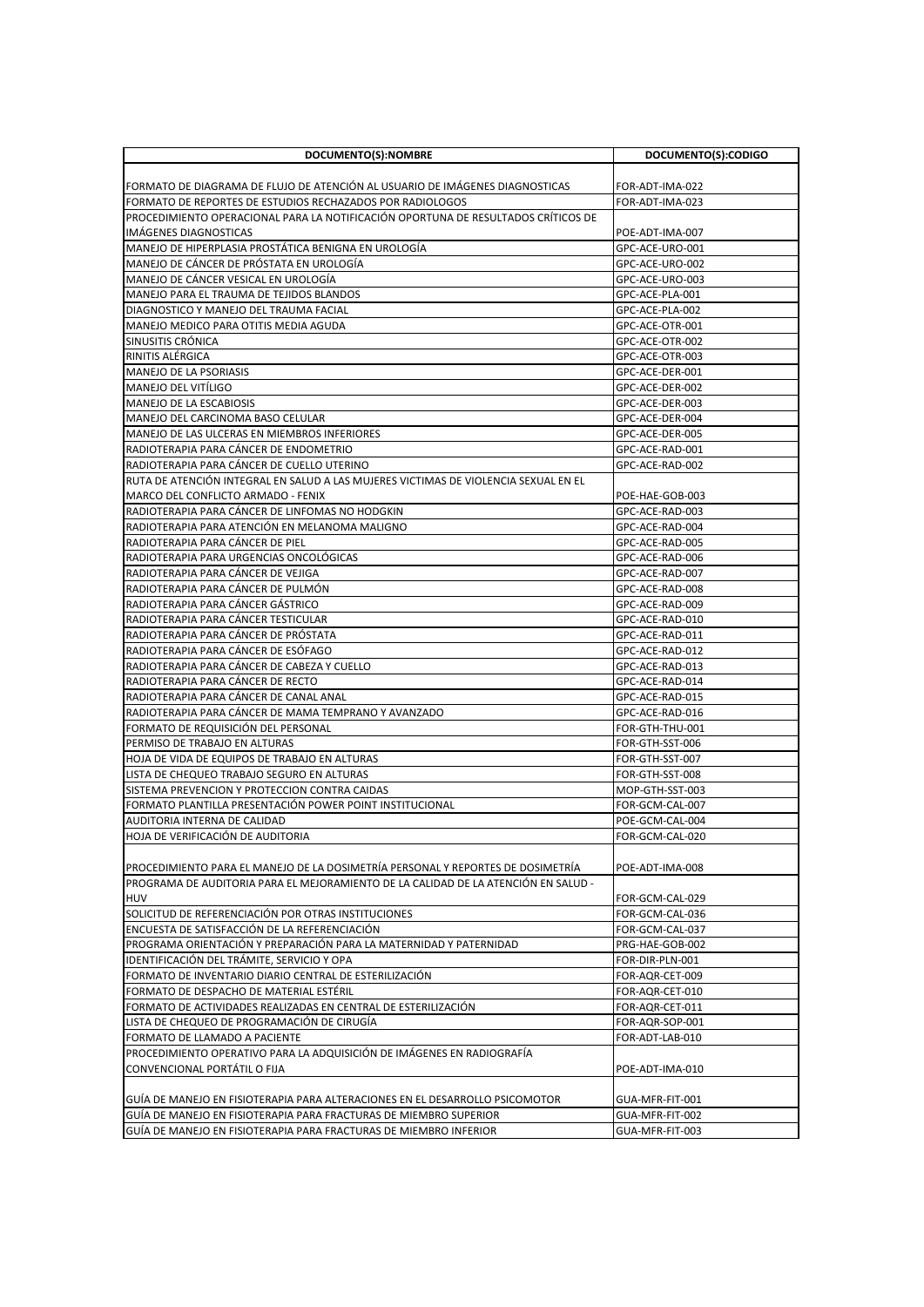| DOCUMENTO(S):NOMBRE                                                                                  | DOCUMENTO(S):CODIGO |
|------------------------------------------------------------------------------------------------------|---------------------|
| GUIA DE MANEJO EN FISIOTERAPIA DE CERVICALGIA, DORSALGIA Y LUMBARGIA DE ORIGEN                       |                     |
| MUSCULO ESQUELÉTICO                                                                                  | GUA-MFR-FIT-004     |
| GUÍA DE MANEJO EN FISIOTERAPIA PARA LESIONES DE NERVIOS PERIFÉRICOS                                  | GUA-MFR-FIT-005     |
| GUÍA DE MANEJO EN FISIOTERAPIA PARA SÍNDROME MIOFACIAL                                               | GUA-MFR-FIT-006     |
| GUÍA DE MANEJO EN FISIOTERAPIA EN TRAUMA RAQUIMEDULAR                                                | GUA-MFR-FIT-007     |
| GUIA DE MANEJO EN FISIOTERAPIA PARA AMPUTADOS DE EXTREMIDAD SUPERIOR                                 | GUA-MFR-FIT-008     |
| GUÍA DE MANEJO EN FISIOTERAPIA DE LESIÓN NEUROLOGÍA SECUNDARIA A TRAUMA                              |                     |
| CRANEAOENCEFALICO Y ENFERMEDAD CEREBRO VASCULAR                                                      | GUA-MFR-FIT-009     |
| GUÍA DE MANEJO DEL PROGRAMA DE REHABILITACIÓN CARDIACA                                               | GUA-MFR-RCP-001     |
| GUÍA DE MANEJO DEL PROGRAMA DE REHABILITACIÓN PULMONAR                                               | GUA-MFR-RCP-002     |
|                                                                                                      |                     |
| GUIA DE MANEJO EN TERAPIA OCUPACIONAL PARA ALTERACIONES EN EL DESARROLLO PSICOMOTOR  GUA-MFR-TEO-001 |                     |
| GUÍA DE MANEJO EN TERAPIA OCUPACIONAL PARA FRACTURAS DE MIEMBRO SUPERIOR                             | GUA-MFR-TEO-002     |
| GUÍA DE MANEJO EN TERAPIA OCUPACIONAL PARA LESIONES DE NERVIOS PERIFÉRICOS                           | GUA-MFR-TEO-003     |
| GUIA DE MANEJO EN TERAPIA OCUPACIONAL EN TRAUMA RAQUIMEDULAR                                         | GUA-MFR-TEO-004     |
| GUÍA DE MANEJO EN TERAPIA OCUPACIONAL PARA AMPUTADOS DE EXTREMIDAD SUPERIOR E                        |                     |
| INFERIOR FASE PROTÉSICA                                                                              | GUA-MFR-TEO-005     |
| GUÍA DE MANEJO EN TERAPIA OCUPACIONAL PARA AMPUTADOS DE EXTREMIDAD SUPERIOR E                        |                     |
| <b>INFERIOR FASE PRE - PROTÉSICA</b>                                                                 | GUA-MFR-TEO-006     |
| MANEJO EN TERAPIA OCUPACIONAL DE LESION NEUROLOGICA SECUNDARIA A TRAUMA                              |                     |
| CRANEOENCEFALICO Y ENFERMEDAD CEREBRO VASCULAR                                                       | GUA-MFR-TEO-007     |
| MANEJO EN TERAPIA OCUPACIONAL DE LAS ALTERACIONES MUSCULOESQUELETICAS DE LA REGION                   |                     |
| CERVICAL Y DORSOLUMBAR                                                                               | GUA-MFR-TEO-008     |
| EVALUACIÓN DE LIMPIEZA Y DESINFECCIÓN DE EQUIPOS BIOMÉDICOS                                          | FOR-GLO-MAN-025     |
|                                                                                                      |                     |
| GUÍA DE MANEJO EN FONOAUFIOLOGÍA PARA ALTERACIONES EN EL DESARROLLO PSICOMOTOR                       | GUA-MFR-FON-001     |
| GUÍA DE MANEJO EN FONOAUDIOLOGIA PARA TRASTORNOS DE LA VOZ                                           | GUA-MFR-FON-002     |
| GUIA DE MANEJO EN FONOAUDIOLOGIA PARA PACIENTES ADULTOS CON DISFAGIA                                 | GUA-MFR-FON-003     |
| GUÍA DE MANEJO EN FONOAUDIOLOGIA DE LAS ALTERACIONES MIOFUNCIONALES                                  | GUA-MFR-FON-004     |
| MANEJO EN FONOAUDIOLOGÍA DE LESIÓN NEUROLÓGICA A ENFERMEDAD CEREBRO-VASCULAR Y                       |                     |
| TRAUMA CRANEOENCEFALICA                                                                              | GUA-MFR-FON-005     |
| GUÍA DE MANEJO EN FONOAUDIOLOGIA PARA PACIENTES PEDIÁTRICOS CON DISFAGIA                             | GUA-MFR-FON-006     |
| ATENCIÓN A LA GESTANTE EN EL PROGRAMA DE EXTENSIÓN DOMICILIARIA                                      | POE-HAE-GOB-005     |
| INSTRUCTIVO PARA EL MANEJO DE LAS MUESTRAS ANATOMO-PATOLÓGICAS, BIOPSIAS, CULTIVO Y                  |                     |
| CITOLOGÍAS EN LA SALA DE OPERACIONES                                                                 | INS-AQR-SOP-001     |
| FORMATO DE CONSENTIMIENTO INFORMADO PARA VIH                                                         | FOR-ADT-LAB-011     |
| FORMATO DE CONSENTIMIENTO INFORMADO PARA APLICACIÓN DE PRUEBA CUTÁNEA DE LA                          |                     |
| <b>TUBERCULINA PPD</b>                                                                               | FOR-ADT-LAB-012     |
| ACTUALIZACIÓN PASIVOCOL                                                                              | MPR-GTH-THU-001     |
| POLITICA DE NO FUMADOR                                                                               | POL-HUV-HUV-018     |
| INVENTARIO DE MEDICAMENTOS EN CADENA DE FRÍO (NEVERA)                                                | FOR-SFA-FAR-001     |
| LISTADO DE DISPOSITIVOS MÉDICOS                                                                      | FOR-SFA-FAR-002     |
| REGISTRO Y CONTROL DE LIMPIEZA Y DESINFECCIÓN DE TECNOLOGÍA BIOMEDICA                                | FOR-GLO-MAN-026     |
|                                                                                                      |                     |
| MANUAL DE PROCEDIMIENTO DE INMUNOHISTOQUIMICA EN EL LABORATORIO DE PATOLOGÍA                         | MPR-ADT-PAT-002     |
| FORMATO DE EGRESO HEMATO-ONCOLOGIA                                                                   | FOR-ACE-ONC-002     |
| LISTA DE CHEQUEO PARA EGRESO PEDIÁTRICO Y ADULTO                                                     | FOR-HUV-HUV-004     |
| FORMATO EGRESO SEGURO HOSPITALARIO                                                                   | FOR-HUV-HUV-005     |
| LISTA DE CHEQUEO DE LONCHERA DE REANIMACIÓN RECIÉN NACIDOS                                           | FOR-HAE-PED-002     |
| SEMAFORIZACIÓN Y KARDEX DE INSUMOS Y REACTIVOS                                                       | INS-BST-STR-001     |
| ADMINISTRACIÓN DE HEMOCOMPONENTES                                                                    | MPR-BST-STR-001     |
| FORMATO DE REGISTRO PARA NOTIFICACIÓN DE VALORES CRÍTICOS A PACIENTES DEL LABORATORIO                |                     |
| <b>CLÍNICO</b>                                                                                       | FOR-ADT-LAB-013     |
| FORMATO PARA EL CONTROL Y DESCARTE DE REACTIVOS                                                      | FOR-ADT-LAB-014     |
| PROGRAMA DE CONTROL DE CALIDAD INTERNO Y EXTERNO EN EL LABORATORIO CLÍNICO                           | PRG-ADT-LAB-001     |
| SISTEMA DE VIGILANCIA EPIDEMIOLÓGICA                                                                 | MOP-GTH-SST-004     |
| MANUAL DE HISTORIAS CLINICAS                                                                         | MOP-HUV-HUV-003     |
| POLÍTICA DE CONTROL INTERNO                                                                          | POL-HUV-HUV-015     |
| PRIORIZACIÓN PLAN DE AUDITORIAS INTERNAS DE GESTIÓN                                                  | POE-CIN-CIN-001     |
| CONTROL DE INFORMACIÓN A FAMILIARES                                                                  | FOR-AQR-SOP-002     |
| MANEJO DE COMPLICACIONES POST QUIRÚRGICAS                                                            | GPC-AQR-SOP-004     |
| MANEJO DEL FIBROBRONCOSCOPIO                                                                         | POE-AQR-SOP-001     |
| CONTROLES POST QUIRÚRGICOS                                                                           | POE-AQR-SOP-002     |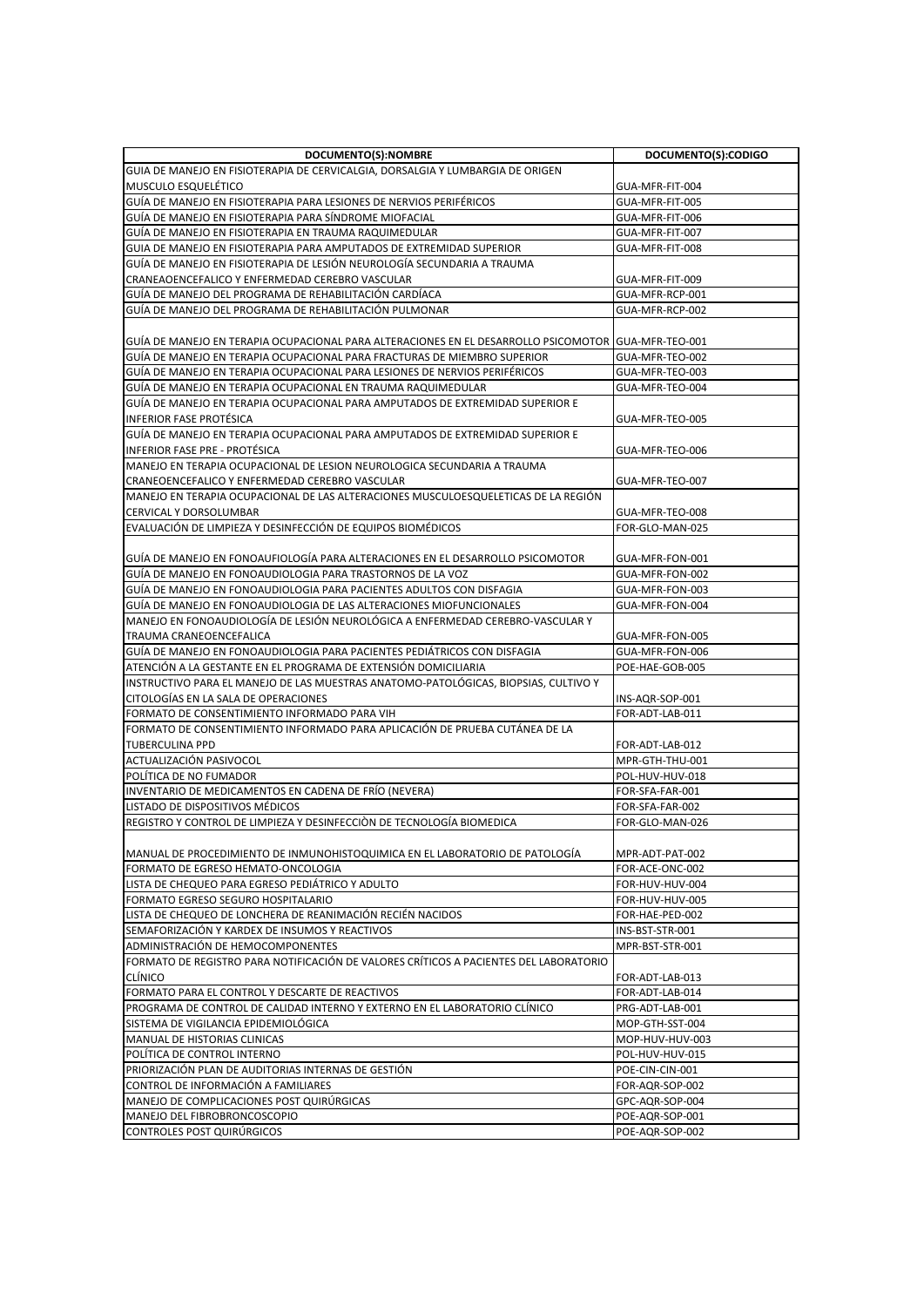| DOCUMENTO(S):NOMBRE                                                                 | DOCUMENTO(S):CODIGO |
|-------------------------------------------------------------------------------------|---------------------|
| CONTROL DE FECHAS DE VENCIMIENTO CARRO DE PARO DE QUIRÓFANO                         | FOR-AQR-SOP-003     |
| SOLICITUD DE MATERIAL DE OSTEOSÍNTESIS PARA PACIENTES QUIRÚRGICOS                   | POE-AQR-SOP-003     |
| PROCEDIMIENTO CONSENTIMIENTO INFORMADO                                              | POE-HUV-HUV-012     |
|                                                                                     |                     |
| PROTOCOLO DE LIMPIEZA Y DESINFECCIÓN DE ÁREAS Y EQUIPOS EN EL LABORATORIO CLÍNICO   | MOP-ADT-LAB-005     |
| CATETERISMO VESICAL PASO SONDA VESICAL (PERMANENTE O INTERMITENTE)                  | POE-DIR-EPH-006     |
| COLOCACIÓN DEL CATETER DE PRESIÓN INTRACRANEANA                                     | POE-ATI-UTI-003     |
| MANEJO MEDICO Y QUIRÚRGICO HEMATOMA PROFUNDO SUPRATENTORIAL                         | GPC-HAE-NCX-001     |
| MANEJO MEDICO QUIRURGICO PARA TUMORES CEREBRALES                                    | GPC-HAE-NCX-002     |
| MANEJO MEDICO QUIRURGICO LESION VASCULAR ISQUEMIA CEREBRAL                          | GPC-HAE-NCX-003     |
| <b>CODIGO AZUL</b>                                                                  | MPO-ATI-UTI-002     |
| PROCEDIMIENTO DE VENODISECCION                                                      | POE-ATI-UTI-004     |
| LAVADO PERITONEAL DIAGNOSTICO                                                       | POE-ATI-UTI-005     |
| GUÍA DE MANEJO DE PACIENTE QUEMADO ADULTO Y PEDIATRICO                              | GPC-HAE-CIR-001     |
| BUENAS PRACTICAS DE ATENCION PARA EL BINOMIO MADRE E HIJO                           | MOP-HAE-GOB-002     |
| GUÍA DE APLICACIÓN DEL MÉTODO MADRE CANGURO INTRAHOSPITALARIO                       | GEN-HAE-PED-001     |
| USO DE ANTIBIÓTICOS EN PEDIATRÍA                                                    | MOP-DIR-EPH-002     |
| <b>FRENILLECTOMIA</b>                                                               | POE-ACE-ODO-001     |
| APICECTOMIA                                                                         | POE-ACE-ODO-002     |
| RADIOLOGÍA ORAL                                                                     | POE-ACE-ODO-003     |
| <b>MANEJO DE CARIES</b>                                                             | POE-ACE-ODO-004     |
| LISTA DE CHEQUEO DE SEGURIDAD EN CIRUGIA                                            | FOR-AQR-SOP-004     |
| LISTA DE CHEQUEO DE PREPARACIÓN PREQUIRURGICA PARA EL PACIENTE HOPITALIZADO         | FOR-AQR-SOP-005     |
| LISTA DE CHEQUEO LONCHERA DE ATENCIÓN AL RECIÉN NACIDO SALA DE OPERACIONES          | FOR-AQR-SOP-006     |
| FORMATO DE INSTRUMENTACIÓN QUIRÚRGICA                                               | FOR-AQR-SOP-007     |
| LISTA PARA CHEQUEO PARA ENTREGAR DOCUMENTOS EN LA OFICINA DE PROGRAMACIÓN           |                     |
| QUIRÚRGICA                                                                          | FOR-AQR-SOP-008     |
| SOLICITUD DE UCI Y UCIM Y PROGRAMACIÓN QUIRÚRGICA                                   | FOR-AQR-SOP-009     |
| MANEJO ANESTÉSICO DEL PACIENTE HIPERTENSO                                           | GPC-AQR-SOP-005     |
| LISTA DE CHEQUEO POST CONSULTA ESPECIALIZADA                                        | FOR-AQR-SOP-010     |
| CONSENTIMIENTO PARA PROCEDIMIENTO ANESTÉSICOS                                       | FOR-AQR-SOP-011     |
| CONSENTIMIENTO INFORMADO PARA PROCEDIMIENTO MÉDICO QUIRÚRGICO                       | FOR-AQR-SOP-012     |
| MANUAL DE ALIMENTACIÓN ENTERAL - MANUAL                                             | MOP-ADT-NUT-001     |
| CONTEO DE COMPRESAS Y OTROS OBJETOS QUIRÚRGICOS EN SALA DE OPERACIONES              | POE-AQR-SOP-004     |
| RECOLECCIÓN DE DATOS DE OPORTUNIDAD QUIRÚRGICA                                      | INS-AQR-SOP-002     |
| PROGRAMACIÓN QUIRÚRGICA                                                             | POE-AQR-SOP-005     |
| IDENTIFICACIÓN CORRECTA EN EL PACIENTE QUIRÚRGICO                                   | POE-AQR-SOP-006     |
| PREPARACIÓN DEL PACIENTE EN EL ACTO QUIRÚRGICO                                      | POE-AQR-SOP-007     |
|                                                                                     |                     |
| MANUAL DE PROCEDIMIENTOS PARA LA PREPARACIÓN DE FORMULAS INFANTILES EN POLVO        | MPR-GLO-SAL-001     |
| GUÍA PRÁCTICA CLÍNICA PARA EL MANEJO DE APENDICITIS AGUDA EN NIÑOS                  | GPC-HAE-PED-022     |
| GUÍA DE PRÁCTICA CLÍNICA PARA MANEJO DE HERNIA INGUINAL EN NIÑOS                    | GPC-HAE-PED-023     |
| <b>REANIMACION CARDIOPULMONAR PEDIATRICO</b>                                        | INS-HAE-PED-001     |
| <b>ISINDROME NEFROTICO</b>                                                          | GPC-HAE-PED-024     |
| SINDROME NEFRITICO                                                                  | GPC-HAE-PED-025     |
| MANEJO PERDIDA DE DIENTES POR ACCIDENTE-AVULSION                                    | GPC-ACE-ODO-001     |
| DIAGNOSTICO, ESTADIFICACIÓN Y TRATAMIENTO DEL CANCER DE PULMÓN                      | GPC-AQR-SOP-006     |
|                                                                                     |                     |
| INSTRUCTIVO DE LIMPIEZA Y DESINFECCIÓN DE LOS VEHÍCULOS DE TRANSPORTE ASISTENCIAL   |                     |
| BÁSICO Y MEDICALIZADO DEL HOSPITAL UNIVERSITARIO DEL VALLE "EVARISTO GARCÍA" ESE    | INS-GLO-MAN-002     |
| MANUAL DE PROCEDIMIENTOS PARA LA GESTIÓN INTEGRAL DE RESIDUOS GENERADOS EN LA       |                     |
| ATENCIÓN EN SALUD EN VEHÍCULOS DE TRANSPORTE ASISTENCIAL BÁSICO Y MEDICALIZADO Y EL |                     |
| PROGRAMA DE ATENCIÓN DOMICILIARIA DEL HOSPITAL UNIVERSITARIO DEL VALLE "EVARISTO    |                     |
| GARCÍA"                                                                             | MPR-GLO-GAM-002     |
| TORACENTESIS EN NIÑOS                                                               | POE-HAE-PED-002     |
| GUÍA DE PRÁCTICA CLÍNICA PARA MANEJO DE FIMOSIS Y PARAFIMOSIS EN NIÑOS              | GPC-HAE-PED-026     |
| GUÍA DE PRÁCTICA CLÍNICA PARA MANEJO DE TESTÍCULO NO DESCENDIDO EN NIÑOS            | GPC-HAE-PED-027     |
| MANUAL PARA LA ADQUISICIÓN DE IMÁGENES EN ECOGRAFÍA                                 | MPR-ADT-IMA-002     |
| FORMATO DE CONTROL DE TEMPERATURA EN IMÁGENES DIAGNOSTICAS                          | FOR-ADT-IMA-024     |
| GUÍA DE VÍA AÉREA DIFÍCIL                                                           | GPC-AQR-SOP-007     |
| MANUAL DE PROCEDIMIENTOS GUIADOS POR IMÁGENES EN TOMOGRAFÍA Y ECOGRAFÍA             | MPR-ADT-IMA-003     |
| PROCEDIMIENTO DE LAVADO PERITONEAL EN NIÑOS                                         | POE-HAE-PED-003     |
| PROCEDIMIENTO DE COLOCACIÓN TUBO DE TÓRAX EN NIÑOS                                  | POE-HAE-PED-004     |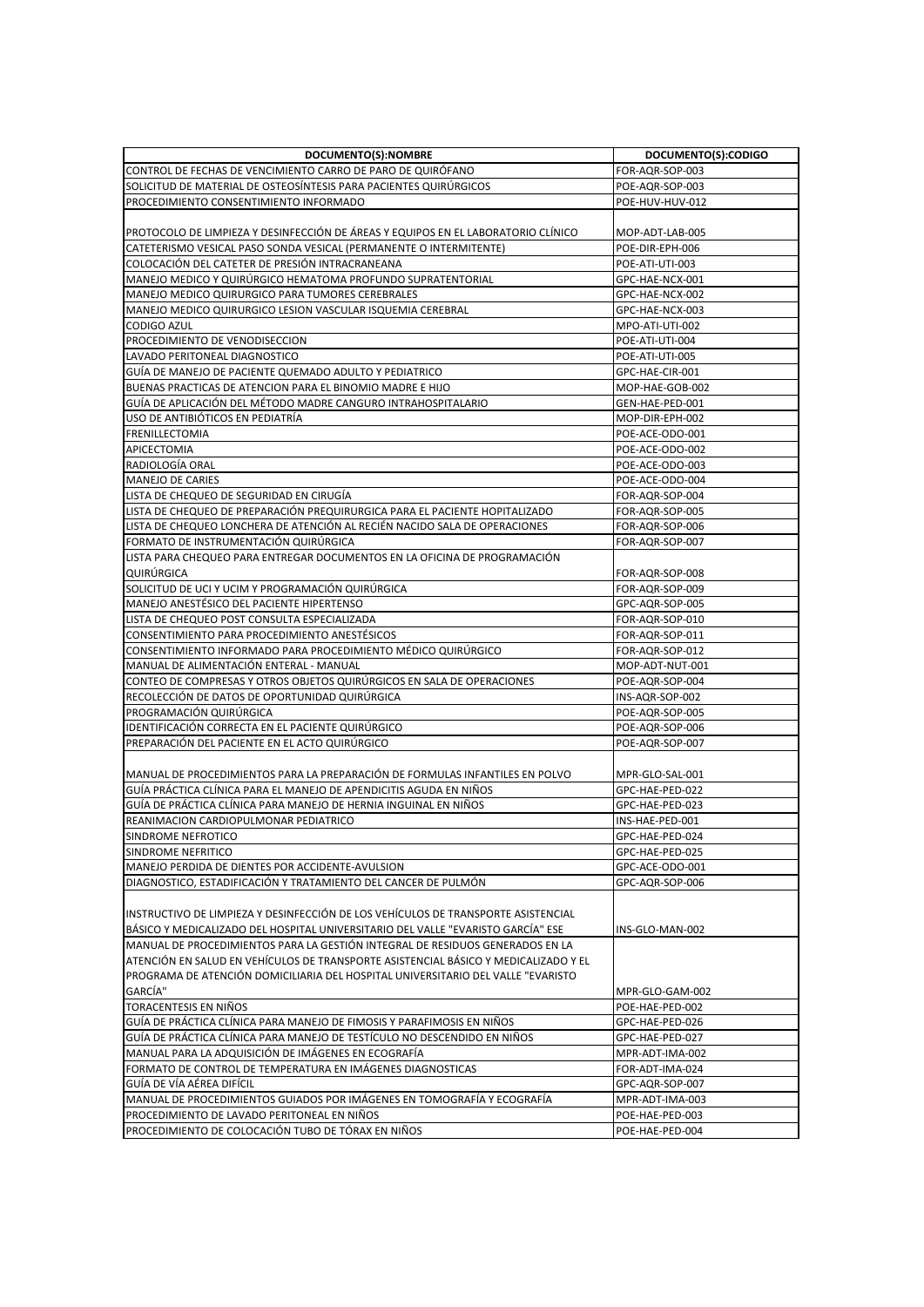| DOCUMENTO(S):NOMBRE                                                                    | DOCUMENTO(S):CODIGO |
|----------------------------------------------------------------------------------------|---------------------|
| GUIA CHOQUE NEONATAL Y PEDIATRICO                                                      | GPC-HAE-PED-028     |
| MANUAL DE ELECTRODIAGNOSTICO                                                           | MPR-MFR-MFR-001     |
| GUIA DE MANEJO CLINICO PARA EL TRATAMIENTO DE LUMBALGIA CRONICA INESPECIFICA           | GPC-MFR-MFR-001     |
| PAUTAS DE MANEJO DE OBESIDAD Y CIRUGÍA BARIATRICA                                      | GPC-AQR-SOP-008     |
| CRISIS EN ANESTESIOLOGIA                                                               | GPC-AQR-SOP-009     |
| TRATAMIENTO DEL DOLOR POR CANCER                                                       | GPC-HUV-HUV-003     |
| RECTO SIGMOIDOSCOPIA FLEXIBLE                                                          | POE-AQR-END-003     |
| GUÍA DE ODONTOLOGÍA- MALAR                                                             | GPC-ACE-ODO-002     |
| GUIA ODONTOLOGICA MANDIBULAR                                                           | GPC-ACE-ODO-004     |
| GUÍA ODONTOLOGÍA - MAXILAR                                                             | GPC-ACE-ODO-005     |
| LISTA DE CHEQUEO DE INSUMOS PARA EL KIT DE REDUCCIÓN DE VIH EN EL RECIEN NACIDO        | FOR-HAE-GOB-005     |
| CONTROL DE TRABAJO DE PARTO                                                            | FOR-HAE-GOB-006     |
|                                                                                        |                     |
| CONTROL PUERPERIO INMEDIATO EN SALA DE RECUPERACIÓN POST PARTO Y POST ANESTESICO       | FOR-HAE-GOB-007     |
| IREGISTRO DE ELEMENTOS PARA LA TOMA DE MUESTRAS BIOLÓGICAS PARA CASOS DE DELITO        |                     |
| <b>SEXUAL</b>                                                                          | FOR-HAE-GOB-008     |
| FORMATO DE ENFERMERÍA ATENCIÓN DEL PARTO O CESARÍA                                     | FOR-HAE-GOB-009     |
| FORMATO PERFIL SOCIODEMOGRAFICO                                                        | FOR-GTH-SST-009     |
| FORMATO MATRIZ DE COMUNICACIÓN, PARTICIPACIÓN Y CONSULTA EN SEGURIDAD Y SALUD EN EL    |                     |
| <b>TRABAJO</b>                                                                         | FOR-GTH-SST-010     |
| FORMATO MATRIZ DE SEGUIMIENTO A EXÁMENES MÉDICOS                                       | FOR-GTH-SST-011     |
| FORMATO MATRIZ DE IDENTIFICACIÓN DE PELIGROS Y VALORACIÓN DE RIESGOS                   | FOR-GTH-SST-012     |
| GUÍA DE PREVENCIÓN Y MANEJO DEL BAROTRAUMA EN RECIÉN NACIDO                            | GPC-HAE-PED-029     |
| POLITICA DE TALENTO HUMANO                                                             | POL-HUV-HUV-016     |
| TRATAMIENTO DE LA AGITACIÓN PSICOMOTRIZ                                                | GPC-HAE-USM-001     |
| APLICACIÓN DE LA TERAPIA ELECTROCONVULSIVA BAJO ANESTESIA Y RELAJACIÓN TECAR           | GPC-HAE-USM-002     |
| TRATAMIENTO DE TRASTORNO DE DEPRESIÓN MAYOR                                            | GPC-HAE-USM-003     |
| TRATAMIENTO DE ESQUIZOFRENIA                                                           | GPC-HAE-USM-004     |
| GUÍA PARA LA PREVENCIÓN, DIAGNOSTICO Y TRATAMIENTO DE LA IDEACIÓN Y/O CONDUCTA         |                     |
| <b>SUICIDA</b>                                                                         | GPC-HAE-USM-005     |
| TRATAMIENTO DE TRASTORNO AFECTIVO BIPOLAR                                              | GPC-HAE-USM-006     |
| TRATAMIENTO DE LA ABSTINENCIA A OPIACEOS                                               | GPC-HAE-USM-007     |
| GUÍA DE PRACTICA CLÍNICA DIÁLISIS PERITONEAL AGUDA EN PEDIATRÍA                        | GPH-HUV-HUV-005     |
| INSTRUCTIVO DE MANTENIMIENTO PREVENTIVO Y CORRECTIVO DE VEHICULOS DE TRANSPORTE        |                     |
| BÁSICO Y MEDICALIZADO Y DEMAS VEHICULOS DEL HOSPITAL UNIVERSITARIO DEL VALLE "EVARISTO |                     |
| GARCÍA"                                                                                | INS-GLO-MAN-001     |
| FORMATO DE MANTENIMIENTO DE VEHÍCULOS                                                  | FOR-GLO-MAN-028     |
| PROCEDIMIENTO EVALUACIÓN DE DESEMPEÑO                                                  | POE-GTH-THU-002     |
| PROGRAMA DE TRASPLANTE DE ÓRGANOS                                                      | PRG-HAE-TRA-001     |
| PROCEDIMIENTO PARA ANESTESIA EN TRASPLANTE HEPÁTICO                                    | POE-HAE-TRA-019     |
| PROCEDIMIENTO PARA LA ANESTESIA EN TRASPLANTE RENAL                                    | POE-HAE-TRA-020     |
| POLÍTICA DE HUMANIZACIÓN DE LA ATENCIÓN EN SALUD                                       | POL-HUV-HUV-029     |
| FORMATO MONITORIZACIÓN ANESTESIA EN TRASPLANTES                                        | FOR-HAE-TRA-040     |
| MANUAL DE CUIDADO RESPIRATORIO                                                         | MOP-MFR-TER-001     |
| REGISTRO DE LA TARJETA TRIAGE                                                          | INS-AUE-URG-001     |
| INSTRUCTIVO DE DESEMPEÑO PROVISIÓN DE TALENTO HUMANO                                   | INS-GTH-THU-001     |
| ENTREGA DE CADÁVERES NO RECLAMADOS Y SU CUSTODIA                                       | FOR-ADT-MOR-001     |
|                                                                                        |                     |
| LISTA DE CHEQUEO: MEDICIÓN DE ADHERENCIA A GUIAS DE ONCOLOGÍA Y QUIMIOTERAPIA          | FOR-ACE-QMO-001     |
| PUNCIÓN LUMBAR Y/O APLICACIÓN DE QUIMIOTERAPIA INTRATECAL                              | INS-ACE-QMO-001     |
| PAUTAS EDUCATIVAS DEL TRATAMIENTO DE QUIMIOTERAPIA                                     | GEN-ACE-QMO-001     |
| MANUAL DE TOMA, RECEPCIÓN, CONSERVACIÓN, TRANSPORTE, REMISIÓN DE MUESTRAS Y            |                     |
| <b>ENTREGA DE RESULTADOS</b>                                                           | MPR-ADT-LAB-013     |
| MANEJO DE ESTREÑIMIENTO EN NIÑOS                                                       | GPC-HAE-PED-031     |
| CENTRO DE VACUNACIÓN                                                                   | MOP-HAE-PED-001     |
| TRATAMIENTO DEL DESPRENDIMIENTO DE RETINA                                              | GPC-AQR-SOP-010     |
| INDICACIONES DE ENUCLEACIÓN Y EVISCERACIÓN                                             | GPC-AQR-SOP-011     |
| DIAGNÓSTICO Y TRATAMIENTO DE LA CONTUSIÓN OCULAR Y ORBITARIA                           | GPC-AQR-SOP-012     |
| CONSENSO SOBRE ULCERAS VASCULARES Y PIE DIABETICO                                      | GPC-AQR-SOP-013     |
| ESTENOSIS CONGÉNITA DE LA VÍA LAGRIMAL                                                 | GPC-AQR-SOP-014     |
|                                                                                        |                     |
| ATENCIÓN DEL PACIENTE ONCOLÓGICO CON QUIMIOTERAPIA (EQUIPO INTERDISCIPLINARIO)         | POE-ACE-QMO-001     |
| MANEJO QUIRÚRGICO DE LA VALVULOPATIA AORTICA                                           | GPC-ACE-SAM-004     |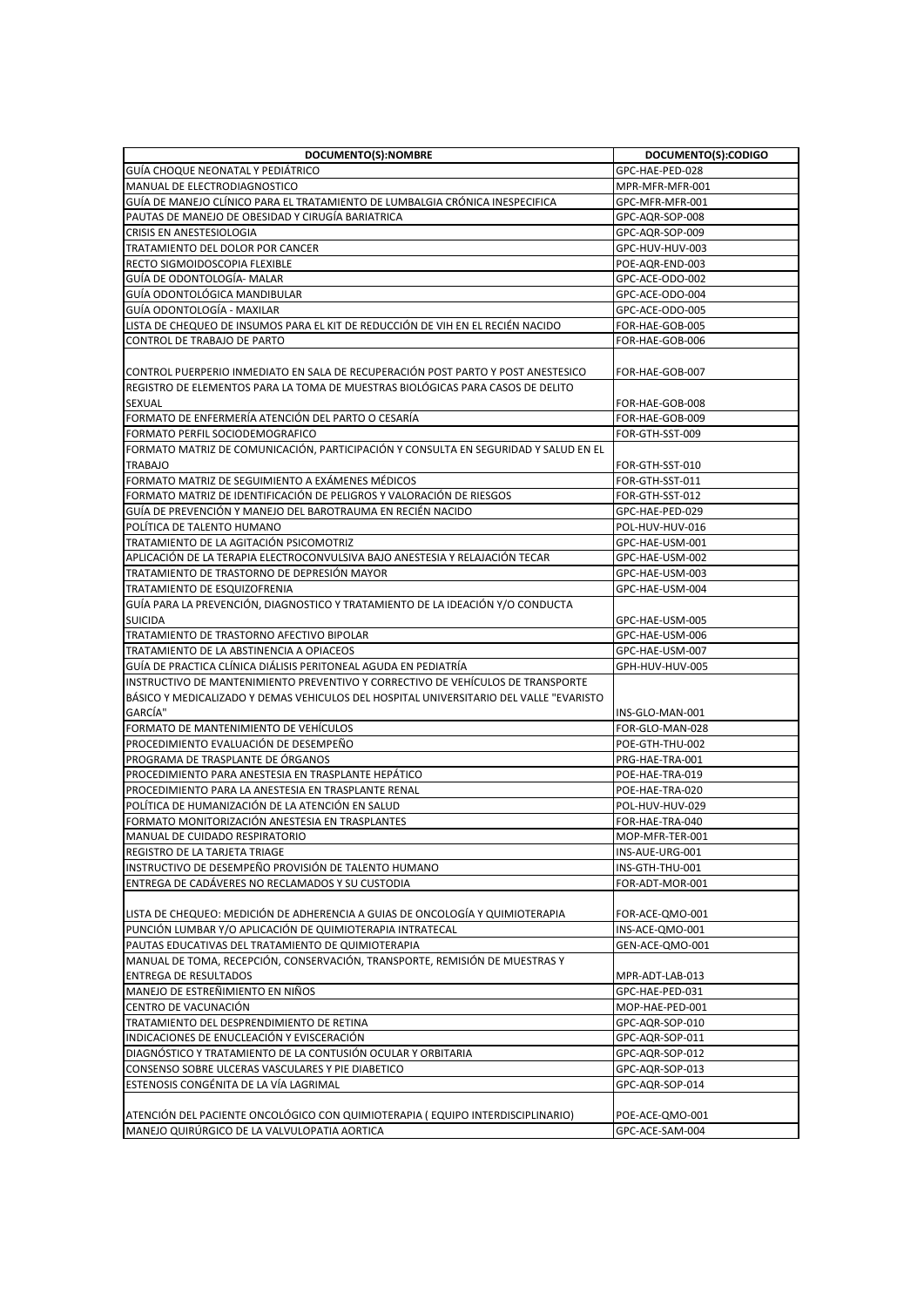| DOCUMENTO(S):NOMBRE                                                                                                              | DOCUMENTO(S):CODIGO                |
|----------------------------------------------------------------------------------------------------------------------------------|------------------------------------|
| MANEJO QUIRÚRGICO DE LA ENFERMEDAD CORONARIA O CARDIOMIOPATÍA ISQUEMICA                                                          | GPC-ACE-SAM-005                    |
| MANEJO QUIRÚRGICO DE LA VALVULOPATÍA MITRAL                                                                                      | GPC-ACE-SAM-006                    |
| MANEJO DE OTITIS EN PEDIATRÍA                                                                                                    | GPC-ACE-SAM-007                    |
| MANEJO CLÍNICO DEL NIÑO O ADOLESCENTE CON SINDROME DE DOWN                                                                       | GPC-ACE-SAM-008                    |
| DIAGNÓSTICO Y MANEJO DE LAS ÚLCERAS PÉPTICAS PERFORADAS                                                                          | GPC-ACE-SAM-010                    |
| GLUCOMA PRIMARIO DE ANGULO ABIERTO                                                                                               | GPC-ACE-OFT-001                    |
| <b>BRONCOSCOPIA FLEXIBLE</b>                                                                                                     | POE-ACE-SAM-001                    |
| GUÍA DE MANEJO QUIRÚRGICO EN CÁNCER DE TIROIDES                                                                                  | GPC-AQR-SOP-015                    |
| GUIA DE MANEJO QUIRURGICO DE TUNEL CARPIANO                                                                                      | GPC-AQR-SOP-016                    |
| GUÍA DE PRACTICA CLÍNICA PARA LA PREVENCIÓN, DIAGNÓSTICO Y TRATAMIENTO DE FRACTURAS                                              |                                    |
| <b>MANDIBULARES</b>                                                                                                              | GPC-AQR-SOP-017                    |
| PACIENTES ADULTOS CON EPISODIO DEPRESIVO O TRASTORNO DEPRESIVO RECURRENTE                                                        | GPC-ACE-SAM-012                    |
| PACIENTES CON IDEACIÓN O CONDUCTA SUICIDA                                                                                        | GPC-ACE-SAM-013                    |
| GUÍA DE PRÁCTICA CLÍNICA ATENCIÓN DEL PARTO POR CESAREA                                                                          | GPC-AQR-SOP-019                    |
| PROCEDIMIENTO DE LIMPIEZA Y DESINFECCIÓN DE TECNOLOGÍA BIOMÉDICA                                                                 | MPR-GLO-MAN-002                    |
| INDICACIONES PARA LA REALIZACIÓN DE PROCEDIMIENTOS EN DERMATOLOGÍA                                                               | MOP-ACE-DER-001                    |
| RECHAZO DE MUESTRAS                                                                                                              | FOR-HUV-HUV-008                    |
| GESTIÓN DEL TALENTO HUMANO                                                                                                       | PRG-GTH-THU-001                    |
| SELECCIÓN DE PERSONAL EN PROVISIONAL Y ENCARGO                                                                                   | POE-GTH-THU-005                    |
| MODELO DE ATENCIÓN                                                                                                               | MOP-HUV-HUV-004                    |
| EPICRISIS DE EGRESO UNIDAD DE MEDICINA FÍSICA Y REHABILITACIÓN                                                                   | FOR-MFR-MFR-006                    |
| REMISIÓN DE PACIENTES AMBULATORIOS                                                                                               | FOR-ACE-SAM-003                    |
| REMISIÓN DE PACIENTES AMBULATORIOS                                                                                               | POE-ACE-SAM-002                    |
| MANEJO QUIRÚRGICO DE OTITIS MEDIA AGUDA, OTITIS MEDIA CON EFUSIÓN Y OTITIS MEDIA                                                 |                                    |
| <b>AGUDA RECURRENTE</b>                                                                                                          | GPC-AQR-SOP-020                    |
| MANEJO QUIRÚRGICO DEL CARCINOMA DE CÉLULAS RENALES                                                                               | GPC-AQR-SOP-021                    |
| CONSENTIMIENTO INFORMADO PARA DONANTE VIVO DE ÓRGANOS                                                                            | FOR-HAE-TRA-041                    |
|                                                                                                                                  |                                    |
| FORMATO CONSTANCIA CRITERIOS ASIGNACIÓN DONANTE-RECEPTOR TRASPLANTE RENAL                                                        | FOR-HAE-TRA-042                    |
| CIRUGIA DE TRASPLANTE RENAL Y MANEJO PERIOPERATORIO                                                                              | POE-HAE-TRA-022                    |
| VALORACIÓN PREANESTESICA                                                                                                         | GPC-AQR-SOP-022                    |
| SOLICITUD DE DIETAS                                                                                                              | FOR-GLO-SAL-001                    |
| GUÍA DE PRACTICA CLÍNICA PARA EL TRATAMIENTO QUIRÚRGICO DE TORAX INESTABLE                                                       | GPC-AQR-SOP-026                    |
|                                                                                                                                  |                                    |
| CARNET DE CERTIFICACIÓN, ORIENTACIÓN Y PREPARACIÓN PARA LA MATERNIDAD Y PATERNIDAD                                               | FOR-HAE-GOB-010                    |
| GUÍA DE PRACTICA CLÍNICA PARA EL DIAGNÓSTICO Y TRATAMIENTO QUIRÚRGICO DEL                                                        |                                    |
| HIPERPARATIROIDISMO PRIMARIO                                                                                                     | GPC-AQR-SOP-025                    |
|                                                                                                                                  |                                    |
| EVALUACIÓN CURSO ORIENTACIÓN Y PREPARACIÓN PARA LA MATERNIDAD Y PATERNIDAD                                                       | FOR-HAE-GOB-011                    |
| MANUAL DE ADOPCIÓN DE GOBIERNO DIGITAL<br>ATENCIÓN INTEGRAL A LA MUJER GESTANTE CON DIAGNÓSTICO DE VIH - SIDA Y SU RECIÉN NACIDO | MOP-GDI-SIS-003                    |
|                                                                                                                                  |                                    |
| EXPUESTO A LA INFECCIÓN POR VIH                                                                                                  | MOP-HAE-GOB-003                    |
| CONSEJERIA EN PLANIFICACIÓN FAMILIAR PARA LA MUJER CON ALTO RIESGO REPRODUCTIVO                                                  |                                    |
| ENDOSCOPIA DIGESTIVA ALTA LIGADURA O ESCLEROSIS DE VARICES ESOFÁGICAS                                                            | POE-HAE-GOB-006<br>POE-AQR-END-002 |
| ENDOSCOPIA DIGESTIVA ALTA PARA CONTROL DE SANGRADO                                                                               | POE-AQR-END-004                    |
| ENDOSCOPIA DIGESTIVA ALTA o ESOFAGO GASTRODUODENO                                                                                | POE-AQR-END-005                    |
| ENDOSCOPIA DIGESTIVA ALTA PARA EXTRACCIÓN CUERPO EXTRAÑO                                                                         | POE-AQR-END-008                    |
| GUÍA DE PRÁCTICA CLÍNICA PARA EL MANEJO DE LA TENOSINOVITIS ESTENOSANTE DEL TENDÓN                                               |                                    |
| <b>FLEXOR</b>                                                                                                                    | GPC-AQR-SOP-027                    |
| GUÍA DE PRÁCTICA CLÍNICA PARA LA PREVENCIÓN, DIAGNOSTICO Y TRATAMIENTO QUIRÚRGICO DE                                             |                                    |
| LA FRACTURA DE HUESOS NASALES                                                                                                    | GPC-AQR-SOP-028                    |
| ACOMPAÑAMIENTO ESPIRITUAL, RELIGIOSO O SOCIAL                                                                                    | POE-HUV-HUV-014                    |
| REGISTRO APOYO ESPIRITUAL, RELIGIOSO O SOCIAL                                                                                    | FOR-HUV-HUV-006                    |
| VIGILANCIA EPIDEMIOLÓGICA UNIDAD DE CUIDADO INTENSIVO                                                                            | FOR-ATI-UTI-001                    |
| IDENTIFICACIÓN DEL RIESGO                                                                                                        | FOR-ATI-UTI-002                    |
| GASTROSTOMÍA ENDOSCÓPICA PERCUTÁNEA                                                                                              | POE-AQR-END-001                    |
| POLIPECTOMIA                                                                                                                     | POE-AQR-SOP-009                    |
| DILATACIÓN ESOFAGIA                                                                                                              | POE-AQR-SOP-010                    |
| COLONOSCOPIA TOTAL                                                                                                               | POE-AQR-SOP-008                    |
| MANUAL DE SEGURIDAD DEL PACIENTE                                                                                                 | MOP-DIR-SGS-001                    |
| GUÍA DE PRÁCTICA CLÍNICA PARA EL MANEJO DE HERNIAS DE PARED ABDOMINAL                                                            | GPC-AQR-SOP-029                    |
| GUÍA DE PRÁCTICA CLÍNICA PARA EL MANEJO DE LA COLECISTITIS AGUDA                                                                 | GPC-AQR-SOP-030                    |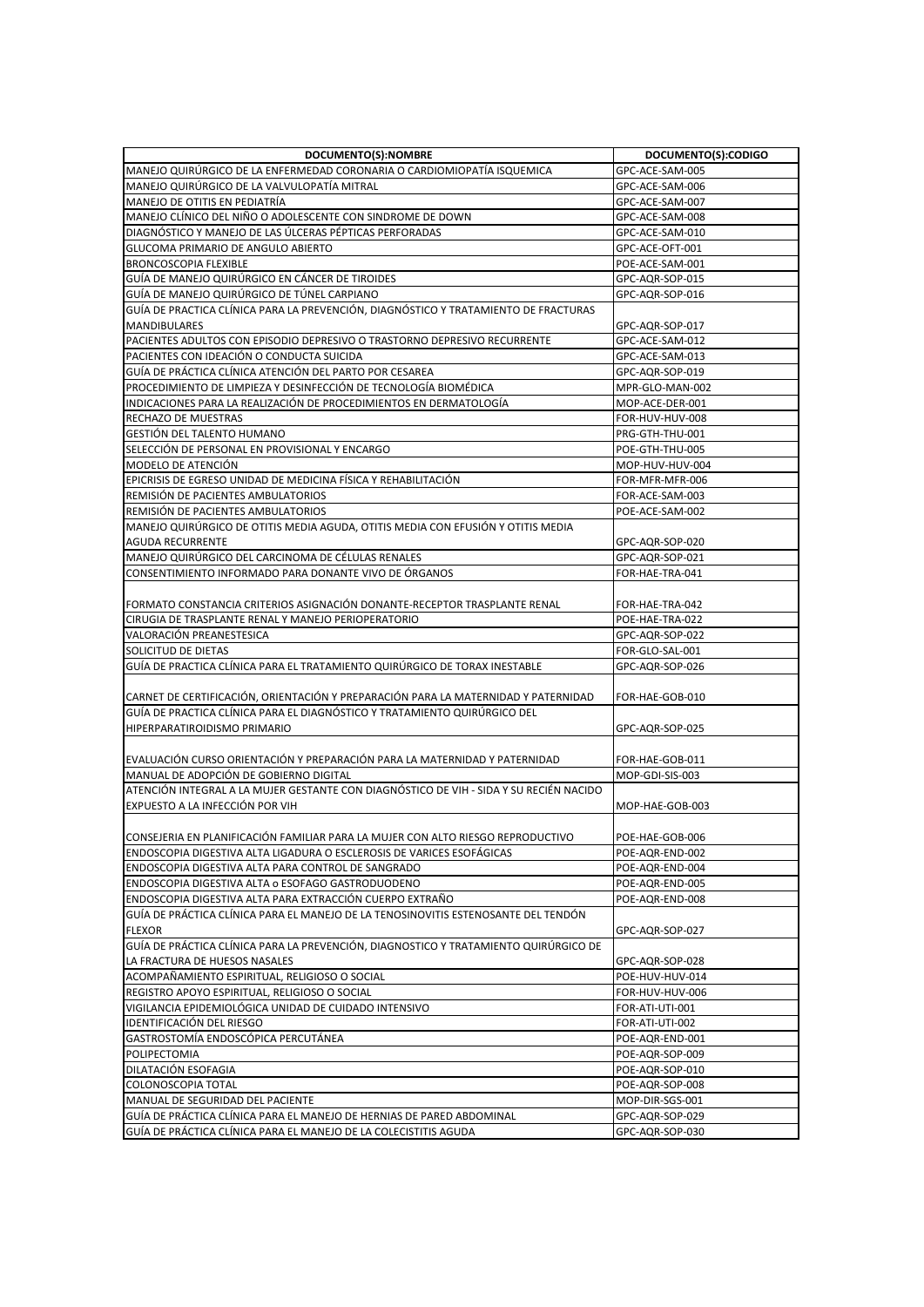| DOCUMENTO(S):NOMBRE                                                                   | DOCUMENTO(S):CODIGO |
|---------------------------------------------------------------------------------------|---------------------|
| LISTA DE CHEQUEO DE DISPOSITIVOS MÉDICO - QUIRÚRGICO                                  | FOR-AQR-CET-012     |
| GUÍA DE PRÁCTICA CLÍNICA PARA EL DIAGNÓSTICO Y MANEJO DE LA RAÍZ DENTAL RETENIDA      | GPC-AQR-SOP-031     |
| GUÍA DE PRÁCTICA CLÍNICA PARA EL TRATAMIENTO QUIRÚRGICO DE FISURA LABIO-PALATINA      | GPC-AQR-SOP-032     |
| GUÍA DE PRACTICA CLÍNICA PARA EL TRATAMIENTO QUIRÚRGICO DE INSUFICIENCIA VENOSA       |                     |
| <b>CRÓNICA</b>                                                                        | GPC-AQR-SOP-033     |
| GUÍA DE PRÁCTICA CLÍNICA AMIGDALECTOMÍA EN NIÑOS                                      | GPC-AQR-SOP-034     |
| MANEJO DEL TRAUMA DE MANO                                                             | GPC-ACE-PLA-003     |
| OSTEOSARCOMA EN PACIENTES MAYORES DE 15 AÑOS                                          | GPC-AQR-SOP-035     |
| INSPECCIÓN DIARIA DE EQUIPOS BIOMÉDICOS EN SALA DE OPERACIONES                        | FOR-GLO-MAN-029     |
| GUIA DE REANIMACIÓN CARDIOPULMONAR EN PEDIATRÍA                                       | GPC-AUE-URG-001     |
| ENTREGA DE TURNO DE AUXILIARES - LABORATORIO DE PATOLOGÍA                             | FOR-ADT-PAT-014     |
| ENTREGA DE TURNO DE CITOHISTOTECNOLOGÍA -LABORATORIO DE PATOLOGÍA                     | FOR-ADT-PAT-017     |
| TRATAMIENTO ORTOPÉDICO Y QUIRÚRGICO DEL LABIO Y PALADAR HENDIDO EN NIÑOS MENORES DE   |                     |
| 2 AÑOS                                                                                | GPC-AQR-SOP-036     |
| ABORDAJE DEL NODULO TIROIDEO NO TÓXICO                                                | GPC-AQR-SOP-037     |
| PREVENCIÓN, DIAGNÓSTICO Y TRATAMIENTO DE VENAS VARICOSAS RECIDIVANTES DE MIEMBROS     |                     |
| <b>INFERIORES POST - SAFENECTOMÍA</b>                                                 | GPC-AQR-SOP-038     |
| PROCEDIMIENTO DE ENTRENAMIENTO ESPECÍFICO EN EL PUESTO DE TRABAJO                     | POE-GTH-THU-003     |
|                                                                                       |                     |
| REGISTRO DE DONANTE Y ACOMPAÑAMIENTO AL HIJO DE LA DONANTE                            | FOR-HAE-PED-003     |
| CURVAS DE PENETRACIÓN DE CALOR PARA EL PROCESO DE PASTEURIZACIÓN                      | FOR-HAE-PED-004     |
| REGISTRO DE CONTROL DE TEMPERATURA DE PASTEURIZACIÓN                                  | FOR-HAE-PED-005     |
| SOLICITUD DE LECHE HUMANA PASTEURIZADA                                                | FOR-HAE-PED-006     |
| CONTROL DE ENTRADAS Y SALIDAS CONGELADOR DE LECHE HUMANA CRUDA                        | FOR-HAE-PED-007     |
| REGISTRO DE INFORMACIÓN LOTE Y CICLO DE PASTEURIZACIÓN                                | FOR-HAE-PED-009     |
| REGISTRO DE FRASCOS PROCESADOS Y DONADORA                                             | FOR-HAE-PED-008     |
| REGISTRO DE DONACIONES                                                                | FOR-HAE-PED-010     |
| REGISTRO DE DONACIONES EVENTUALES                                                     | FOR-HAE-PED-011     |
| CONTROL DE ENTRADAS Y SALIDAS CONGELADOR DE LECHE HUMANA PASTEURIZADA                 | FOR-HAE-PED-012     |
| REGISTRO DE TEMPERATURA DE CONGELADORES                                               | FOR-HAE-PED-013     |
| REGISTRO DE TEMPERATURA DE REFRIGERADORES                                             | FOR-HAE-PED-014     |
| REGISTRO DE INGRESO, SELECCIÓN Y CLASIFICACIÓN DE LECHE HUMANA DONADA PARA PROCESO    |                     |
| DE PASTEURIZACIÓN                                                                     | FOR-HAE-PED-015     |
| PREVENCIÓN Y MANEJO DE LESIONES DE PIEL ASOCIADAS A LA DEPENDENCIA                    | GEN-ATI-UTI-001     |
| GUÍA DE PRACTICA CLÍNICA PARA EL MANEJO DE MALOCLUSIONES DENTOALVEOLARES EN           |                     |
| PACIENTES Y PARCIALMENTE DENTADOS                                                     | GPC-ACE-ODO-006     |
| GUÍA DE MANEJO ANTICOAGULANTE EN TROMBOSIS VENOSA PEDIÁTRICA                          | GPC-HAE-PED-032     |
| ENFERMEDAD RENAL CRÓNICA ENNEFROPEDIATRIA                                             | GPC-ACE-SAM-017     |
| DOCUMENTO DE CAPACIDAD INSTALADA Y OFERTA DE SERVICIOS DEL HOSPITAL UNIVERSITARIO DEL |                     |
| VALLE " EVARISTO GARCÍA"                                                              | MOP-HUV-HUV-005     |
| REVISIÓN Y GESTIÓN DE ALERTAS SANITARIAS DE EQUIPOS BIOMÉDICOS Y DISPOSITIVOS         | FOR-HUV-HUV-009     |
| DILIGENCIAMIENTO DEL FORMATO DE SEGUIMIENTO DE LA MADRE CANGURO                       | INS-HAE-PED-002     |
| ADMINISTRACIÓN DEL SURFUCTANTE PULMONAR                                               | INS-HAE-PED-003     |
| MANEJO CLÍNICO SINDROME DE DIFICULTAD RESPIRATORIA - MEMBRANA HIALINA                 | GPC-HAE-PED-033     |
| DETECCIÓN CARDIOPATIA CONGENITA POR OXIMETRIA DE PULSO                                | POE-HAE-PED-005     |
| DIAGNOSTICO Y MANEJO DEL CANCER DE MAMA                                               | GPC-ACE-ONC-012     |
| PROGRAMA TRASPLANTE DE TEJIDOS                                                        | PRG-HAE-TRA-002     |
| FORMATO DE SEGUIMIENTO PROGRAMA MADRE CANGURO                                         | FOR-HAE-PED-016     |
| MANEJO INTRAHOSPITALARIO POSTRASPLANTE RENAL                                          | POE-HAE-TRA-025     |
| SEGUIMIENTO AMBULATORIO POSTRASPLANTE RENAL                                           | POE-HAE-TRA-026     |
| ATENCIÓN AL RECIÉN NACIDO SANO                                                        | GPC-HAE-PED-034     |
| MANEJO MEDICO ASFIXIA PERINATAL                                                       | GPC-HAE-PED-035     |
| MANEJO DE DESNUTRICIÓN EN PEDIATRIA                                                   | GPC-HAE-PED-036     |
| MANEJO CLÍNICO DEL PREMATURO                                                          | GPC-HAE-PED-037     |
| HIPERTENSIÓN PULMONAR EN RECIÉN NACIDOS                                               | GPC-HAE-PED-038     |
| DUCTUS ARTERIOSO                                                                      | GPC-HAE-PED-039     |
| RETINOPATIA DEL PREMATURO                                                             | GPC-HAE-PED-040     |
| MANEJO MEDICO DEL RECIÉN NACIDO CON LIQUIDO AMNIÓTICO TEÑIDO DE MECONIO Y SÍNDROME    |                     |
| DE BRONCOASPIRACIÓN                                                                   | GPC-HAE-PED-041     |
| MANEJO CLÍNICO DEL NIÑO O ADOLESCENTE CON SÍNDROME DOWN                               | GPC-HAE-PED-042     |
| MANEJO DEL ESTREÑIMIENTO EN PEDIATRÍA                                                 | GPC-HAE-PED-043     |
|                                                                                       |                     |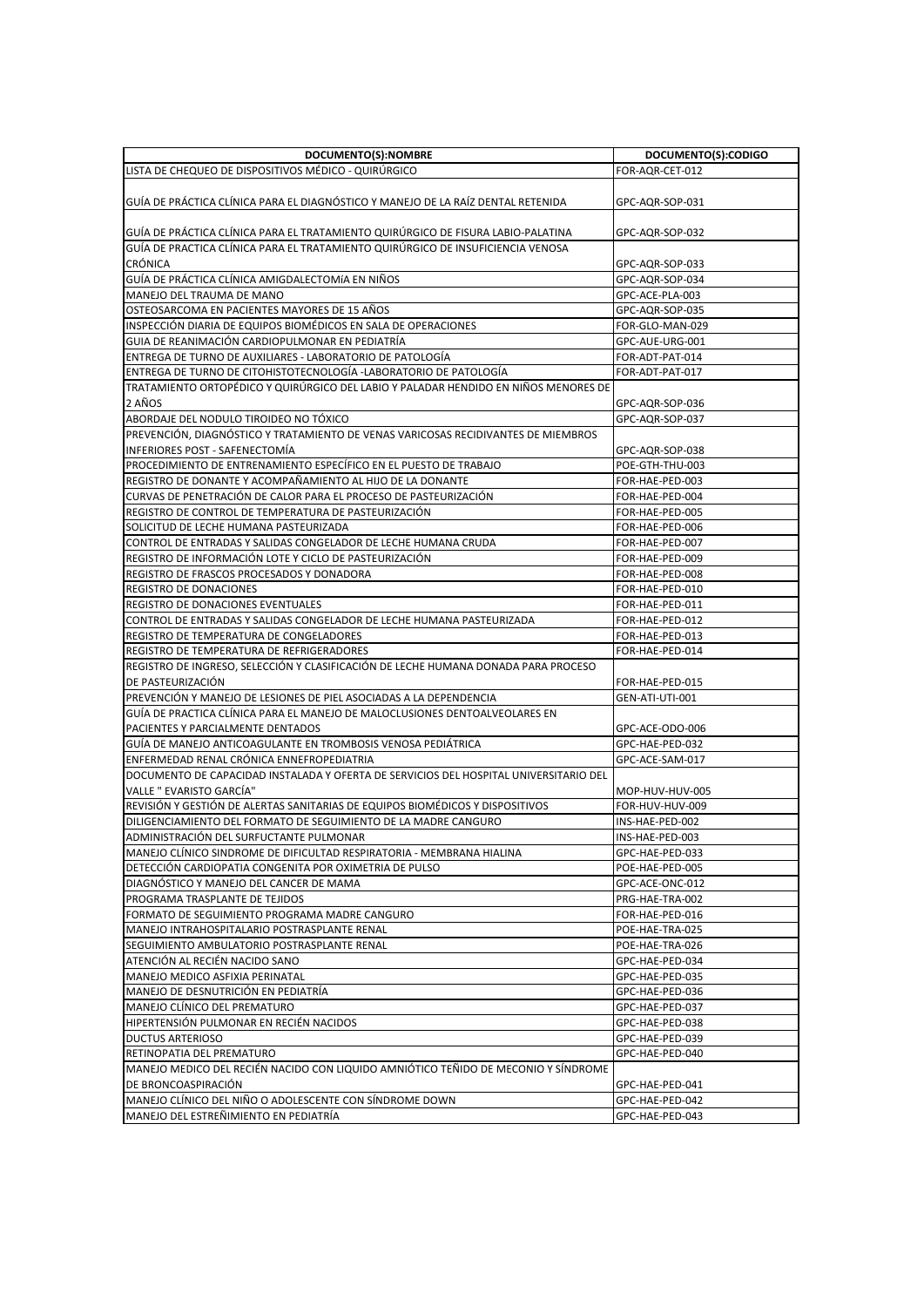| DOCUMENTO(S):NOMBRE                                                                     | DOCUMENTO(S):CODIGO |
|-----------------------------------------------------------------------------------------|---------------------|
| INSTRUCTIVO PARA DESINFECCIÓN Y ESTERILIZACIÓN DE DISPOSITIVOS MÉDICOS UTILIZADOS EN EL |                     |
| SERVICIO DE AMBULANCIAS                                                                 | INS-AQR-CET-028     |
| ARQUEO DE CAJA                                                                          | FOR-TGE-TES-001     |
| GESTIÓN DE ATENCIÓN AL USUARIO                                                          | MOP-GAU-CAU-001     |
| MANUAL DE BIOSEGURIDAD EN EL LABORATORIO CLINICO                                        | MOP-ADT-LAB-004     |
| MANUAL DE INDUCCIÓN Y RE-INDUCCIÓN SALA DE OPERACIONES                                  | MOP-AQR-SOP-001     |
| MANEJO DE MEDICAMENTOS DE CONTROL ESPECIAL                                              | INS-SFA-FAR-001     |
| <b>EMBOLIZACIÓN DE ANEURISMA</b>                                                        | POE-ADT-HEM-016     |
| CREACIÓN DE AMBIENTE SEGURO EN QUIROFANO A PACIENTES ALERGICOS AL LATEX                 | POE-AQR-SOP-011     |
|                                                                                         |                     |
| PROGRAMA PROGRAMA DE INDUCCION Y REINDUCCIÓN INSTITUCIONAL Y AL PUESTO DE TRABAJO       | PRG-GTH-THU-002     |
| QUEJA POR PRESUNTO ACOSO LABORAL                                                        | FOR-GTH-THU-004     |
| MANUAL DE PROCEDIMIENTOS DEL SERVICIO DE LAVANDERIA                                     | MPR-GLO-LAV-001     |
| DILIGENCIAMIENTO DEL FORMATO QUEJA POR PRESUNTO ACOSO LABORAL                           | INS-GTH-THU-002     |
| GESTION DIRECCIONAMIENTO ESTRATÉGICO                                                    | CAR-HUV-HUV-001     |
| <b>GESTION DE CALIDAD Y MEJORAMIENTO</b>                                                | CAR-HUV-HUV-002     |
| FORMATO EVALUACIÓN DE ACTIVIDADES PROGRAMA DE BIENESTAR SOCIAL                          | FOR-GTH-BSO-004     |
| ATENCIÓN DE URGENCIAS Y EMERGENCIAS                                                     | CAR-HUV-HUV-003     |
| ATENCIÓN EN TERAPIA INTENSIVA                                                           | CAR-HUV-HUV-005     |
| ATENCIÓN QUIRÚRGICA                                                                     | CAR-HUV-HUV-006     |
| ATENCIÓN EN CONSULTA EXTERNA                                                            | CAR-HUV-HUV-007     |
| APOYO DIAGNOSTICO Y TERAPÉUTICO                                                         | CAR-HUV-HUV-008     |
| MEDICINA FÍSICA Y REHABILITACIÓN                                                        | CAR-HUV-HUV-009     |
| ATENCION BANCO DE SANGRE                                                                | CAR-HUV-HUV-010     |
| SERVICIO FARMACEUTICO                                                                   | CAR-HUV-HUV-012     |
| GESTIÓN TÉCNICA Y LOGÍSTICA                                                             | CAR-HUV-HUV-013     |
| <b>GESTION DE ATENCION AL USUARIO</b>                                                   | CAR-HUV-HUV-014     |
| GESTIÓN DE LA INFORMACIÓN                                                               | CAR-HUV-HUV-015     |
| GESTIÓN DEL TALENTO HUMANO                                                              | CAR-HUV-HUV-016     |
| GESTIÓN DE TESORERÍA                                                                    | CAR-HUV-HUV-017     |
| <b>CONTROL INTERNO</b>                                                                  | CAR-HUV-HUV-020     |
| CONTROL INTERNO DISCIPLINARIO                                                           | CAR-HUV-HUV-021     |
| FORMATO ENCUESTA BIENESTAR SOCIAL E INCENTIVOS                                          | FOR-GTH-BSO-001     |
| HOSPITALIZACIÓN Y ATENCIÓN ESPECIALIZADA                                                | CAR-HUV-HUV-004     |
| VALIDACIÓN DE EQUIPOS, VERSIONES O TÉCNICAS                                             | POE-BST-BSA-001     |
| VALIDACIÓN DE EQUIPOS, VERSIONES O TÉCNICAS                                             | FOR-BST-BSA-072     |
| INSERCIÓN DE CATETER DE ARTERIA PULMONAR                                                | POE-ATI-UTI-006     |
| INSERCIÓN DE CATETER VENOSO CENTRAL-CVC                                                 | POE-ATI-UTI-007     |
| INTUBACIÓN OROTRAQUEAL EN LAS UNIDADES DE TERAPIA INTENSIVA Y EN LA UNIDAD DE CUIDADO   |                     |
| <b>INTERMEDIO</b>                                                                       | MOP-ATI-UTI-002     |
| INDICACIONES Y PROCEDIMIENTO PARA MARCAPASOS TRANSITORIO                                | POE-ATI-UTI-009     |
| MANEJO DE SÉPSIS SEVERA Y SHOCK SÉPTICO ADULTOS                                         | GPC-ATI-UTI-004     |
| CÓDIGO DE TRAUMA                                                                        | POE-AUE-URG-001     |
| ATENCIÓN AL CIUDADANO                                                                   | POL-HUV-HUV-017     |
| MANUAL DE COMUNICACIÓN ORGANIZACIONAL                                                   | MPR-DIR-COM-001     |
| CONTROL DE FECHAS DE VENCIMIENTO MEDICAMENTOS E INSUMOS CARRO DE PARO PACIENTE          |                     |
| PEDIÁTRICO SALA DE HOSPITALIZACIÓN                                                      | FOR-HAE-PED-017     |
| LISTA DE CONTENIDO DEL CARRO DE PARO PEDIÁTRICO EN SALA DE HOSPITALIZACIÓN              | FOR-HAE-PED-018     |
| CONTROL DE FECHAS DE VENCIMIENTO MEDICAMENTOS E INSUMOS CARRO DE PARO PACIENTE          |                     |
| PEDIÁTRICO SERVICIO UCI                                                                 | FOR-HAE-PED-019     |
| CONTROL DIARIO DEL CARRO DE PARO PEDIÁTRICO EN UCI                                      | FOR-HAE-PED-020     |
| CONSENTIMIENTO INFORMADO PARA PLANIFICACIÓN FAMILIAR                                    | FOR-HAE-GOB-012     |
| RUTA DE ATENCIÓN INTEGRAL DE PEDIATRÍA                                                  | MPR-HAE-PED-001     |
| RUTAS DE ATENCIÓN EN TRABAJO SOCIAL                                                     | MPR-GAU-TSO-001     |
| REVISIÓN Y GESTIÓN DE ALERTAS SANITARIAS DE MEDICAMENTOS                                | FOR-HUV-HUV-010     |
| PERFILACIÓN FARMACOTERAPÉUTICA                                                          | FOR-HUV-HUV-011     |
| SEGUIMIENTO FARMACOTERAPÉUTICO                                                          | FOR-HUV-HUV-012     |
| GUIA CRISIS FEBRILES PEDIATRÍA                                                          | GPC-AUE-URG-002     |
| EVALUACIÓN MEJOR EMPLEADO                                                               | FOR-GTH-THU-005     |
| REMISIÓN DE USUARIOS AL SISBEN                                                          | FOR-GAU-TSO-001     |
|                                                                                         |                     |
| ASISTENCIA PROGRAMA EDUCATIVO DE INFORMACIÓN Y ORIENTACIÓN AL USUARIO Y SU FAMILIA      | FOR-GAU-TSO-002     |
| PACIENTE INDOCUMENTADO                                                                  | FOR-GAU-TSO-003     |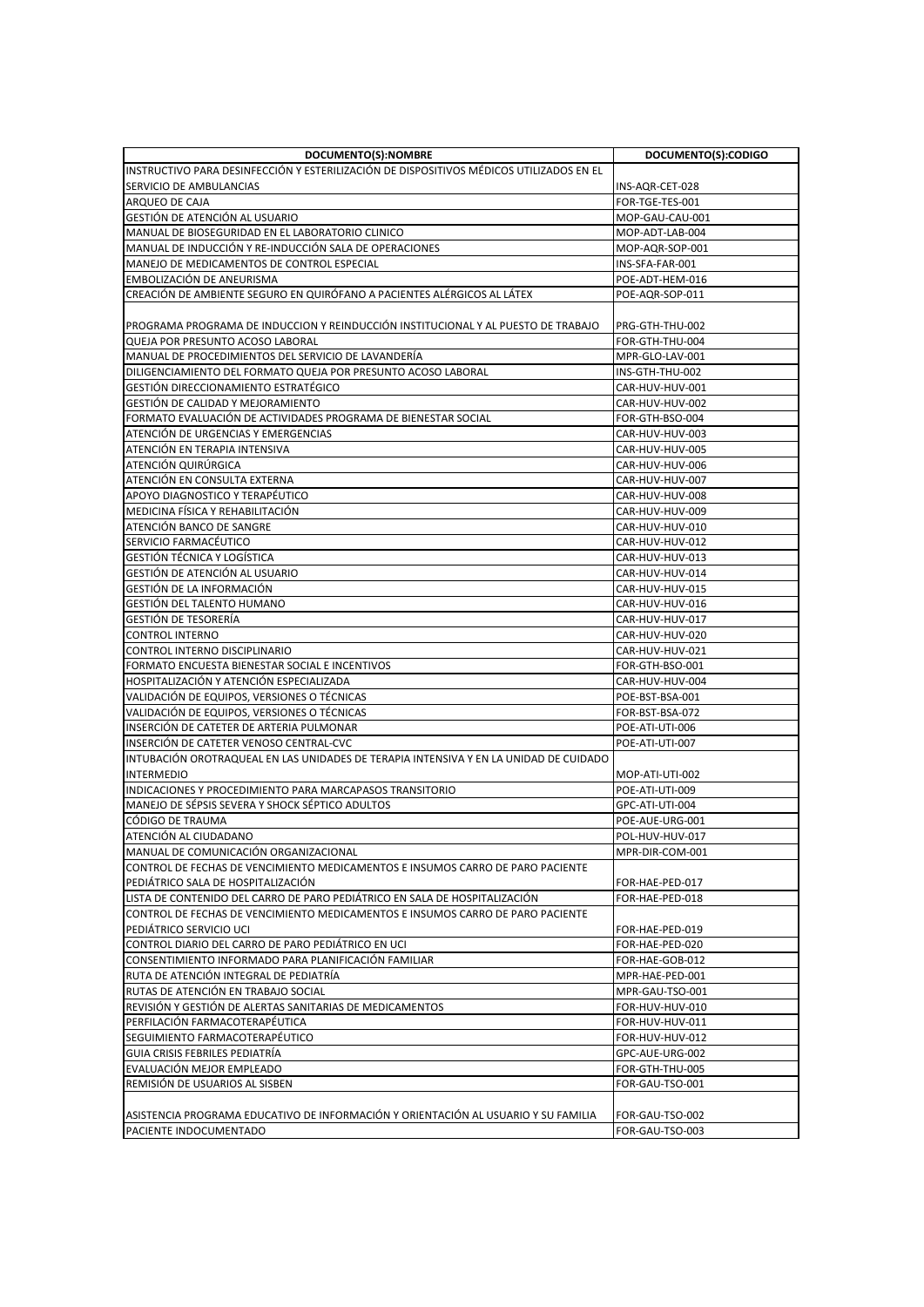| DOCUMENTO(S):NOMBRE                                                                                  | DOCUMENTO(S):CODIGO |
|------------------------------------------------------------------------------------------------------|---------------------|
| VISITA DOMICILIARIA                                                                                  | FOR-GAU-TSO-004     |
| ACTA DE ENTREGA DEL RECIEN NACIDO                                                                    | FOR-GAU-TSO-005     |
| CONSOLIDADO DE NNA REPORTADOS AL ICBD, CAIVAS, COMISARIA DE FAMILIA                                  | FOR-GAU-TSO-006     |
| REGISTRO DIARIO DE ACTIVIDADES DE TRABAJO SOCIAL                                                     | FOR-GAU-TSO-007     |
| REMISIÓN DE PACIENTE O ACUDIENTE A HOGAR DE PASO                                                     | FOR-GAU-TSO-008     |
| <b>ESTUDIO SOCIOFAMILIAR</b>                                                                         | FOR-GAU-TSO-009     |
| REGISTRIO DE USUARIOS DE DIFÍCIL UBICACIÓN                                                           | FOR-GAU-TSO-011     |
| CRITERIOS DE INGRESO A LA UNIDAD DE CUIDADOS INTENSIVOS Y A LA UNIDAD DE CUIDADO                     |                     |
| <b>INTERMEDIO</b>                                                                                    | GPC-ATI-UTI-005     |
| MANEJO DE PACIENTES CON INTOXICACIONES POR ANESTESICOS LOCALES                                       | GPC-AQR-SOP-039     |
|                                                                                                      |                     |
| REGISTRO DE ENTREGA DE USUARIOS DE DIFÍCIL UBICACIÓN EN MEDIO FAMILIAR O INSTITUCIONAL               | FOR-GAU-TSO-012     |
| CLASIFICACIÓN SOCIO-ECONÓMICA                                                                        | FOR-GAU-TSO-013     |
| CONSOLIDADO DE PACIENTES REMITIDOS AL SISBEN                                                         | FOR-GAU-TSO-014     |
| REMISION DE USUARIOS PARA ASEGURAMIENTO-RÉGIMEN SUBSIDIADO                                           | FOR-GAU-TSO-015     |
|                                                                                                      |                     |
| ACTUACIÓN ANTE DERRAME DE AGENTES CITOTÓXICOS<br>POLITICA Y METODOLOGIA DE ADMINISTRACIÓN DEL RIESGO | GENF-ACE-QMO-001    |
|                                                                                                      | POL-HUV-HUV-08      |
| MANEJO DE URGENCIAS MEDICAS Y ATENCIÓN PREHOSPITALARIA                                               | MOP-AUE-CRC-001     |
| PROGRAMACIÓN DE PACIENTES REMITIDOS                                                                  | POE-ADT-HEM-001     |
| REANIMACION CARDIOCEREBROPULMONAR EN HEMODINAMIA                                                     | POE-ADT-HEM-002     |
| RETIRO DE INTRODUCTORES                                                                              | POE-ADT-HEM-003     |
| MANEJO DE COMPLICACIONES RELACIONADAS CON EL SITIO DE PUNCIÓN                                        | POE-ADT-HEM-004     |
| GUIA DE LARINGOTRAQUEOBRONQUITIS (CROUP)                                                             | GPC-AUE-URG-003     |
| MANEJO DE CRISIS ASMATICA EN URGENCIAS PEDIATRICAS                                                   | GPC-AUE-URG-004     |
| MANEJO DE DENGUE EN URGENCIAS PEDIÁTRICAS                                                            | GPC-AUE-URG-005     |
| ENFERMEDAD DIARREICA AGUDA (EDA) EN URGENCIAS PEDIÁTRICAS                                            | GPC-AUE-URG-006     |
| PREPARACION SALA DE HEMODINAMIA                                                                      | POE-ADT-HEM-005     |
| PREPARACION DE PACIENTES PARA PROCEDIMIENTOS DE HEMODINAMIA                                          | POE-ADT-HEM-006     |
| ATENCIÓN DEL PACIENTE HOSPITALIZADO EN HEMODINAMIA                                                   | MPR-ADT-HEM-001     |
| ATENCION DEL PACIENTE AMBULATORIO EN HEMODINAMIA                                                     | MPR-ADT-HEM-002     |
| AORTOGRAMA MAS ARTERIOGRAFIA SELECTIVA DE ARTERIAS RENALES                                           | POE-ADT-HEM-007     |
| REPARO ENDOVASCULAR DE ANEURISMA DE AORTA ABDOMINAL                                                  | POE-ADT-HEM-008     |
| COLOCACIÓN DE CATETER TEMPORAL PARA DIALISIS/PLASMAFERESISI                                          | POE-ADT-HEM-009     |
| AORTOGRAMA MAS ARTERIOGRAFIA DE MIEMBROS INFERIORES                                                  | POE-ADT-HEM-010     |
| FLEBOGRAFIA GUNCIDAL MAS EMBOLIZACION DE VARICES GONADALES                                           | POE-ADT-HEM-011     |
| OCLUSION DE VENAS DE MIEMBROS INFERIORES                                                             | POE-ADT-HEM-012     |
| INSUFICIENCIA VENOSA CRONICA                                                                         | GPC-ADT-HEM-001     |
| <b>CUIDADO POST EMBOLECTOMIA</b>                                                                     | POE-ADT-HEM-013     |
| DIAGNOSTICO Y TRATAMIENTO DEL PACIENTE CON ISQUEMIA CEREBRAL                                         | GPC-ADT-HEM-002     |
| DIAGNOSTICO Y TRATAMIENTO DEL PACIENTE CON HEMORRAGIA SUBARACNOIDEA                                  | GPC-ADT-HEM-003     |
| PROCEDIMIENTO PARA INFORMACIÓN AL USUARIO PARA CONTROL DE VISITAS                                    | POE-HUV-HUV-002     |
| GUÍA DE MANEJO DIAGNÓSTICO Y TERAPÉUTICO DISFONIA                                                    | GPC-ACE-PAD-001     |
| GUÍA DE MANEJO DIAGNÓSTICO Y TERAPÉUTICO DISFAGIA                                                    | GPC-ACE-PAD-002     |
| MANEJO DEL DOLOR TORACICO                                                                            | GPC-ADT-HEM-005     |
| MANEJO DE DUCTOS                                                                                     | GPC-ADT-HEM-006     |
| MANEJO DE TETRALOGÍA DE FALLOT                                                                       | GPC-ADT-HEM-007     |
| MANEJO DE DEFECTOS DEL TABIQUE CARDIACO                                                              | GPC-ADT-HEM-008     |
| <b>IMPLANTE MARCAPASOS</b>                                                                           | POE-ADT-HEM-017     |
| ABLACIÓN                                                                                             | POE-ADT-HEM-018     |
| CORONARIOGRAFIA VENTICULOGRADIA Y AORTOGRAMA                                                         | GPC-ADT-HEM-009     |
| VALVULOPLASTIA PULMONAR                                                                              | GPC-ADT-HEM-010     |
| GUIA DE REEMPLAZO VALVULAR AORTICO PERCUTANEO                                                        | GPC-ADT-HEM-011     |
| GUIA ANGIOPLASTIA PERCUTANEA Y STENT                                                                 | GPC-ADT-HEM-012     |
| TEST DE VASOREACTIVIDAD                                                                              | GPC-ADT-HEM-013     |
| INTERVENCIÓN PERCUTANEA                                                                              | GPC-ADT-HEM-014     |
| PROCEDIMIENTO OPERACIONAL ESTÁNDAR PARA LAS PREPARACIONES PARA LA TOMA DE ESTUDIOS                   |                     |
| EN AYUDAS DIAGNOSTICAS                                                                               | POE-ADT-IMA-006     |
| MANUAL DE PROCEDIMIENTO DE ATENCIÓN AL USUARIO DE IMÁGENES DIAGNOSTICAS                              | MPR-ADT-IMA-001     |
| REPORTE DE IMÁGENES QUE NO COINCIDEN CON EL ESTADO CLÍNICO DEL PACIENTE                              | FOR-ADT-IMA-025     |
| NOVEDADES DEL PERSONAL EN PRACTICAS MÉDICAS CON RADIACIONES IONIZANTES                               | FOR-ADT-IMA-026     |
| ENTREGA DE DOSIMETROS POR ÁREA                                                                       | FOR-ADT-IMA-027     |
| DEVOLUCIÓN DE DOSIMETROS POR ÁREA                                                                    | FOR-ADT-IMA-028     |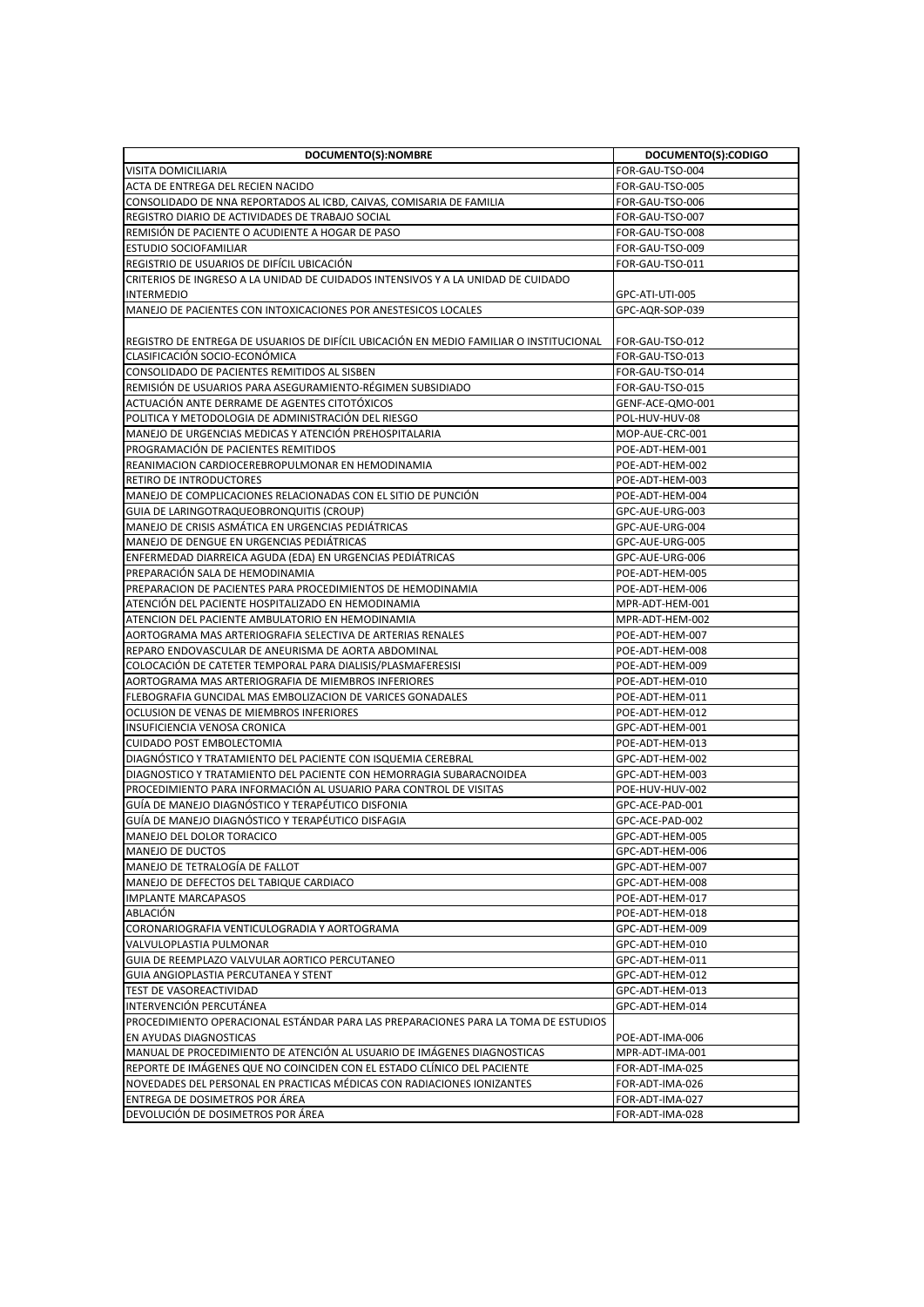| DOCUMENTO(S):NOMBRE                                                                   | DOCUMENTO(S):CODIGO                |
|---------------------------------------------------------------------------------------|------------------------------------|
|                                                                                       |                                    |
| RECAMBIO DE DOSIMETROS PERSONALES EN PRACTICAS MÉDICAS CON RADIACIONES IONIZANTES     | FOR-ADT-IMA-029                    |
| TRASLADO DE PACIENTE CRITICO                                                          | POE-HUV-HUV-015                    |
| TRASLADO DE PACIENTE CRITICO                                                          | FOR-HUV-HUV-013                    |
| MANEJO DE ANTIAGREGANTES PLAQUETARIOS EN PROCEDIMIENTOS INVASIVOS                     | POE-ADT-HEM-019                    |
| CONTROL DE TEMPERATURA, HUMEDAD RELATIVA Y CADENA DE FRÍO                             | FOR-SFA-FAR-004                    |
| GUÍA DE ATENCIÓN PROGRAMA MADRE CANGURO EXTRAMURAL                                    | GPC-ACE-SAM-018                    |
| <b>METROLOGIA INSTITUCIONAL</b>                                                       | POE-GLO-MAN-003                    |
|                                                                                       |                                    |
| GUÍA DE PRÁCTICA CLINICA PARA EL DIAGNÓSTICO Y MANEJO DE LARINGOTRAQUEOBRONQUITIS     | GPC-ACE-PAD-003                    |
| CUIDADO EN LA HIGIENE Y CONFORT EN EL PACIENTE ADULTO Y PEDIÁTRICO                    | POE-DIR-ENF-003                    |
| PROCEDIMIENTO DE SOLICITUD DE INFORMACION INTERNA                                     | POE-GDI-SIS-001                    |
| METODOLOGÍA DE PLANEACIÓN ESTRATÉGICA                                                 | MOP-DIR-PLN-001                    |
| REHABILITACIÓN FÍSICA DOMICILIARIA EN PACIENTE CON NEUMONIA                           | MOP-ACE-PAD-002                    |
| CONTROL DE SIGNOS VITALES DEL RECIÉN NACIDO                                           | FOR-HAE-GOB-013                    |
| FORMATO EFECTIVIDAD PROCESO DE ADQUISICIÓN DE TECNOLOGÍA BIOMÉDICA                    | FOR-GLO-MAN-030                    |
| FORMATO DE PERCEPCIÓN DEL USUARIO A LOS EQUIPOS BIOMÉDICOS                            | FOR-GLO-MAN-031                    |
| FORMATO MAPA DE RIESGOS DEL PROCESO                                                   | FOR-DIR-PLN-002                    |
| FORMATO MAPA DE CALOR (RIESGOS)                                                       | FOR-DIR-PLN-003                    |
| METODOLOGÍA INSTITUCIONAL DE ADMINISTRACIÓN DEL RIESGO                                | MOP-DIR-PLN-002                    |
| CONTROL DE INVENTARIO DE FUENTES SELLADAS                                             | FOR-ADT-MNU-003                    |
| INGRESO DE PERSONAL A ZONAS CONTROLADAS                                               | FOR-ADT-MNU-004                    |
| <b>REGISTRO DE SUCESOS INICIADORES</b>                                                | FOR-ADT-MNU-013                    |
| ADMINISTRACIÓN DE MATERIAL RADIACTIVO                                                 | FOR-ADT-MNU-014                    |
| RECEPCIÓN DE MATERIAL RADIACTIVO                                                      | FOR-ADT-MNU-015                    |
| PRESCRIPCIÓN Y SOLICITUD DE MATERIAL RADIACTIVO                                       | FOR-ADT-MNU-016                    |
| MANUAL DE PROCEDIMIENTOS DE MANTENIMIENTO HOSPITALARIO                                | MPR-GLO-MAN-003                    |
| MANUAL OPERATIVO PARA EL SUMINISTRO DE AGUA Y ENERGÍA                                 | MOP-GLO-GAM-001                    |
| ATENCIÓN AL PACIENTE EN MEDICINA NUCLEAR                                              | FOR-ADT-MNU-019                    |
| DEVOLUCIÓN DE UNIDOSIS                                                                | FOR-ADT-MNU-020                    |
| MANUAL DE PROCEDIMIENTOS PARA LA ADQUISICIÓN DE BIENES O INSUMOS A TRAVÉS DE ORDEN    |                                    |
| DE COMPRA                                                                             | MPR-GLO-SUM-001                    |
| FORMATO DE EVALUACION DE ADHERENCIA A GUIAS DE INFORMACION POR EQUIPO                 |                                    |
| INTERDISCIPLINARIO E INFORMACION PARA EL CONTROL DE VISITA                            |                                    |
| REPORTE Y SEGUIMIENTO DE INCIDENTES Y ACCIDENTES DE TRABAJO                           | FOR-GAU-CAU-006<br>POE-GTH-SST-004 |
| CONTINGENCIAS DE EQUIPOS BIOMÉDICOS                                                   | MPR-GLO-MAN-004                    |
| CHECK LIST SEGUIMIENTO DE PLAN DE CONTINGENCIA                                        | FOR-DIR-PLN-004                    |
| MANUAL DE PROCEDIMIENTOS PARA EL FUNCIONAMIENTO DE VEHÍCULOS DE TRANSPORTE            |                                    |
| ASISTENCIAL BÁSICOS Y MEDICALIZADOS                                                   | MPR-GLO-MAN-005                    |
| FORMATO DE CHEQUEO DIARIO DE VEHICULOS                                                | FOR-GLO-MAN-027                    |
| REGISTRO DE PAUTAS MÍNIMAS DE MANTENIMIENTO DE VEHÍCULOS DEL HOSPITAL UNIVERSITARIO   |                                    |
| DEL VALLE "EVARISTO GARCÍA" E.S.E                                                     |                                    |
|                                                                                       | FOR-GLO-MAN-032                    |
| REGISTRO DE LIMPIEZA Y DESINFECCIÓN DE VEHÍCULOS DE TRANSPORTE ASISTENCIAL BÁSICO Y   |                                    |
|                                                                                       |                                    |
| MEDICALIZADO DEL HOSPITAL UNIVERSITARIO DEL VALLE "EVARISTO GARCÍA" E.S.E             | FOR-GLO-MAN-033                    |
| FORMATO DE ENTRADA Y SALIDA DE VEHÍCULOS PERTENECIENTES AL HOSPITAL UNIVERSITARIO DEL |                                    |
| VALLE "EVARISTO GARCÍA" E.S.E                                                         | FOR-GLO-MAN-034                    |
| SOLICITUD DOCUMENTAL                                                                  | FOR-GCM-CAL-008                    |
| BUFERACION DE LA FORMALINA AL 10%                                                     | INS-ADT-MOR-001                    |
| NO LEVANTAMIENTO DE CADAVER POR AUTORIDAD COMPETENTE                                  | FOR-ADT-MOR-002                    |
| CONSENTIMIENTO INFORMADO PARA LA REALIZACIÓN DE AUTOPSIA CLINICA                      | FOR-ADT-MOR-003                    |
| ENTREGA DE TURNO PERSONAL AUXILIAR EN CONSULTA POST-MORTEM                            | FOR-ADT-MOR-004                    |
| REGISTRO DE TEMPERATURA DEL CONGELADOR                                                | FOR-ADT-MOR-005                    |
| ENTREGA Y RECOLECCIÓN DE FORMALINA TAMPONADA AL 10%                                   | FOR-ADT-MOR-006                    |
| CUIDADO DEL PACIENTE EN LA ATENCIÓN PREVENTIVA EN SALUD ORAL                          | INS-ACE-ODO-001                    |
| MANUAL OPERATIVO DE DESCRIPCIÓN DE TECNOLÓGICAS EXISTENTES PARA PREVENIR O MITIGAR    |                                    |
| ACCIDENTES EN RADIO DIAGNOSTICO                                                       | MOP-ADT-IMA-002                    |
| SEDACIÓN, ANALGESIA Y PREVENCIÓN DE DELIRIUM EN TERAPIA INTENSIVA                     | GPC-ATI-UTI-006                    |
| PLAN DE TRABAJO Y CRONOGRAMA COMITÉS INSTITUCIONALES                                  | FOR-GCM-CAL-003                    |
| FORMATO EVALUACIÓN DE LA EDUCACIÓN PARA PACIENTE PRETRASPLANTE                        | FOR-HAE-TRA-025                    |
| TABLAS DE RETENCIÓN DOCUMENTAL                                                        | FOR-GDI-GDO-002                    |
| VERIFICACIÓN DEL CUMPLIMIENTO DE PARAMETROS A CONTROLAR EN EL PARTO                   | FOR-HAE-GOB-014                    |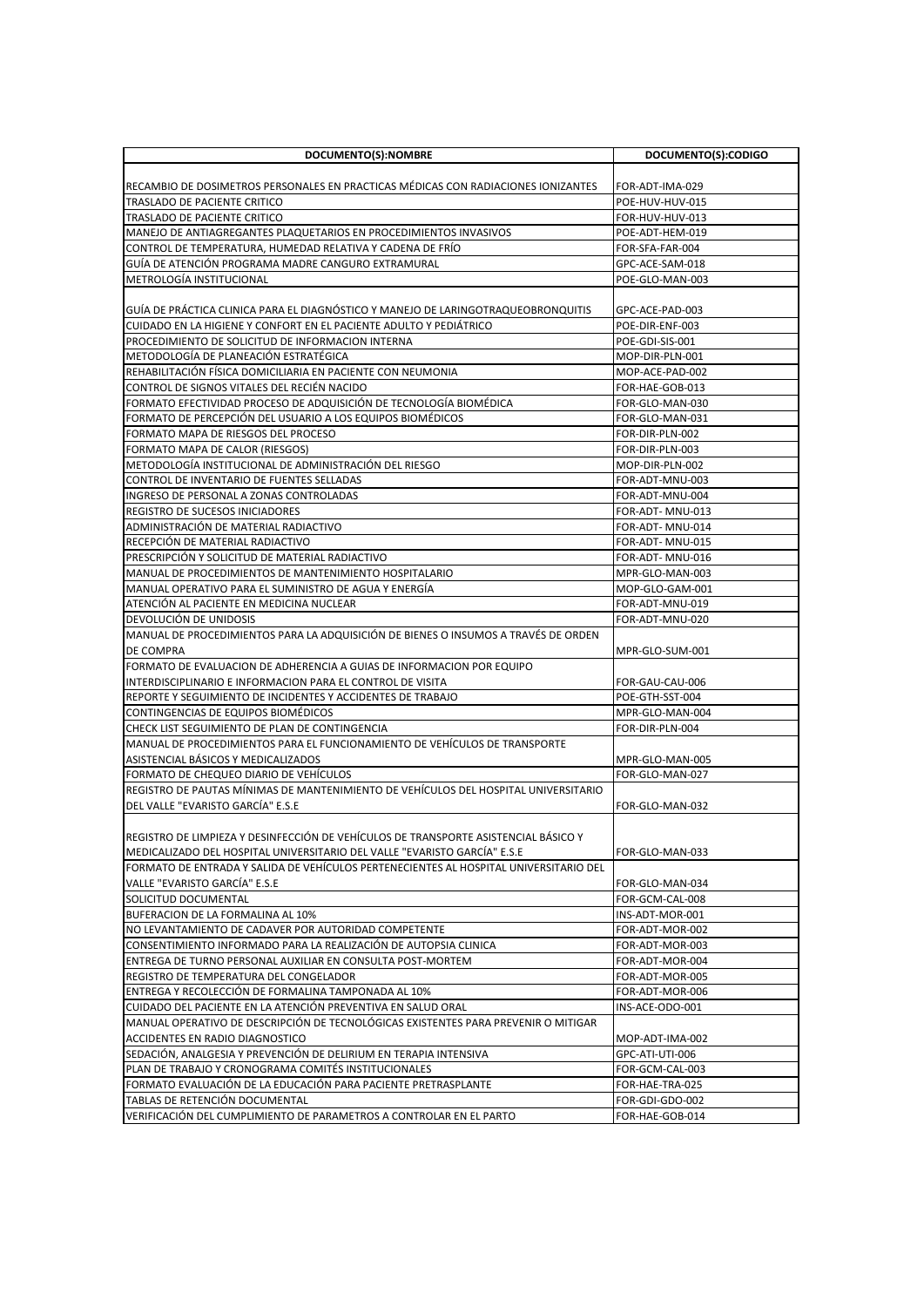| DOCUMENTO(S):NOMBRE                                                                                                                                          | DOCUMENTO(S):CODIGO |
|--------------------------------------------------------------------------------------------------------------------------------------------------------------|---------------------|
| MODELO PRESTACIÓN DE SERVICIOS A LA MUJER EN EL PROCESO DE ATENCIÓN INTEGRAL DE                                                                              |                     |
| <b>GINECOLOGIA Y OBSTETRICIA</b>                                                                                                                             | MPR-HAE-GOB-001     |
| IENTREGA DE TURNO ENFERMERÍA - SALA DE PARTOS                                                                                                                | FOR-HAE-GOB-015     |
| <b>ENTREGA DE TURNO ENFERMERIA</b>                                                                                                                           | FOR-HAE-GOB-016     |
| PLAN CUIDADO DE ENFERMERIA                                                                                                                                   | FOR-HUV-HUV-016     |
| ATENCIÓN ANESTÉSICA INTEGRAL DEL PACIENTE EN EL SERVICIO DE HEMODINAMIA                                                                                      | POE-ADT-HEM-020     |
| CHEQUEO DIARIO CARRO DE PARO Y REANIMACIÓN                                                                                                                   | FOR-HUV-HUV-017     |
| INFARTO AGUDO MIOCARDIO SIN ELEVACIÓN ST                                                                                                                     | GPC-ATI-UTI-007     |
| ANALISIS MODAL DE FALLOS Y EFECTOS (AMFE)                                                                                                                    | FOR-ADT-LAB-016     |
| MANUAL OPERATIVO DE BIOSEGURIDAD                                                                                                                             | MOP-GTH-SST-002     |
| LISTA DE CHEQUEO PARA RECIBO Y ENTREGA DE TURNO EN CONDICIONES SEGURAS                                                                                       | FOR-HAE-GOB-017     |
|                                                                                                                                                              |                     |
| VERIFICACIÓN DE REQUISITOS DE COTIZANTES PARA ADQUISICIÓN DE TECNOLOGÍA BIOMÉDICA                                                                            | FOR-GLO-MAN-019     |
| RÚBRICA DE EVALUACIÓN DE PROPUESTA DE MERCADO                                                                                                                | FOR-GLO-MAN-020     |
| EVALUACIÓN DE PROPUESTA DE MERCADO                                                                                                                           | FOR-GLO-MAN-021     |
| PRIORIZACIÓN INICIAL DE TECNOLOGIA MEDICA INSTALADA                                                                                                          | FOR-GLO-MAN-018     |
| INDUCCIÓN A JUNTA DIRECTIVA                                                                                                                                  | INS-GTH-THU-003     |
| RUBRICA DE PRIORIZACIÓN INICIAL DE TECNOLOGÍA MEDICA INSTALADA                                                                                               | FOR-GLO-MAN-035     |
| TRATAMIENTO EN FONOAUDIOLOGIA                                                                                                                                | MOP-MFR-FON-001     |
| TRATAMIENTO EN TERAPIA OCUPACIONAL                                                                                                                           | MOP-MFR-TEO-001     |
| TRATAMIENTO EN FISIOTERAPIA                                                                                                                                  | MOP-MFR-FIT-001     |
| RONDA DE SEGURIDAD EN MEDICINA FÍSICA Y REHABILITACIÓN                                                                                                       | FOR-MFR-MFR-007     |
| INSTRUCTIVO PARA EL CORRECTO USO DE MEDICAMENTOS                                                                                                             | INS-SFA-FAR-002     |
| EVALUACIÓN DE LA TECNOLOGÍA BIOMÉDICA INSTALADA                                                                                                              | FOR-GLO-MAN-017     |
| RÚBRICA DE CRITERIOS PARA EVALUACION DE TECNOLOGIA                                                                                                           | FOR-GLO-MAN-022     |
| PRIORIZACIÓN DE NECESIDADES DE TECNOLOGÍA BIOMÉDICA                                                                                                          | FOR-GLO-MAN-023     |
| POLITICA DE SEGURIDAD DIGITAL                                                                                                                                | POL-HUV-HUV-003     |
| FORMATO DE VERIFICACION DE SEMAFORIZACION DE REACTIVOS                                                                                                       | FOR-ADT-LAB-017     |
| PROCEDIMIENTO DE USO Y MANEJO SEGURO DE ARCOS EN SALA DE CIRUGÍA                                                                                             | POE-ADT-IMA-004     |
| REGISTRO DE PARAMETROS DE EXPOSICIÓN EN PROCEDIMIENTOS QUIRÚRGICOS GUIADOS POR                                                                               |                     |
| <b>FLUOROSCOPIA</b>                                                                                                                                          | FOR-ADT-IMA-030     |
| REGISTRO DE PARÁMETROS DE EXPOSICIÓN EN PROCEDIMIENTOS INTERVENCIONISTAS GUIADOS                                                                             |                     |
| POR FLUOROSCOPIA                                                                                                                                             | FOR-ADT-HEM-001     |
| PROCEDIMIENTO PARA LA PROTECCIÓN RADIOLÓGICA EN PROCEDIMIENTOS INTERVENCIONISTAS                                                                             |                     |
| <b>GUIADOS POR FLUOROSCOPIA</b>                                                                                                                              | POE-ADT-HEM-023     |
| HOJA CONTROL HISTORIA LABORAL                                                                                                                                | FOR-GDI-GDO-003     |
| FORMATO UNICO DE INVENTARIO DOCUMENTAL                                                                                                                       | FOR-GDI-GDO-004     |
| PROCEDIMIENTO MANEJO DEL DUELO                                                                                                                               | POE-GCM-CAL-015     |
|                                                                                                                                                              |                     |
| GUÍA DE PRACTICA CLÍNICA MEDICINA TRANSFUSIONAL DEL HOSPITAL UNIVERSITARIO DEL VALLE                                                                         | GPC-BST-STR-001     |
| POLÍTICA DE GESTIÓN DE LA TECNOLOGÍA                                                                                                                         | POL-HUV-HUV-012     |
| AUTOEVALUACIÓN DE LAS CONDICIONES TECNOLÓGICAS Y CIENTÍFICAS DEL SISTEMA ÚNICO DE                                                                            |                     |
| HABILITACIÓN                                                                                                                                                 | MPR-GCM-CAL-002     |
| REFERENCIACIÓN INSTITUCIONAL                                                                                                                                 | POE-GCM-CAL-014     |
| INFORME DE REFERENCIACION A OTRAS INSTITUCIONES                                                                                                              | FOR-GCM-CAL-039     |
|                                                                                                                                                              |                     |
| PROCEDIMIENTO DE INSPECCIÓN DIARIA DE EQUIPOS BIOMÉDICOS EN SALA DE OPERACIONES                                                                              | POE-GLO-MAN-004     |
| REPORTE DE RESULTADO DE PRUEBA RÁPIDA DE VIH                                                                                                                 | FOR-HAE-GOB-018     |
| FORMATO DE REGISTRO DE GLUCOMETRIAS POR PACIENTE                                                                                                             | FOR-HAE-GOB-019     |
| ORDEN DE PRODUCCION                                                                                                                                          | FOR-HUV-HUV-024     |
| CONTROL DE CALIDAD Y LIBERACION DE LOTE                                                                                                                      | FOR-HUV-HUV-026     |
| IDENTIFICACION DE LINEA DE PRODUCCION                                                                                                                        | FOR-HUV-HUV-028     |
| POLÍTICA DE SEGURIDAD DEL PACIENTE                                                                                                                           | POL-HUV-HUV-020     |
| PLAN DE REFERENCIACIÓN INSTITUCIONAL                                                                                                                         | FOR-GCM-CAL-040     |
| PROGRAMA DE GESTIÓN DE LA TECNOLOGÍA                                                                                                                         | PRG-HUV-HUV-008     |
| REPORTES EN EL REGISTRO ESPECIAL DE PRESTADORES DE SERVICIOS DE SALUD<br>INSTRUCTIVO DE MANEJO DE RESIDUOS GENERADOS EN LA ATENCIÓN DE PACIENTES SOSPECHOSOS | MPR-GCM-CAL-003     |
|                                                                                                                                                              |                     |
| O CONFIRMADOS DE PORTAR EL VIRUS COVID-19 EN EL HUV                                                                                                          | INS-GLO-GAM-001     |
| TRANSPORTE Y MANEJO DE MATERIAL CONTAMINADO CON PROCEDIMIENTOS QUE GENERAN                                                                                   |                     |
| AEROSOL COVID-19                                                                                                                                             | INS-AQR-CET-029     |
| FORMATO DE CONTROL DE TEMPERATURA DE CONGELADORES LABORATORIO CLÍNICO                                                                                        | FOR-ADT-LAB-006     |
| FORMATO DE CONTROL DE TEMPERATURA DE NEVERAS LABORATORIO CLÍNICO                                                                                             | FOR-ADT-LAB-004     |
| FORMATO DE REGISTRO DE TIEMPO DE USO DE LAMPARA ULTRAVIOLETA                                                                                                 | FOR-ADT-LAB-021     |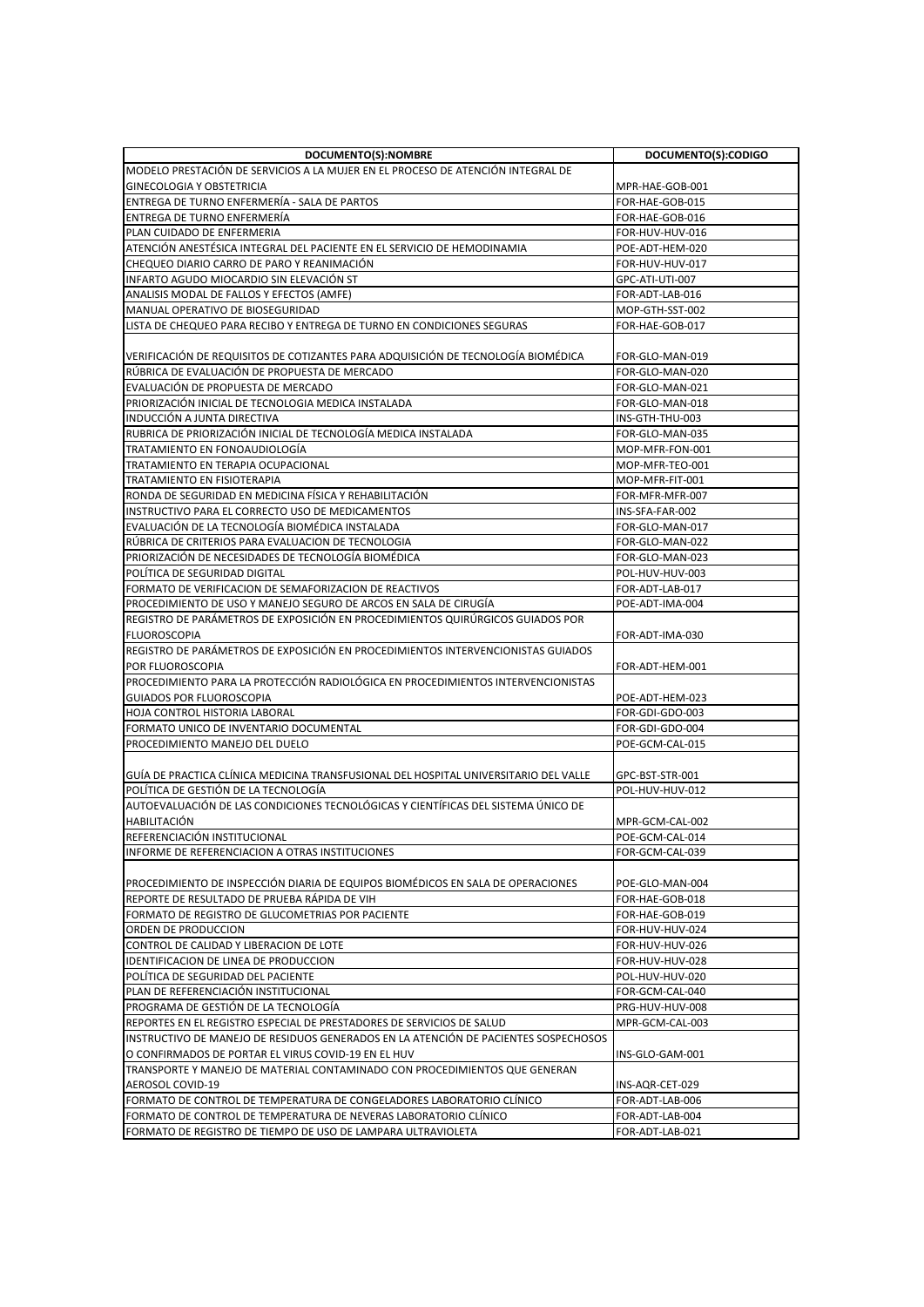| DOCUMENTO(S):NOMBRE                                                                                  | DOCUMENTO(S):CODIGO |
|------------------------------------------------------------------------------------------------------|---------------------|
| DETECCIÓN DE NECESIDADES DE APRENDIZAJE DEL ÁREA                                                     | FOR-GTH-PIC-002     |
| ADMINISTRACION DE HISTORIAS CLINICAS EN EL ARCHIVO                                                   | FOR-GDI-GDO-005     |
| ACTA DE ENTREGA DE LA GESTIÓN - EMPLEADOS DE LIBRE NOMBRAMIENTO Y REMOCIÓN                           | FOR-GTH-THU-006     |
| DILIGENCIAMIENTO DE LA BASE DE DATOS - ESTADISTICA MENSUAL                                           | INS-MFR-MFR-001     |
|                                                                                                      |                     |
| DILIGENCIAMIENTO FORMATO DE EVALUACION INTEGRAL - PROGRAMA DE REHABILITACION VISUAL  INS-MFR-REV-002 |                     |
| INDICACIONES Y PROCEDIMIENTO PARA MARCAPASO TRANSITORIO                                              | MOP-ATI-UTI-003     |
| MONITORIA DE PRESION ABDOMINAL                                                                       | POE-ATI-UTI-013     |
| DILIGENCIAMIENTO FORMATO DE MEDIDA DE INDEPENDENCIA FUNCIONAL - FIM                                  | INS-MFR-MFR-003     |
|                                                                                                      |                     |
| INSTRUCTIVO PARA EL DILIGENCIAMIENTO DE LA HISTORIA CLINICA DIGITAL EN REHABILITACION                | INS-MFR-MFR-004     |
| REGISTRO DE PACIENTES CON ACTIVACIÓN DE CÓDIGO ROJO                                                  | FOR-HAE-GOB-020     |
|                                                                                                      |                     |
| CONSENTIMIENTO INFORMADO PARA LA INTERRUPCION VOLUNTARIA DEL EMBARAZO - IVE                          | FOR-HAE-GOB-021     |
| EVALUACION DE LA ADHERENCIA DEL USUARIO AL TRATAMIENTO EN MEDICINA FISICA Y                          |                     |
| <b>REHABILITACION</b>                                                                                | INS-MFR-MFR-005     |
| EVALUACION EN TERAPIA RESPIRATORIA                                                                   | POE-MFR-TER-001     |
|                                                                                                      |                     |
| CONTROL DE INSUMOS PARA TOMA DE MUESTRAS BIOLOGICAS PARA CASOS DE DELITO SEXUAL                      | FOR-HAE-GOB-022     |
| MANEJO Y DOTACIÓN DEL CARRO DE PARO ADULTO Y PEDIÁTRICO                                              | POE-ATI-UTI-014     |
| MANUAL DE ARCHIVO DE HISTORIAS CLINICAS                                                              | MOP-GDI-AHC-002     |
| REPORTE DE NOVEDADES SISTEMA ÚNICO DE HABILITACIÓN                                                   | FOR-GCM-CAL-015     |
| REGISTRO DE ENFERMERÍA - ATENCIÓN DEL PARTO O CESÁREA                                                | FOR-HAE-GOB-027     |
| PROGRAMACIÓN DE LA PACIENTE PARA CIRUGIA GINECOLOGICA CONSULTA EXTERNA                               | MPR-HAE-GOB-003     |
| PROCEDIMIENTO DE SOLICITUD DE HISTORIA CLINICA                                                       | POE-GDI-AHC-001     |
| POLÍTICA DE SEGUIMIENTO Y EVALUACIÓN AL DESEMPEÑO INSTITUCIONAL                                      | POL-HUV-HUV-022     |
| POLÍTICA DE TRANSPARENCIA, ACCESO A LA INFORMACIÓN PÚBLICA Y LUCHA CONTRA LA                         |                     |
| <b>CORRUPCIÓN</b>                                                                                    | POL-HUV-HUV-021     |
| MANUAL PROCEDIMIENTOS INVASIVOS PARA MANEJO DE DOLOR EN TEJIDOS BLANDOS                              | MPR-MFR-MFR-002     |
|                                                                                                      |                     |
| EVALUACIÓN DE PREPARACIONES SERVIDAS, PRUEBA ORGANOLÉPTICA Y DE TEMPERATURA.                         | FOR-ADT-NUT-002     |
| ENCUESTA SOBRE EL SERVICIO DE ALIMENTACIÓN                                                           | FOR-ADT-NUT-003     |
|                                                                                                      |                     |
| REPORTE DE AUTOCONSUMO DE LAS PREPARACIONES OFRECIDAS POR EL SERVICIO DE ALIMENTOS                   | FOR-ADT-NUT-004     |
| PLAN DE AUDITORIA                                                                                    | FOR-GCM-CAL-041     |
| <b>INFORME DE AUDITORIA</b>                                                                          | FOR-GCM-CAL-042     |
| PLAN DE ACCION COVID-19                                                                              | MOP-HUV-HUV-009     |
| CRONOGRAMA DE LIMPIEZA DE NEVERAS Y CONGELADORES EN EL LABORATORIO CLÍNICO                           | FOR-ADT-LAB-015     |
| CRITERIOS DE ASIGNACIÓN DONANTE FALLECIDO-RECEPTOR PARA TRASPLANTE RENAL                             | POE-HAE-TRA-021     |
|                                                                                                      |                     |
| CONSENTIMIENTO INFORMADO DE ATENCIÓN DE PACIENTES DURANTE LA PANDEMIA COVID 19                       | FOR-HUV-HUV-034     |
| PROCEDIMIENTO PARA MANEJO DE REGISTROS CLÍNICOS FÍSICOS DE PACIENTES DIAGNOSTICADOS O                |                     |
| CON SOSPECHA DE COVID 19                                                                             | POE-GDI-AHC-002     |
| PROCEDIMIENTO PARA LA EVALUACIÓN PRETRASPLANTE DEL RECEPTOR RENAL, INGRESO Y                         |                     |
| SEGUIMIENTO EN LISTA DE ESPERA                                                                       | POE-HAE-TRA-010     |
| CONTROL DE TEMPERATURA CAVA PARA CADÁVERES                                                           | FOR-ADT-MOR-007     |
| <b>AUTOPSIA CLINICA</b>                                                                              | MPR-ADT-MOR-002     |
| BACKUP BASE DE DATOS DBEXPORT                                                                        | POE-GDI-SIS-003     |
| BACKUP DE TRANSACCIONES BASE DE DATOS                                                                | POE-GDI-SIS-004     |
| <b>CONTROL BACKUPS</b>                                                                               | POE-GDI-SIS-005     |
| TRANSPORTE ASISTENCIAL DE PACIENTES SOSPECHOSOS O CONFIRMADOS DEL COVID - 19                         | POE-AUE-CRC-002     |
| PREPARACIÓN DE FORMALINA TAMPONADA AL 10%                                                            | FOR-ADT-MOR-008     |
| GESTIÓN DE LA TECNOLOGÍA                                                                             | MPR-GLO-MAN-001     |
| PLAN DE ACCIÓN DE RESTAURACIÓN GRADUAL DEL HOSPITAL UNIVERSITARIO DEL VALLE "EVARISTO                |                     |
| GARCÍA"                                                                                              | MOP-HUV-HUV-010     |
| FORMATO ENTREGA DE RESULTADOS POR CORREO ELECTRÓNICO                                                 | FOR-ADT-LAB-018     |
| CUIDADO DEL RECIÉN NACIDO EN COVID 19                                                                | GPC-HAE-PED-044     |
| MANUAL OPERATIVO PARA LA ATENCIÓN SEGURA DEL BINOMIO MADRE HIJO EN EL CONTEXTO DE                    |                     |
| LA CONTINGENCIA POR COVID-19 SERVICIOS DE GO                                                         | MOP-HAE-GOB-006     |
| FORMATO DE REMISIÓN DE MUESTRAS LABORATORIO CLÍNICO Y PATOLOGÍA                                      | FOR-ADT-LAB-019     |
| MANEJO DE LOS ELEMENTOS DE PROTECCIÓN PERSONAL (EPP) EN TERAPIA INTENSIVA EN LOS                     |                     |
| PACIENTES CON SOSPECHA O CONFIRMADOS CON COVID 19                                                    | MOP-ADT-UCI-001     |
| LISTADO DE CHEQUEO PARA AUDITORIA DEL USO CORRECTO DE MEDICAMENTOS                                   | FOR-SFR-FAR-001     |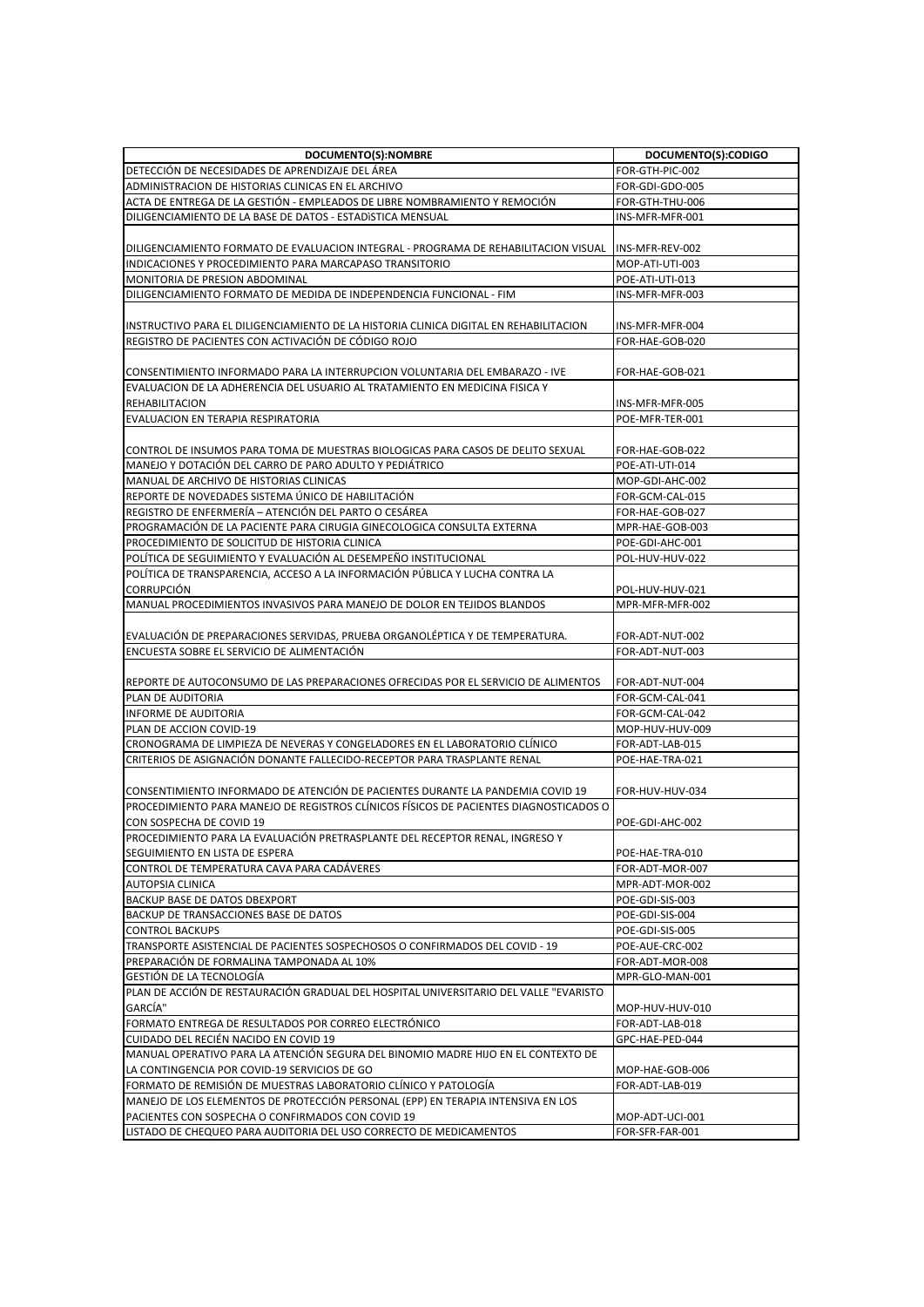| DOCUMENTO(S):NOMBRE                                                                                                                                  | DOCUMENTO(S):CODIGO                |
|------------------------------------------------------------------------------------------------------------------------------------------------------|------------------------------------|
| FORMATO INTERVENCIONES FARMACÉUTICOS                                                                                                                 | FOR-SFR-FAR-002                    |
| INSTRUCTIVO PARA EL DESECHO DE RESIDUOS DE MEDICAMENTOS DE CONTROL ESPECIAL                                                                          | INS-SFR-FAR-003                    |
| FORMATO DESECHO DE MEDICAMENTOS DE CONTROL ESPECIAL                                                                                                  | FOR-SFR-FAR-003                    |
| FORMATO PRIORIZACIÓN PLAN DE AUDITORIAS INTERNAS                                                                                                     | FOR-CIN-CIN-001                    |
| ICONTROL DE FECHAS DE VENCIMIENTO DE CARRO DE PARO HOSPITALIZACIÓN Y SERVICIOS                                                                       |                                    |
| <b>AMBULATORIOS</b>                                                                                                                                  | FOR-HUV-HUV-038                    |
|                                                                                                                                                      |                                    |
| RUTA DE ATENCIÓN A POBLACIÓN VULNERABLE Y POBLACIÓN ESPECIAL CON ENFOQUE DIFERENCIAL  MPR-GAU-CAU-002                                                |                                    |
| FORMATO LONCHERA TERAPIA RESPIRATORIA HOSPITALIZACIÓN ADULTO                                                                                         | FOR-MFR-TER-004                    |
| FORMATO LONCHERA TERAPIA RESPIRATORIA UCI ADULTO                                                                                                     | FOR-MFR-TER-005                    |
| FORMATO LONCHERA TERAPIA RESPIRATORIA UCI NEONATAL                                                                                                   | FOR-MFR-TER-006                    |
| FORMATO LONCHERA TERAPIA RESPIRATORIA URGENCIAS                                                                                                      | FOR-MFR-TER-007                    |
| FORMATO LONCHERA TERAPIA RESPIRATORIA HOSPITALIZACIÓN PEDIATRICA                                                                                     | FOR-MFR-TER-008                    |
| FORMATO REGISTRO DE PERFUSIÓN Y C.E.C                                                                                                                | FOR-AQR-CIC-001                    |
| GUIA DE PRACTICA CLINICA CRISIS EN ANESTESIOLOGIA                                                                                                    | GPC-AQR-SOP-042                    |
| SEDACIÓN DEL PACIENTE EN QUIROFANOS PERIFÉRICOS                                                                                                      | GPC-AQR-SOP-043                    |
| FORMATO RÓTULO PARA REACTIVOS DE DIAGNOSTICO IN-VITRO                                                                                                | FOR-ADT-LAB-020                    |
| FORMATO CONTROL DE TEMPERATURA PARA HORNO DE DESPARAFINIZACIÓN                                                                                       | FOR-ADT-LAB-022                    |
| FORMATO CONTROL DE TEMPERATURA PARA BAÑOS DE FLOTACIÓN                                                                                               | FOR-ADT-LAB-023                    |
| FORMATO CONTROL DE TEMPERATURA INCUBADORA A 35°C                                                                                                     | FOR-ADT-LAB-024                    |
| FORMATO CONTROL DE TEMPERATURA INCUBADORA A 25°C                                                                                                     | FOR-ADT-LAB-025                    |
| FORMATO REPORTE DE MANTENIMIENTO EQUIPO BIOMÉDICO                                                                                                    | FOR-GLO-MAN-036                    |
| LISTA DE CHEQUEO PARA RECEPCIÓN DE CADÁVERES EN SALA                                                                                                 | FOR-ADT-MOR-009                    |
| FORMATO REGISTRO DE CADAVERES                                                                                                                        | FOR-ADT-MOR-010                    |
| FORMATO ENTREGA DE INVENTARIO POR CENTRO DE COSTO                                                                                                    | FOR-GCC-PTO-002                    |
| SEGUIMIENTO DE MEDICAMENTOS TRAZADORES                                                                                                               | FOR-SFR-FAR-004                    |
| <b>CONTROL DOCUMENTAL</b>                                                                                                                            | MPR-GCM-CAL-001                    |
| FORMATO ACUERDO CONFIDENCIALIDAD                                                                                                                     | FOR-GTH-THU-003                    |
| GUIA DE MANEJO PARA PACIENTE CRÍTICO COVID 19 POSITIVO                                                                                               | GPC-ADT-UTI-001                    |
| FORMULARIO UNICO DE CONOCIMIENTO SARLAFT                                                                                                             | FOR-HUV-HUV-029                    |
| SOLICITUD DEVOLUTIVO DE DINERO                                                                                                                       | FOR-GFC-FAC-001                    |
| <b>GESTIÓN DE INTERCONSULTAS</b><br>GUÍA MANEJO EN FISIOTERAPIA PARA PISO PELVICO                                                                    | POE-HUV-HUV-013<br>GUA-MFR-FIT-010 |
| SARCOMA DE TEJIDOS BLANDOS                                                                                                                           | GPC-ACE-SAM-019                    |
| DISPOSICIÓN, TRANSPORTE Y ENTREGA DE LAS PERSONAS FALLECIDAS                                                                                         | MPR-ADT-MOR-001                    |
| FORMATO DE INDICIOS DE ATENCIÓN INSEGURA, INCIDENTES Y/O EVENTOS ADVERSOS                                                                            | FOR-HUV-HUV-015                    |
| CONTROL DE FECHAS DE VENCIMIENTO MEDICAMENTOS E INSUMOS CARRO DE PARO PACIENTE                                                                       |                                    |
| PEDIÁTRICO EN EL SERVICIO DE URGENCIAS                                                                                                               | FOR-AUE-URG-002                    |
| IINSTRUCTIVO DE RECEPCIÓN Y ALMACENAMIENTO DE TUBOS COLORIMETRICOS                                                                                   | INS-SFR-CEG-001                    |
| INSTRUCTIVO DE MANEJO DEL ANALIZADOR DE OXIGENO                                                                                                      | INS-SFR-CEG-002                    |
| INSTRUCTIVO DE MANEJO DE LA BOMBA ACCURO                                                                                                             | INS-SFR-CEG-003                    |
| PROCEDIMIENTO DE ASIGNACIÓN, SEGUIMIENTO, LIBERACIÓN E HISTORIAL DE LOTE                                                                             | POE-SFR-CEG-001                    |
| PROCEDIMIENTO DE CONTROL DE CALIDAD DE AIRE MEDICINAL                                                                                                | POE-SFR-CEG-002                    |
| FORMATO GRÁFICOS PARA CONTROL ESTADÍSTICO DE LOTES                                                                                                   | FOR-SFR-CEG-001                    |
| FORMATO DE REGISTRO DE PRODUCCIÓN Y CONSECUTIVO DE LOTE DE AIRE MEDICINAL                                                                            | FOR-SFR-CEG-002                    |
| INSTRUCTIVO DE INGRESO A LA PLANTA DE AIRE MEDICINAL                                                                                                 | INS-SFR-CEG-004                    |
| PROCEDIMIENTO DE MANEJO Y ALMACENAMIENTO DE CILINDROS DE GASES MEDICINALES                                                                           | POE-SFR-CEG-003                    |
| PROCEDIMIENTO DE RECEPCIÓN TÉCNICA DE CILINDROS DE GASES MEDICINALES                                                                                 | POE-SFR-CEG-004                    |
| MANUAL DE PRODUCCIÓN DE AIRE MEDICINAL                                                                                                               | MOP-SFR-CEG-001                    |
| PROCEDIMIENTO DE AUTOINSPECCIONES                                                                                                                    | POE-SFR-CEG-006                    |
| CRONOGRAMA ANUAL DE AUTOINSPECCIONES                                                                                                                 | FOR-SFR-CEG-003                    |
| LONCHERA DE TERAPIA RESPIRATORIA EN URGENCIAS PEDIATRÍA                                                                                              | FOR-MFR-TER-009                    |
| POLÍTICA DE ÉTICA E INTEGRIDAD                                                                                                                       | POL-HUV-HUV-026                    |
|                                                                                                                                                      | FOR-AQR-SOP-013                    |
| CONTROL DE FECHAS DE VENCIMIENTO CARRO DE PARO DE QUIROFANO Y ENDOSCOPIA DIGESTIVA<br>FORMATO DE RECEPCIÓN TECNICA DE CILINDROS DE GASES MEDICINALES | FOR-SFR-CEG-004                    |
| REPORTE DE NO CONFORMIDADES Y DESVIACIONES DE CENTRAL DE GASES MEDICINALES                                                                           | FOR-SFR-CEG-005                    |
| PLANTILLA CORRESPONDENCIA EXTERNA                                                                                                                    | FOR-GDI-GDO-007                    |
| GUÍA DE NUTRICIÓN PARENTERAL                                                                                                                         | GPC-ATI-UTI-003                    |
| GUÍA TROMBOPROFILAXIS PACIENTE HOSPITALIZADO                                                                                                         | GPC-HUV-HUV-004                    |
| PROCEDIMIENTO DE TORACOSTOMIA CERRADA                                                                                                                | POE-HUV-HUV-004                    |
| PROCEDIMIENTO DE PARACENTESIS                                                                                                                        | POE-HUV-HUV-003                    |
| PROCEDIMIENTO PUNCIÓN LUMBAR                                                                                                                         | POE-HUV-HUV-010                    |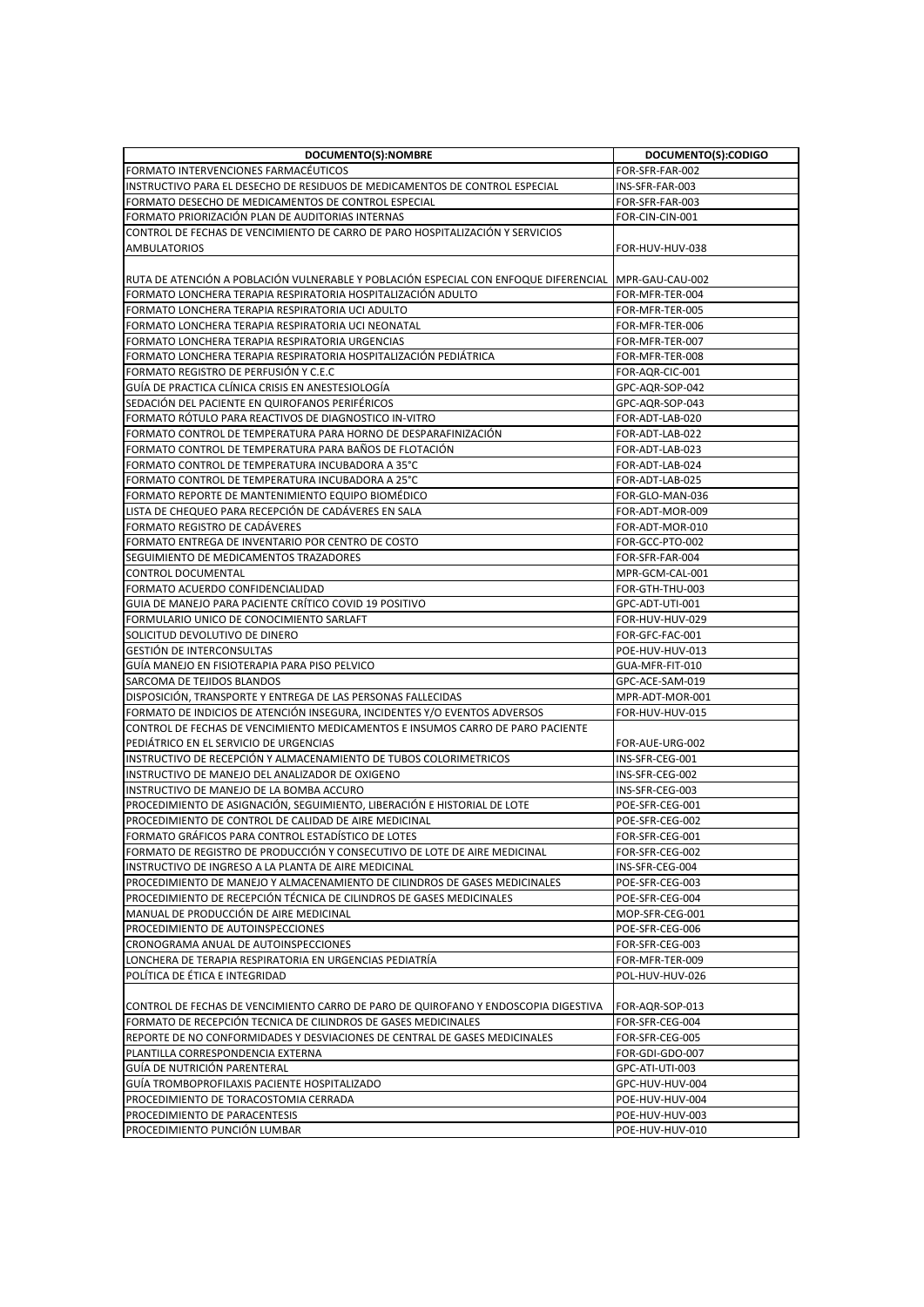| DOCUMENTO(S):NOMBRE                                                                                      | DOCUMENTO(S):CODIGO                |
|----------------------------------------------------------------------------------------------------------|------------------------------------|
| INSTRUCTIVO DE LIMPIEZA Y DESINFECCIÓN DE ÁREAS Y SUPERFICIES                                            | INS-HUV-HUV-001                    |
| FORMATO DE DIVULGACIÓN DE DOCUMENTOS                                                                     | FOR-SFR-CEG-007                    |
| REGISTRO DE VERIFICACIÓN DE LA CALIBRACIÓN DEL MONITOR DE OXIGENO                                        | FOR-SFR-CEG-008                    |
| FORMATO DE RECEPCION TECNICA DE TUBOS COLORIMETRICOS                                                     | FOR-SFR-CEG-011                    |
| FORMATO DE CONTROL DE INGRESO Y SALIDA DE TUBOS COLORIMETRICOS                                           | FOR-SFR-CEG-012                    |
| DESPEJE DE LINEA                                                                                         | FOR-SFR-CEG-013                    |
| LISTA DE CHEQUEO HISTORIAL DE LOTE                                                                       | FOR-SFR-CEG-016                    |
| FORMATO DE CONTROL DE INGRESO A LA PLANTA DE AIRE MEDICINAL                                              | FOR-SFR-CEG-018                    |
| REGLAMENTO GENERAL DE PRÁCTICAS FORMATIVAS, ROTACIONES Y PASANTÍAS DEL HOSPITAL                          |                                    |
| UNIVERSITARIO "Evaristo García" E.S.E.                                                                   | MOP-CAD-EDU-002                    |
|                                                                                                          |                                    |
| LISTADO DE CONTENIDO CARRO DE PARO ADULTO SERVICIO UNIDAD DE CUIDADO INTENSIVO                           | FOR-ADT-UCI-001                    |
| CONTROL DE FECHAS DE VENCIMIENTO CARRO DE PARO ADULTO SERVICIO UNIDAD DE CUIDADOS                        |                                    |
| <b>INTENSIVOS</b>                                                                                        | FOR-ADT-UCI-002                    |
| LISTADO DE CONTENIDO CARRO DE PARO ADULTO SERVICIO URGENCIAS                                             | FOR-AUE-URG-003                    |
|                                                                                                          |                                    |
| CONTROL DE FECHAS DE VENCIMIENTO CARRO DE PARO ADULTO SERVICIO DE URGENCIAS                              | FOR-AUE-URG-004                    |
| FICHA DE INSCRIPCIÓN PRÁCTICA INTEGRAL                                                                   | FOR-CAD-EDU-001                    |
| INSTRUMENTO DE AUDITORIA DOCENTES CONVENIOS DOCENCIA - SERVICIO OFICINA                                  |                                    |
| COORDINADORA ACADÉMICA                                                                                   | FOR-CAD-EDU-002                    |
| FICHA DE INSCRIPCIÓN PASANTÍA                                                                            | FOR-CAD-EDU-003                    |
|                                                                                                          |                                    |
| SOLICITUD PLANIFICACIÓN EVENTOS DE EXTENSIÓN OFICINA COORDINADORA ACADÉMICA                              | FOR-CAD-EDU-004                    |
| MATRIZ DE DISTRIBUCIÓN DE ESTUDIANTES POR SERVICIO Y PERIODO ACADÉMICO                                   | FOR-CAD-EDU-005                    |
| PLANIFICACIÓN DE EVENTOS DE EXTENSIÓN OFICINA COORDINADORA ACADÉMICA                                     | FOR-CAD-EDU-006                    |
| PLAN DE PRÁCTICA FORMATIVAS INSTITUTOS                                                                   | FOR-CAD-EDU-007                    |
| REPORTE DE ESTUDIANTES EXTRANJEROS A MIGRACIÓN COLOMBIA                                                  | FOR-CAD-EDU-008                    |
|                                                                                                          |                                    |
| PLANTILLA PARA LIQUIDACIÓN DE CONTRAPRESTACIÓN OFICINA COORDINADORA ACADÉMICA                            | FOR-CAD-EDU-009                    |
| PLAN DE PRÁCTICA FORMATIVAS UNIVERSIDADES                                                                | FOR-CAD-EDU-010                    |
| ACTA DE COMPROMISO DE CONTRAPRESTACIÓN OFICINA COORIDNADORA ACADÉMICA                                    | FOR-CAD-EDU-011                    |
| MATRIZ DE INSUMOS REQUERIDOS PARA PRÁCTICAS FORMATIVAS                                                   | FOR-CAD-EDU-012                    |
| INSTRUMENTO DE AUDITORIA CONVENIOS DOCENCIA - SERVICIO OFICINA COORDINADORA                              |                                    |
| ACADÉMICA                                                                                                | FOR-CAD-EDU-013                    |
| SOLICITUD DE AUDITORIOS CENTRAL CARLOS MANZANO                                                           | FOR-CAD-EDU-014                    |
| PROGRAMA INSTITUCIONAL DE FARMACOVIGILANCIA                                                              | PRG-HUV-HUV-003                    |
| LISTA DE CHEQUEO PARA DEFINIR ATENCIÓN EN CASA<br>GUIA DE ULCERA MINISTERIO DE SALUD Y PROTECCIÓN SOCIAL | FOR-ACE-PAD-002<br>GPA-ACE-PAD-001 |
| FORMATO DE REGISTRO DIARIO DE PACIENTES EN MEDICINA FÍSICA Y REHABILITACIÓN                              |                                    |
| PLAN DE CONTINGENCIA POR CASO SOSPECHOSO O CONFIRMADO POR COVID-19 DEL HOSPITAL                          | FOR-MFR-MFR-002                    |
| UNIVERSITARIO DEL VALLE "EVARISTO GARCÍA" E.S.E                                                          | MOP-HUV-HUV-008                    |
| GUÍA DE PRACTICA CLÍNICA MANEJO DE DOLOR EN NIÑOS Y RECIEN NACIDOS DURANTE                               |                                    |
| PROCEDIMIENTOS Y DESPUÉS DE CIRUGÍA                                                                      | GPC-HAE-PED-045                    |
| EVALUACIÓN DE DESEMPEÑO DE ESTUDIANTES EN PRÁCTICAS FORMATIVAS ÚLTIMO SEMESTRE Y/O                       |                                    |
| <b>CICLO</b>                                                                                             | FOR-CAD-EDU-015                    |
| EVALUACIÓN DOCENTES Y ESTUDIANTES EN EL ESCENARIO DE PRÁCTICA.                                           | FOR-CAD-EDU-016                    |
| INFORMACIÓN AL PACIENTE EN MEDICINA NUCLEAR                                                              | FOR-ADT-MNU-026                    |
| SOLICITUD PASANTIAS BACHILLERES                                                                          | FOR-CAD-EDU-017                    |
| REQUERIMIENTOS DE ESTUDIANTES EN SERVICIOS DEL HOSPITAL UNIVERSITARIO DEL                                |                                    |
| VALLE"EVARISTO GARCÍA" E.S.E                                                                             | FOR-CAD-EDU-018                    |
| ABORDAJE DEL PACIENTE CON DOLOR                                                                          | MOP-HUV-HUV-011                    |
| PROGRAMA INSTITUCIONAL DE BIOVIGILANCIA DE TEJIDOS                                                       | PRG-HUV-HUV-001                    |
| PROGRAMA INSTITUCIONAL DE HEMOVIGILANCIA                                                                 | PRG-HUV-HUV-004                    |
| RUTA DE ATENCIÓN NUTRICIONAL                                                                             | MOP-ADT-NUT-002                    |
| PROGRAMA INSTITUCIONAL DE TECNOVIGILANCIA                                                                | PRG-HUV-HUV-005                    |
| PROGRAMA DE REACTIVOVIGILANCIA                                                                           | PRG-HUV-HUV-002                    |
| MANEJO DE CUIDADOS PALIATIVOS EN PEDIATRÍA HEMATO ONCOLOGÍA                                              | GPC-ACE-ONC-016                    |
| MANUAL DE PREPARACIÓN DE DIETAS                                                                          | MPR-GLO-SAL-002                    |
| PROGRAMA DE HUMANIZACIÓN DE LA ATENCIÓN EN SALUD                                                         | PRG-HUV-HUV-006                    |
| POLITICA DE SEGURIDAD Y SALUD EN EL TRABAJO                                                              | POL-HUV-HUV-028                    |
| VENTA DE MATERIAL INSERVIBLE CHATARRA                                                                    | POE-GCC-INT-001                    |
| PAGO DE NOMINA                                                                                           | POE-TSG-TES-005                    |
| ARQUEO DE CAJAS                                                                                          | POE-TSG-TES-001                    |